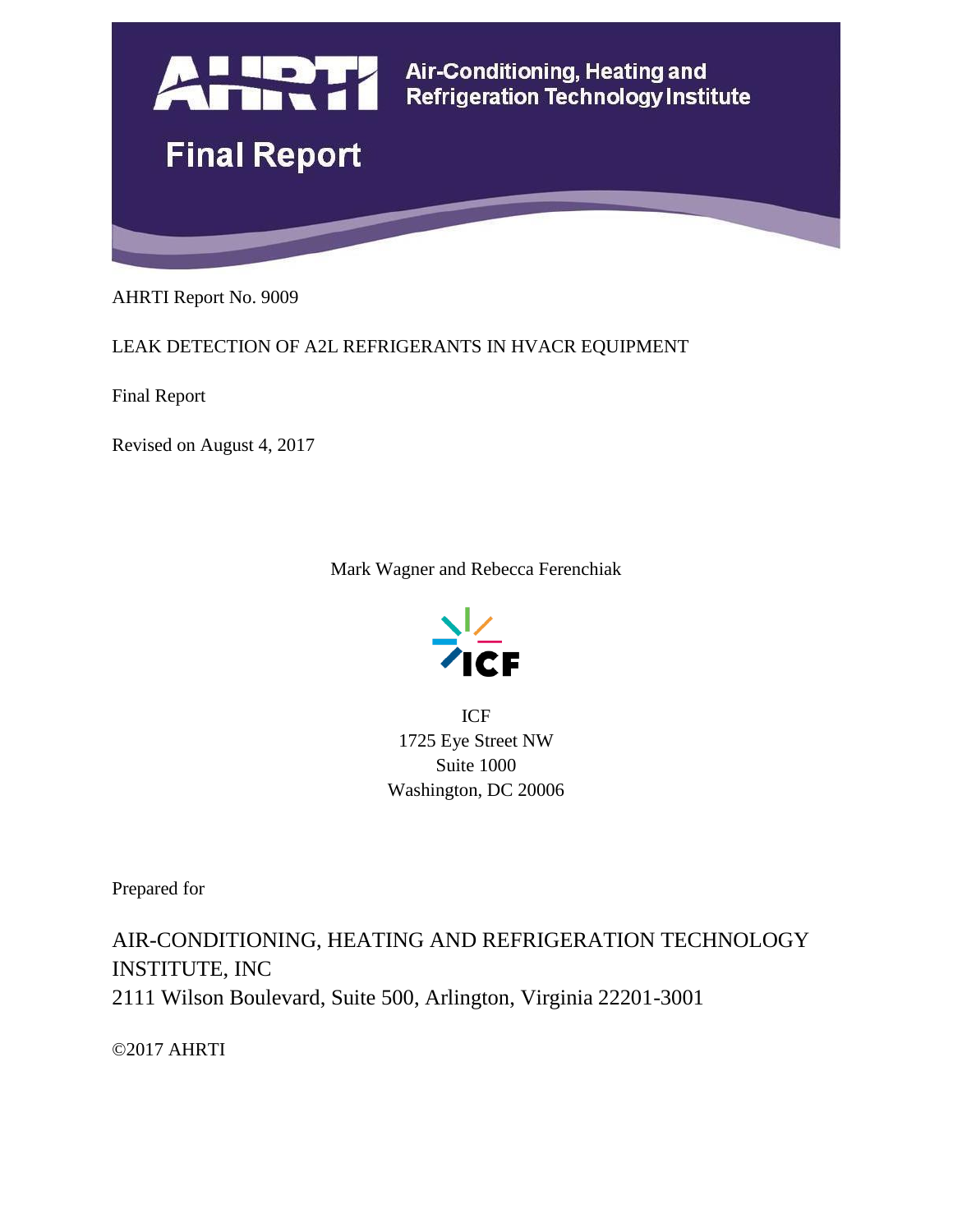#### DISCLAIMER

This report was prepared as an account of work sponsored by the Air-Conditioning, Heating and Refrigeration Technology Institute, Inc. (AHRTI). Neither AHRTI, its research program financial supporters, or any agency thereof, nor any of their employees, contractors, subcontractors or employees thereof - makes any warranty, expressed or implied; assumes any legal liability or responsibility for the accuracy, completeness, any third party's use of, or the results of such use of any information, apparatus, product, or process disclosed in this report; or represents that its use would not infringe privately owned rights. Reference herein to any specific commercial product, process, or service by trade name, trademark, manufacturer, or otherwise, does not necessarily constitute nor imply its endorsement, recommendation, or favoring by AHRTI, its sponsors, or any agency thereof or their contractors or subcontractors. The views and opinions of authors expressed herein do not necessarily state or reflect those of AHRTI, its program sponsors, or any agency thereof.

Funding for this project was provided by (listed alphabetically):

- Air-Conditioning, Heating and Refrigeration Institute (AHRI)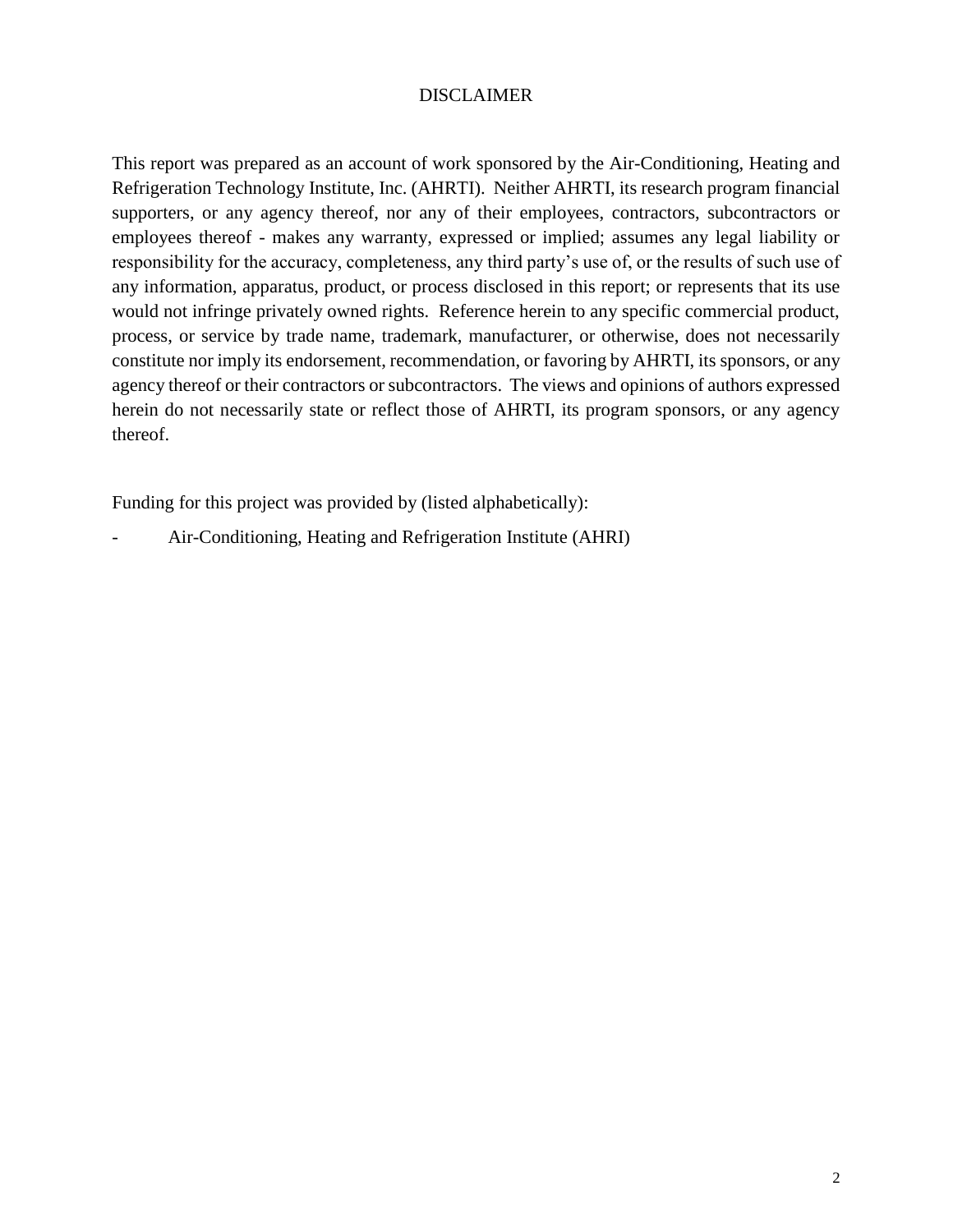# Table of Contents

| 2.1   |  |
|-------|--|
| 2.1.1 |  |
| 2.1.2 |  |
| 2.2   |  |
| 2.2.1 |  |
| 2.2.2 |  |
| 2.3   |  |
| 2.3.1 |  |
| 2.3.2 |  |
| 2.4   |  |
| 2.4.1 |  |
| 2.4.2 |  |
| 2.5   |  |
| 2.5.1 |  |
| 2.5.1 |  |
|       |  |
| 3.1   |  |
| 3.2   |  |
|       |  |
|       |  |
|       |  |
|       |  |
|       |  |
|       |  |
|       |  |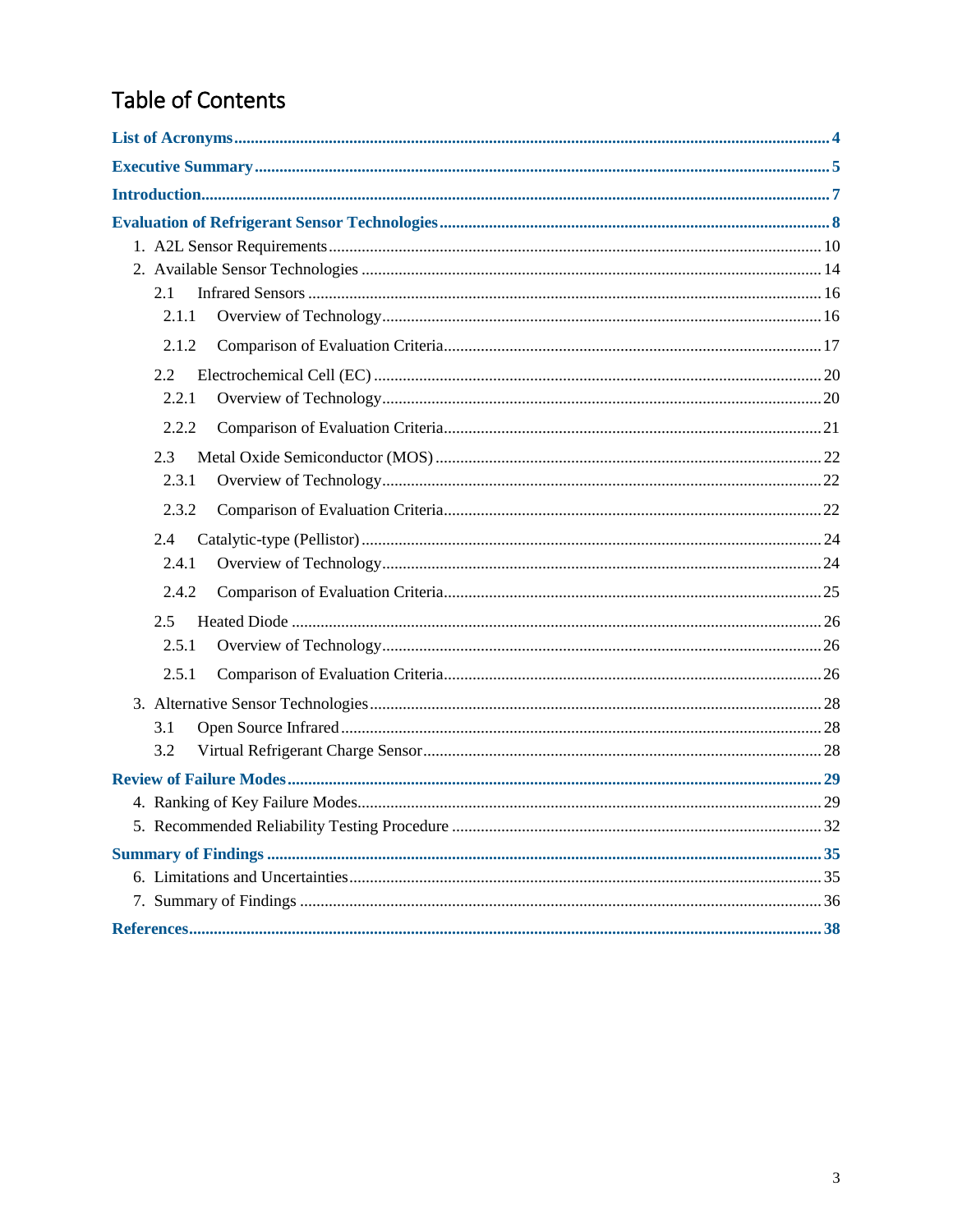# List of Acronyms

| АC                 | Air-Conditioning                                                          |
|--------------------|---------------------------------------------------------------------------|
| <b>ASHRAE</b>      | American Society of Heating, Refrigerating and Air-Conditioning Engineers |
| <b>CFC</b>         | Chlorofluorocarbon                                                        |
| CO                 | Carbon Monoxide                                                           |
| <b>EC</b>          | <b>Electrochemical Cell</b>                                               |
| <b>GWP</b>         | <b>Global Warming Potential</b>                                           |
| <b>HART Signal</b> | Highway Addressable Remote Transducer signal                              |
| H <sub>2</sub> S   | Hydrogen Sulfide                                                          |
| <b>HC</b>          | Hydrocarbon                                                               |
| <b>HCFC</b>        | Hydrochlorofluorocarbon                                                   |
| <b>HFC</b>         | Hydrofluorocarbon                                                         |
| <b>HFO</b>         | Hydrofluoroolefin                                                         |
| <b>HVACR</b>       | Heating, Ventilation, Air-Conditioning, and Refrigeration                 |
| <b>IEC</b>         | International Electrotechnical Commission                                 |
| <b>IPCC AR4</b>    | Fourth Assessment Report of the Intergovernmental Panel on Climate Change |
| IR.                | Infrared                                                                  |
| <b>ISO</b>         | International Organization for Standardization                            |
| LEL                | Lower Explosive Limit                                                     |
| LFL                | Lower Flammability Limit                                                  |
| <b>MOS</b>         | <b>Metal Oxide Semiconductor</b>                                          |
| <b>NDIR</b>        | Non-Dispersive Infrared                                                   |
| NH <sub>3</sub>    | Ammonia                                                                   |
| NO <sub>2</sub>    | Nitrogen Dioxide                                                          |
| O <sub>2</sub>     | Oxygen                                                                    |
| <b>ODS</b>         | Ozone Depleting Substance                                                 |
| <b>OEL</b>         | Occupational Exposure Limit                                               |
| <b>PIR</b>         | Photo-acoustic Infrared                                                   |
| ppm                | Parts per Million, volume basis [as used throughout this document]        |
| SO <sub>2</sub>    | Sulphur Dioxide                                                           |
| <b>TLV-TWA</b>     | Threshold Limit Value - Time Weighted Average                             |
| <b>VDC</b>         | <b>Voltage Direct Current</b>                                             |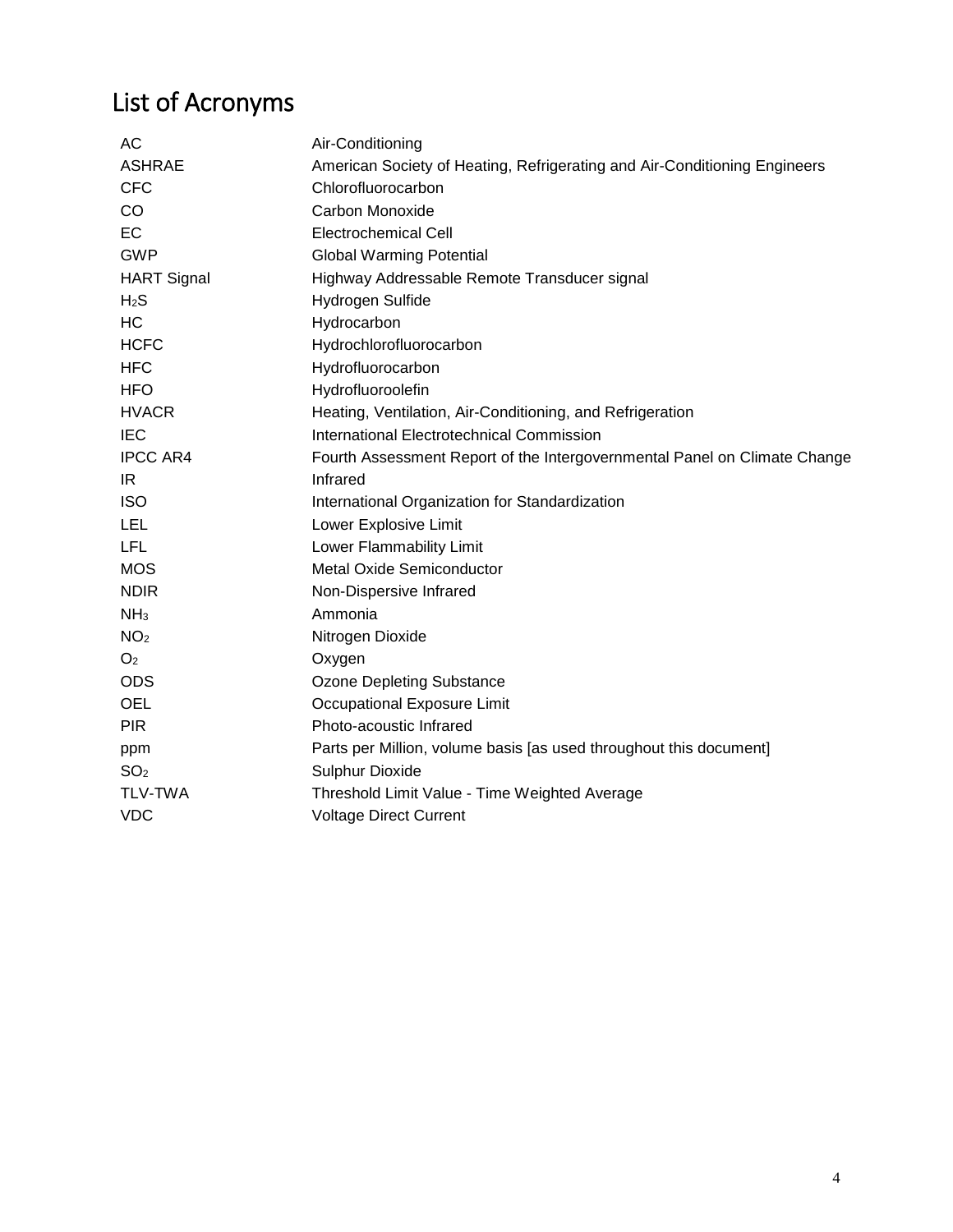# Executive Summary

Over the past several years, climate-friendly alternatives, such as lower-GWP HFCs and HFOs, have been developed to replace the current suite of HFCs in use. Several of these proposed refrigerants fall into the ASHRAE safety category created in ASHRAE Standard 34-2010: *Designation and Safety Classification of Refrigerants*, A2L, which are a sub-class of A2 (i.e., lower flammability) refrigerants.

Current international and U.S. standards for HVACR systems are anticipated to be updated with new or revised requirements specific for A2L refrigerants, including refrigerant sensor requirements, such as response time and measurement ranges:

- International Standard IEC 60335-2-40: Household and similar electrical appliances Particular requirements for electrical heat pumps, air conditioners, and dehumidifiers (Edition 5.1, April 2016)
- ASHRAE Standard 15-2016: Safety Standard for Refrigeration Systems
- International Organization for Standardization (ISO) 5149-3:2014 Refrigerating systems and heat pumps – Safety and environmental requirements

According to the proposed requirements, HVACR systems containing an A2L refrigerant would be required to include one or more refrigerant sensor/detection systems that previously did not have refrigerant sensor requirements, such as for certain smaller commercial/industrial and residential applications. Large industrial and commercial applications (e.g., machine and cold rooms) are already required to have refrigerant detection systems.

Currently available technologies including IR, EC, MOS, catalytic, and heated diode sensors were reviewed to determine whether they can meet the proposed sensor requirements under standards ASHRAE 15, IEC 60335-2-40, and ISO 5149-3. These sensors were reviewed and evaluated against certain criteria to determine the applications and equipment types the technology could be installed in and whether they would be appropriate for detecting A2L refrigerants (e.g., HFC-32, HFO-1234yf, HFO-1234ze(E), and blends thereof). In addition, due to the flammability of A2L refrigerants, potential failure modes of the sensors (i.e., how the sensor can fail) were evaluated and a reliability testing procedure was developed to address these failure modes. The evaluation of sensor technologies and potential failure modes was based on a review of product literature and discussions with sensor manufactures; actual testing of refrigerant sensors was not performed for this analysis.

Based on research of available refrigerant sensor technologies and discussions with sensor manufacturers, both IR and MOS sensors were found to be the most promising sensor technologies that could be used for A2L refrigerant detection and meet the proposed requirements in residential and commercial/industrial settings. These sensor technologies were both found to be least susceptible to the effects of potential failure modes in commercial/industrial and residential settings. Sensor models using IR and MOS technology currently exist that detect A2L refrigerants; however, most sensors that are currently available or are coming available this year cannot measure A2L refrigerants up to the specified detection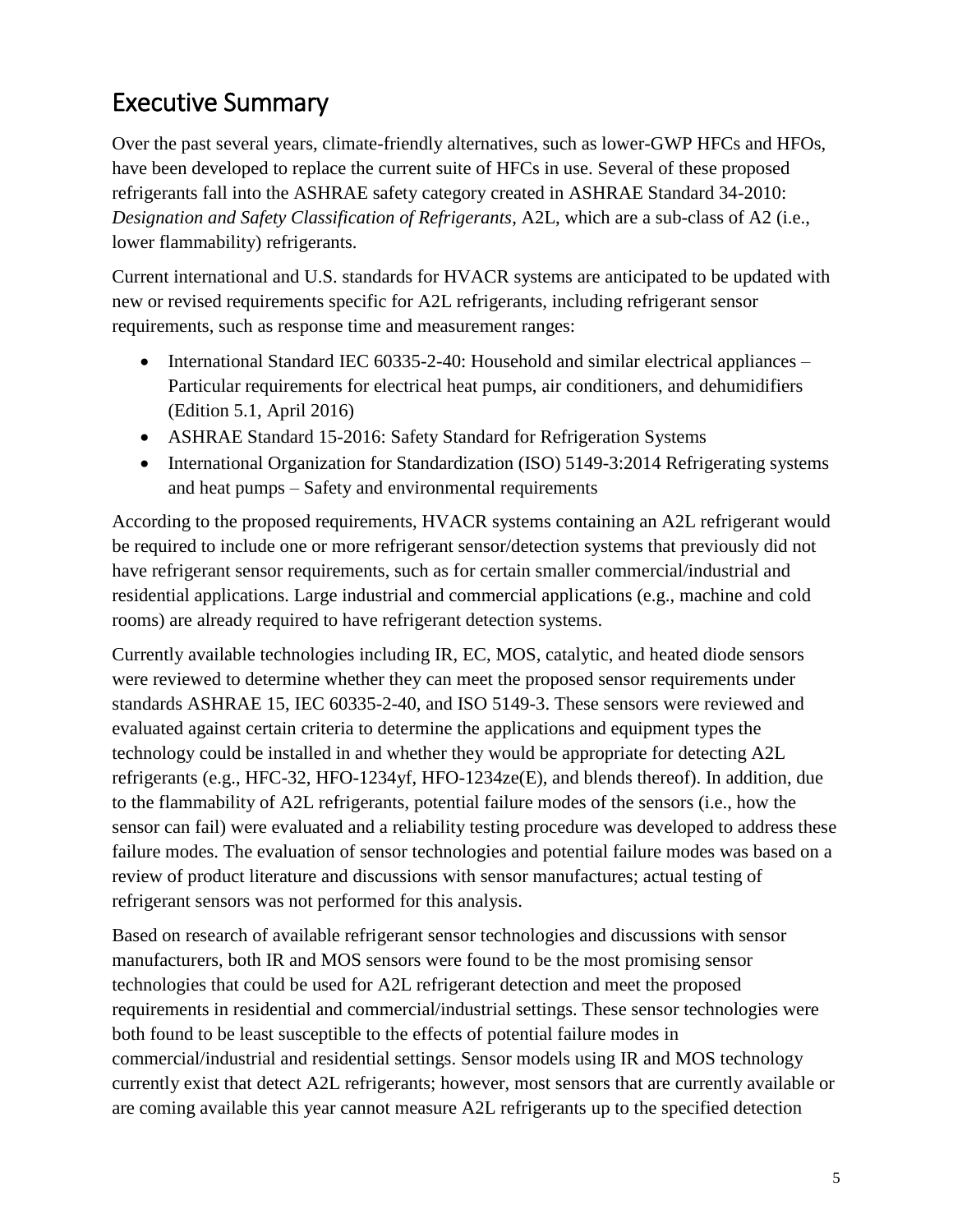ranges and have additional concerns for adaptation, particularly in residential settings, including relatively short lifetimes, maintenance requirements, and costs. However, sensor manufacturers are becoming aware of the proposed requirements for A2L refrigerant sensors and it is expected that manufacturers will focus research and development efforts to ensure that appropriate sensors are available to meet the updated standards, although the timeline for development is still uncertain.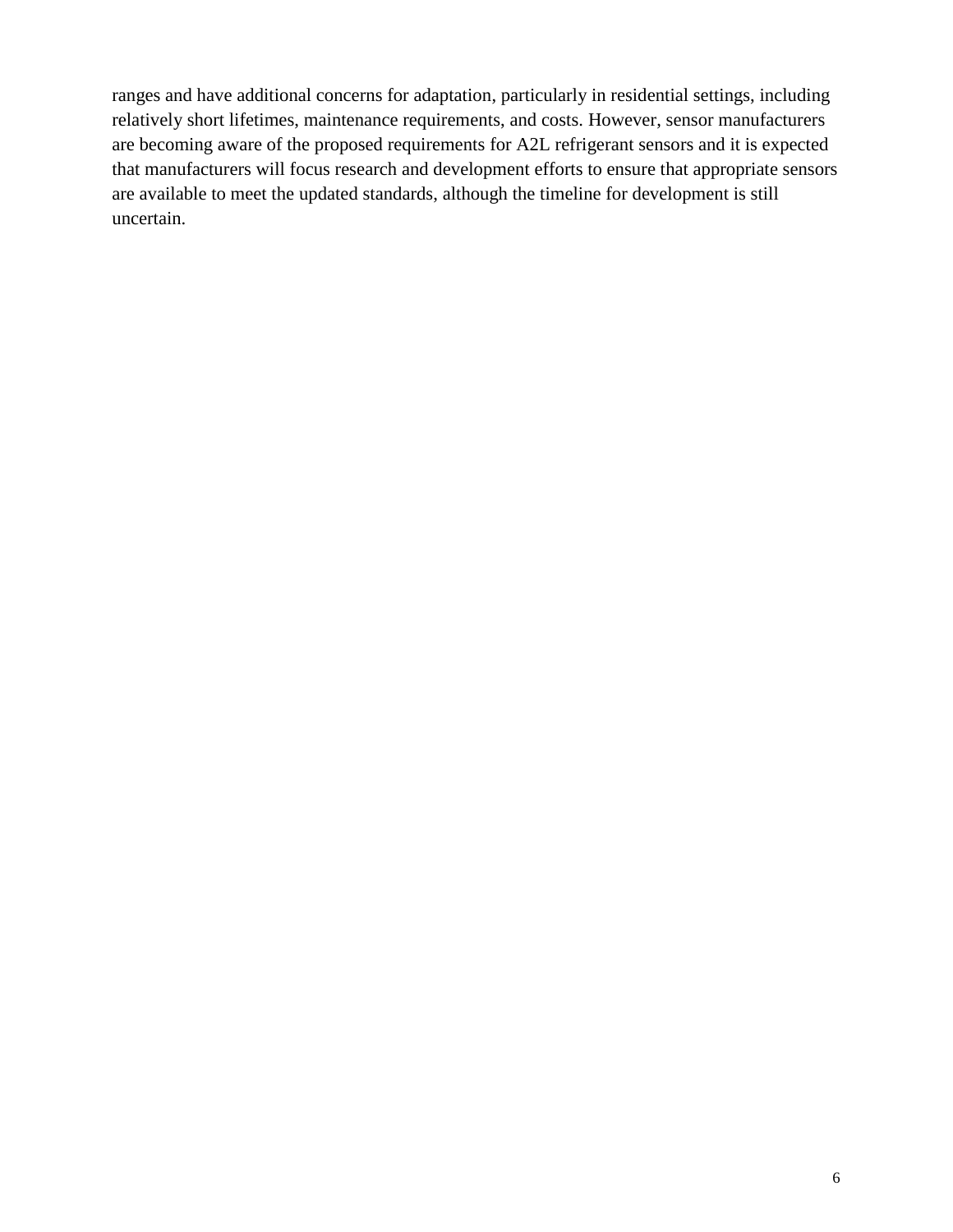# Introduction

 $\overline{a}$ 

In light of global efforts to phase out ODS (i.e., CFCs and HCFCs), HFCs are now the most commonly used refrigerant in a variety of air conditioning (AC) and refrigeration applications. HFCs used in these applications have low toxicity and are non-flammable; however, these commonly used HFCs typically have  $GWP_{100}$  values that range from 1,430 to 3,985 per IPCC AR4. Recognizing the harmful impact these chemicals have on the climate, as well as anticipated regulatory restrictions on their use, industry is in the process of transitioning to less harmful, lower-GWP alternatives.

Over the past several years, climate-friendly alternatives, such as lower-GWP HFCs and HFOs, have been developed to replace the current suite of HFCs in use. Several of these proposed refrigerants fall into an ASHRAE safety category created in ASHRAE Standard 34-2010: *Designation and Safety Classification of Refrigerants*, A2L. <sup>1</sup> A2L refrigerants are a sub-class of A2 (i.e., lower flammability) refrigerants that have a burning velocity of  $\leq$ 10 cm/sec when tested at 23°C and 101.3 kPa. Common A2L refrigerant alternatives include HFC-32, HFO-1234yf, HFO-1234ze(E), and other refrigerant blends containing HFOs.

As a result of the flammability of these refrigerants, codes and standards will require the use of sensors to detect a refrigerant leak for both commercial/industrial and residential applications to mitigate the potential for a combustible event. Currently, refrigerant detectors are only required in restricted-access machine rooms that contain HVACR equipment with several hundred (or thousand) pounds of refrigerant charge. These detectors use a set point value to trigger an alarm and mechanical ventilation to prevent the refrigerant concentration in the room from exceeding the occupational exposure limit, as well as to prevent exceeding flammability, toxicity, and oxygen deprivation limits in the case of a large leak or accidental release. The proposed requirement for sensors in human comfort applications is dictated by the charge quantity of the refrigerant, which takes into account the room size where the equipment is installed and the LFL for that refrigerant.

Current international and U.S. standards for HVACR systems are anticipated to be updated with new or revised requirements specific for A2L refrigerants, including refrigerant sensor requirements, such as response time and measurement ranges:

- International Standard IEC 60335-2-40: Household and similar electrical appliances Particular requirements for electrical heat pumps, air conditioners, and dehumidifiers (Edition 5.1, April 2016)
- ASHRAE Standard 15-2016: Safety Standard for Refrigeration Systems
- International Organization for Standardization (ISO) 5149-3:2014 Refrigerating systems and heat pumps – Safety and environmental requirements

<sup>&</sup>lt;sup>1</sup> A2L refrigerants were first introduced in Addendum ak to ASHRAE Standard 34-2007. A2L refrigerants were later incorporated into the ASHRAE Standard 34-2010 edition.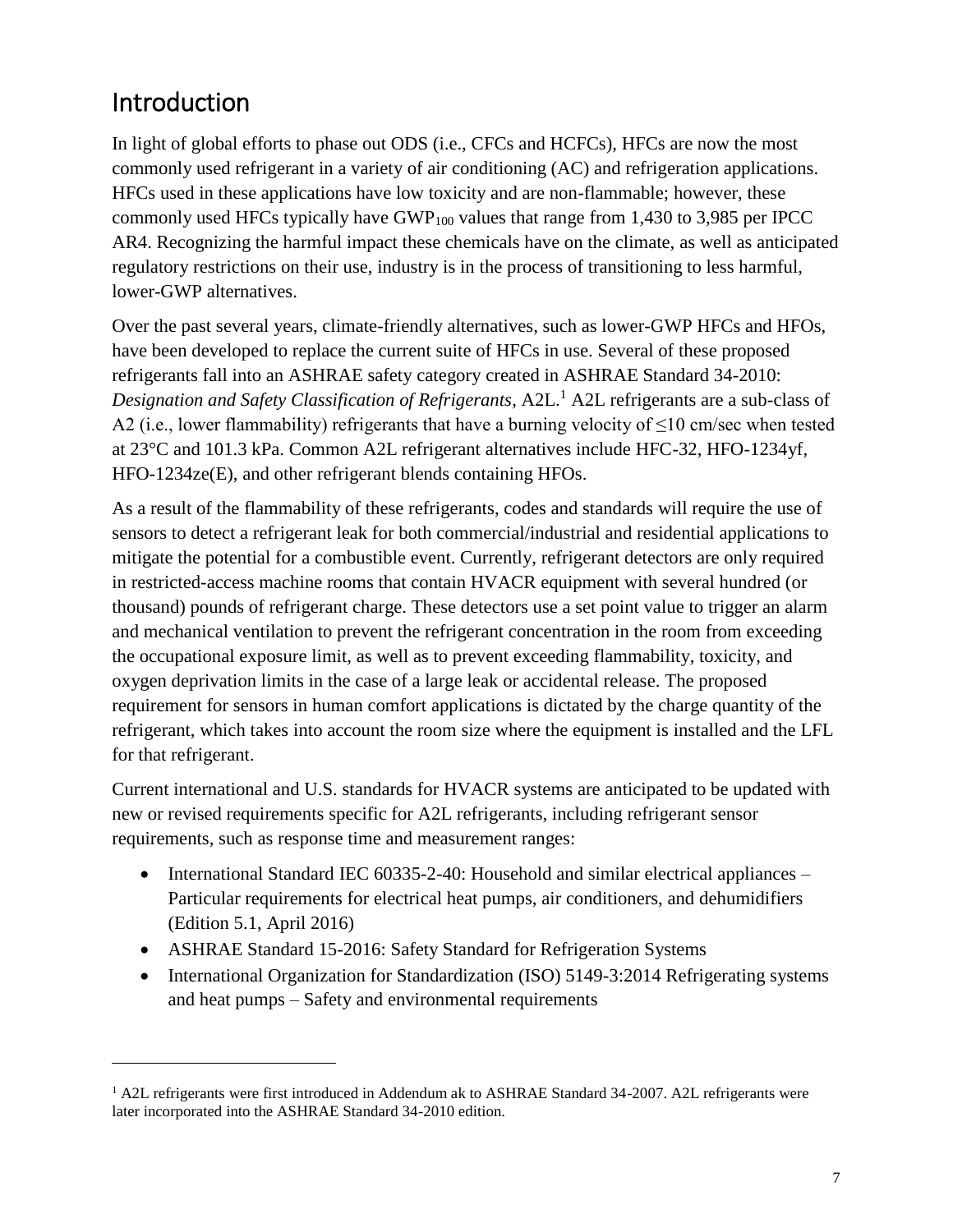If switched to an A2L refrigerant, some HVACR systems would be required to include one or more refrigerant sensor/detection systems that previously did not have refrigerant sensor requirements, such as for certain residential applications. Industrial and commercial equipment in machine rooms per ASHRAE Standard 15 are already required to have refrigerant detection systems. Currently available sensor technologies may not necessarily meet the proposed requirements and be able to be integrated into HVACR equipment across all applications. In addition, due to the flammability of A2L refrigerants, an important consideration for selecting a suitable sensor technology are the potential failure modes of the sensor (i.e., how the sensor can fail).

The most recent summaries of refrigerant detector technologies that discuss the ability to measure halocarbon refrigerants in residential and commercial settings are from the 1990s (e.g., McClure et. al., (1990) and USACERL (1996)); therefore, this analysis reviews currently available sensor technologies and evaluates whether these sensors can be incorporated into HVACR equipment for both commercial/industrial and residential applications and meet the proposed requirements for detecting A2L refrigerants. In addition, key known failure modes were also identified for available sensor technologies and suitable reliability testing procedures to address these potential failure modes were developed to allow industry to best evaluate the current market of refrigerant sensors and inform decisions regarding the use of A2L refrigerants. The evaluation of sensor technologies and potential failure modes was based on a review of product literature and discussions with sensor manufactures; actual testing of refrigerant sensors was not performed for this analysis.

## Evaluation of Refrigerant Sensor Technologies

Currently, refrigerant detectors are required in machine rooms that contain HVACR equipment. Detectors must be located in an area where refrigerant from a leak will concentrate and activate an alarm and mechanical ventilation upon detection of a concentration equal to the corresponding TLV-TWA of the refrigerant, a type of occupational exposure limit based on intermittent exposure not exceeding 8 hours per day and 40 hours per week. As such, there are multiple refrigerant sensor technologies available and in use in the market today for fluorinated refrigerants (e.g., HCFCs and HFCs) in large commercial HVACR equipment. All commonly known Class A2L refrigerants (e.g., HFC-32, HFO-1234yf, and HFO-1234ze(E)) are also fluorinated gases, and therefore, commercially available sensor technologies may be appropriate for these new refrigerants; however there may be additional requirements for Class A2L refrigerant sensors that available sensor technologies are not capable of meeting[.Table 1](#page-8-0) lists the A2L refrigerants and blends currently defined by ASHRAE Standard 34-2016 and published addenda to date. Additional refrigerant designations are in process and will be added in future editions of the standard.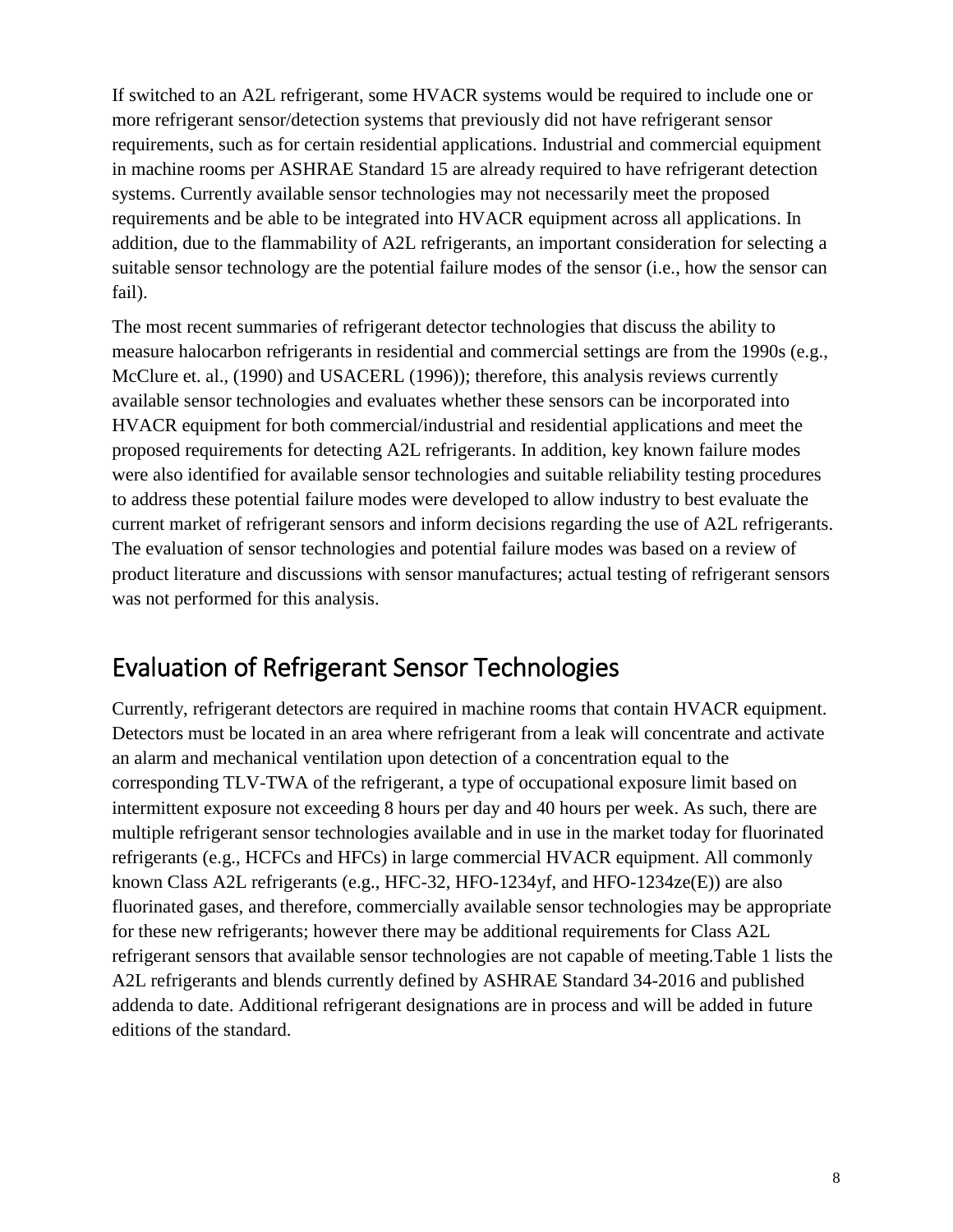<span id="page-8-0"></span>

| <b>A2L Refrigerant</b>               | <b>Composition (% mass)</b>            |
|--------------------------------------|----------------------------------------|
| <b>Single Component Refrigerants</b> |                                        |
| $R-32$                               |                                        |
| R-1234yf                             |                                        |
| R-1234ze(E)                          |                                        |
| <b>Refrigerant Blends</b>            |                                        |
| R-444A                               | R-32/152a/1234ze(E) (12.0/5.0/83.0)    |
| <b>R-444B</b>                        | R-32/152a/1234ze(E) (41.5/10.0/48.5)   |
| <b>R-445A</b>                        | R-744/134a/1234ze(E) (6.0/9.0/85.0)    |
| R-446A                               | R-32/1234ze(E)/600 (68.0/29.0/3.0)     |
| <b>R-447A</b>                        | R-32/125/1234ze(E) (68.0/3.5/28.5)     |
| <b>R-447B</b>                        | R-32/125/1234ze(E) (68.0/8.0/24.0)     |
| <b>R-451A</b>                        | R-1234yf/134a (89.8/10.2)              |
| R-451B                               | R-1234yf/134a (88.8/11.2)              |
| R-452B                               | R-32/125/1234yf (67.0/7.0/26.0)        |
| <b>R-454A</b>                        | R-32/1234yf (35.0/65.0)                |
| R-454B                               | R-32/1234yf (68.9/31.1)                |
| <b>R-454C</b>                        | R-32/1234yf (21.5/78.5)                |
| <b>R-455A</b>                        | R-744/32/1234yf (3.0/21.5/75.5)        |
| <b>R-457A</b>                        | R-32/1234yf/152a (18.0/70.0/12.0)      |
| <b>R-459A</b>                        | R-32/1234yf/1234ze(E) (68,0/26,0/6,0)  |
| <b>R-459B</b>                        | R-32/1234yf/1234ze(E) (21,0/69,0/10,0) |

**Table 1: Summary of A2L Single Component Fluids and Blends**

Source: ASHRAE (2016d)

Figure 1 shows the LFL (at nominal composition for blends), and 25% of the LFL for each refrigerant as defined by ISO 817:2014 and pending Amendment 1. The value 25% of LFL is the maximum detector set point value for existing and proposed requirements for Class A2L sensor technologies under IEC 60335-2-40 and ASHRAE 15. ISO 5149-3:2014 requires a maximum detector set point value of 20% of the LFL, as described in Table 2. The LFL for currently known A2L refrigerants ranges from 60,000 to 144,000 ppm, and the corresponding maximum detector set points range from 15,000 to 36,000 ppm (25% of LFL) and 12,000 to 28,800 ppm (20% of LFL).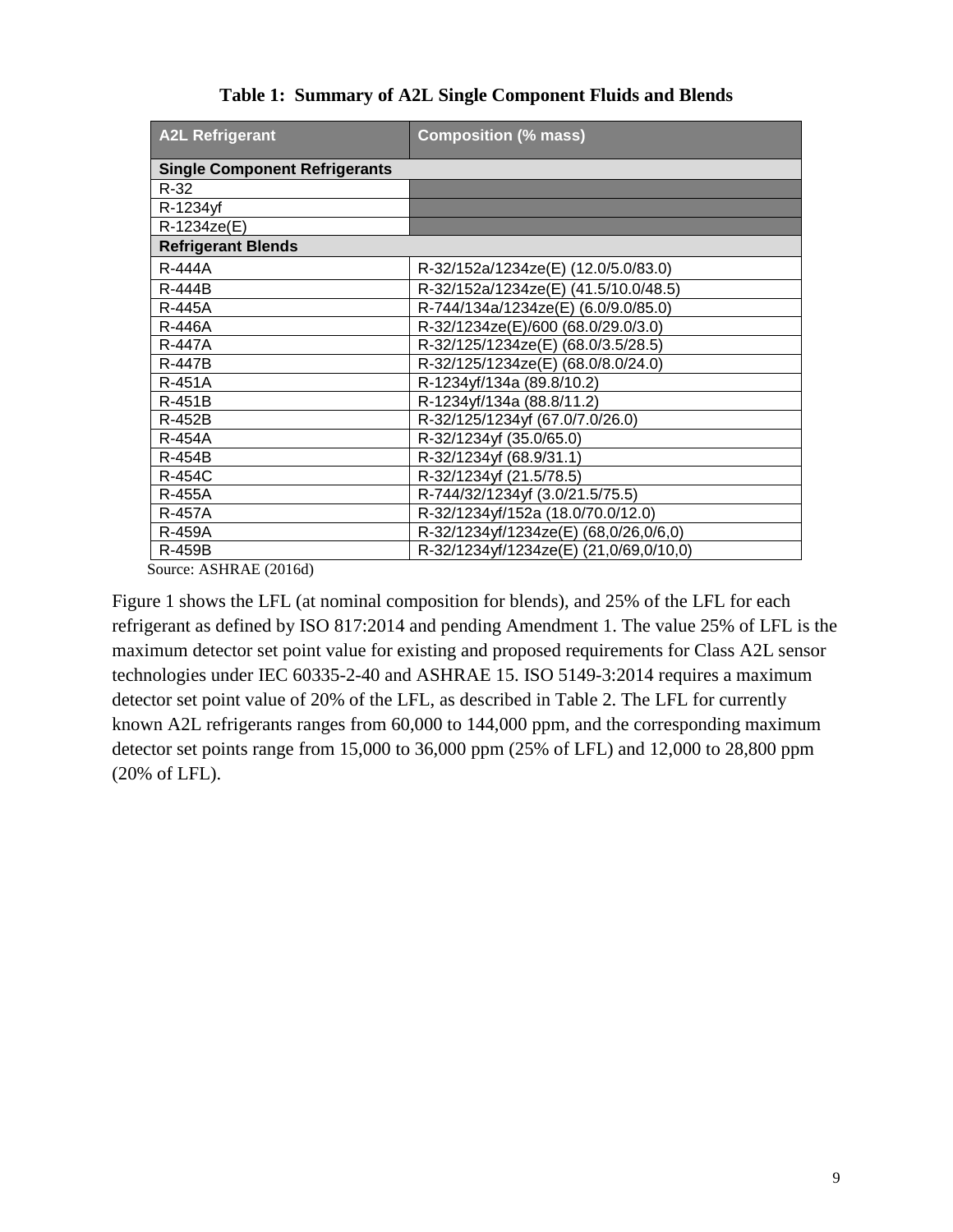

#### **Figure 1: LFLs of Select A2L Refrigerants**

The remainder of this section reviews the existing and proposed requirements for Class A2L sensor technologies under IEC 60335-2-40, ASHRAE 15, and ISO 5149-3:2014 and evaluates existing and new sensor technologies against these requirements.

## **1. A2L Sensor Requirements**

A new draft of IEC 60335-2-40 (for future edition 6) and several addenda to ASHRAE Standard 15-2016 are expected in the next few years. Both standards are anticipated to be updated with specific requirements for A2L refrigerants, including refrigerant sensor requirements. Additionally, ISO 5149-3:2014 specifies the detector requirements for all classes of refrigerant, including A2L. ISO 5149-3:2014 allows the use of an oxygen deprivation sensor in lieu of a refrigerant detector; however those sensor types are outside the scope of this study. Table 2 summarizes the existing and proposed sensor requirements for Class A2L refrigeration systems.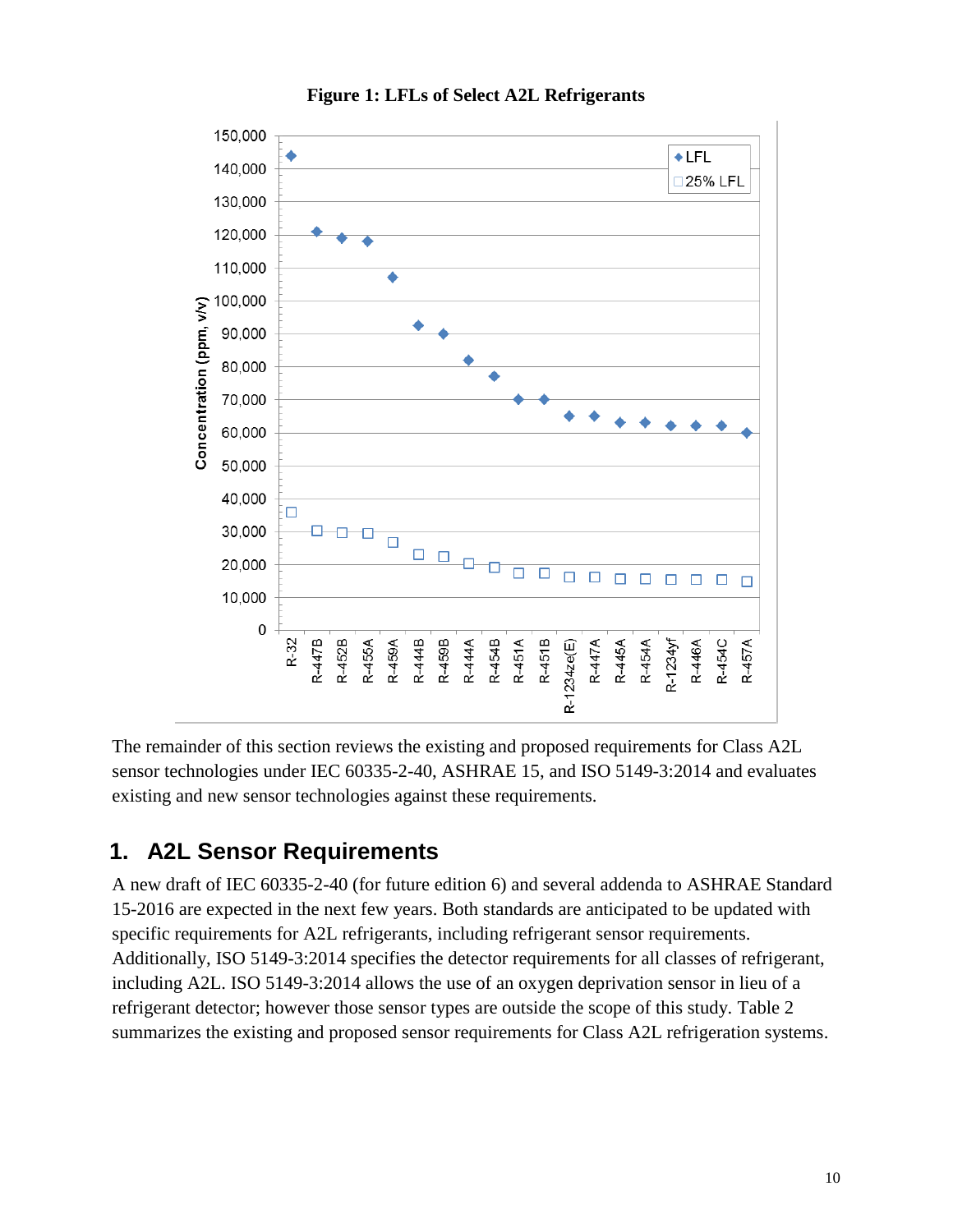| <b>Evaluation</b><br><b>Criteria</b>  | <b>ASHRAE 15/ ASHRAE 15</b><br><b>Addendum H</b><br>(existing and proposed for<br><b>Machinery Rooms)</b>                                                                                                                           | <b>ASHRAE 15 Addendum D</b><br>(proposed for Human<br><b>Comfort Cooling)</b>                                                                                                                                                                                                                                                                                                                                                                                | IEC 60335-2-40<br>(proposed)                                                                                                                                                                                                                                                                                                                                                                                                                                                                                                                                                                                             | <b>ISO 5149-3</b><br>(existing)                                                                                                                                                                                                                                                                                                             |
|---------------------------------------|-------------------------------------------------------------------------------------------------------------------------------------------------------------------------------------------------------------------------------------|--------------------------------------------------------------------------------------------------------------------------------------------------------------------------------------------------------------------------------------------------------------------------------------------------------------------------------------------------------------------------------------------------------------------------------------------------------------|--------------------------------------------------------------------------------------------------------------------------------------------------------------------------------------------------------------------------------------------------------------------------------------------------------------------------------------------------------------------------------------------------------------------------------------------------------------------------------------------------------------------------------------------------------------------------------------------------------------------------|---------------------------------------------------------------------------------------------------------------------------------------------------------------------------------------------------------------------------------------------------------------------------------------------------------------------------------------------|
| <b>Features</b>                       |                                                                                                                                                                                                                                     |                                                                                                                                                                                                                                                                                                                                                                                                                                                              |                                                                                                                                                                                                                                                                                                                                                                                                                                                                                                                                                                                                                          |                                                                                                                                                                                                                                                                                                                                             |
| Placement and<br>number of<br>sensors | • Existing: Detector should be<br>located in an area where<br>refrigerant from a leak will<br>concentrate<br>• Proposed: One or more<br>detectors should be located<br>in an area where refrigerant<br>from a leak will concentrate | • Detector should be<br>located:<br>$\circ$ Within the self-<br>contained system, in a<br>place where leaked<br>refrigerant will be<br>detected,<br>$\circ$ In the air supply duct<br>that connects the self-<br>contained system to the<br>occupied space, not<br>farther than 6 ft. (1.8 m)<br>from the self-contained<br>system, or<br>o In the occupied space<br>not farther than 6 ft.(1.8<br>m.) and underneath the<br>air supply inlet to the<br>room | • Detector should be located<br>where leaking refrigerant is<br>likely to stagnate:<br>$\circ$ Within the unit for<br>appliances connected<br>via an air duct system to<br>one or more rooms,<br>$\circ$ Within the unit where<br>the release height is not<br>more than 1.5 m,<br>$\circ$ Where the release<br>height is more than 1.5<br>m, the sensor may be<br>located:<br>Within the unit<br>$\blacksquare$<br>100 mm or less<br>٠<br>directly below the<br>unit<br>Remotely located<br>$\blacksquare$<br>within 300 mm<br>above the floor<br>See Appendix GG for<br>additional specific placement<br>requirements. | • Detectors should be<br>located in relation to<br>where the refrigerant from<br>a leak will concentrate<br>• At least one detector<br>should be installed per<br>machinery room or<br>occupied space<br>o At the lowest point for<br>refrigerants heavier<br>than air or<br>o At the highest point for<br>refrigerants lighter than<br>air |
| Calibration                           | • Existing: Detectors shall be<br>periodically tested in<br>accordance with<br>manufacturer's specifications<br>and the requirements of the<br>authority having jurisdiction                                                        | • No specific requirements                                                                                                                                                                                                                                                                                                                                                                                                                                   | • Detectors systems shall be<br>pre-set from the factory for<br>the refrigerant used.<br>• Detectors shall be<br>calibrated in a refrigerant-<br>free area.                                                                                                                                                                                                                                                                                                                                                                                                                                                              | • No specific requirements                                                                                                                                                                                                                                                                                                                  |

## **Table 2: Summary of Existing and Proposed Requirements for Class A2L Refrigerant Sensors**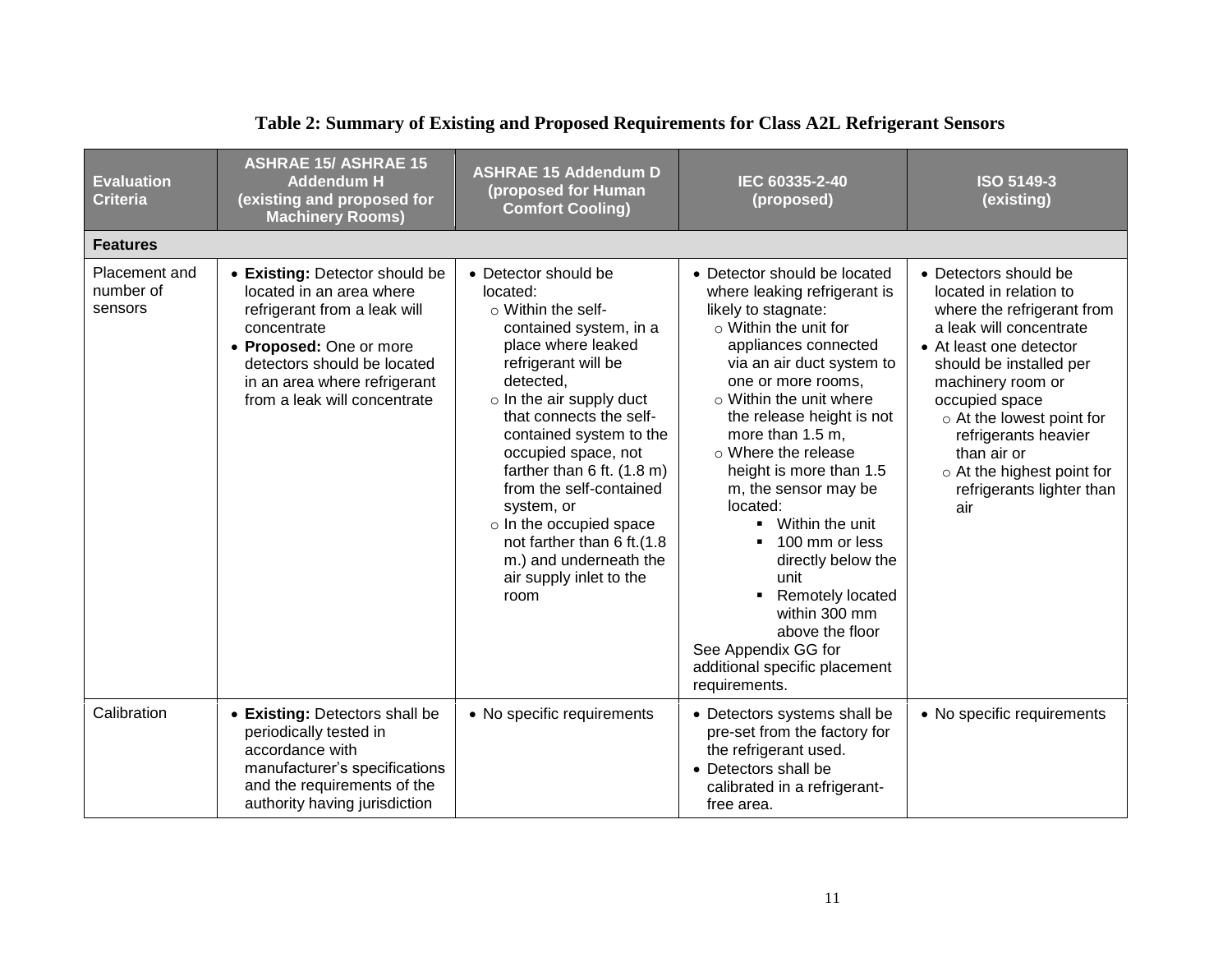| <b>Evaluation</b><br><b>Criteria</b> | <b>ASHRAE 15/ ASHRAE 15</b><br><b>Addendum H</b><br>(existing and proposed for<br><b>Machinery Rooms)</b>                                                                                                                                                                                                                                                                                            | <b>ASHRAE 15 Addendum D</b><br>(proposed for Human<br><b>Comfort Cooling)</b>                                                                                                                                                                                                            | IEC 60335-2-40<br>(proposed)                                                                                                                                                                                                                                                                                                                                                                                                                                            | <b>ISO 5149-3</b><br>(existing)                                                                                                                                                                                     |
|--------------------------------------|------------------------------------------------------------------------------------------------------------------------------------------------------------------------------------------------------------------------------------------------------------------------------------------------------------------------------------------------------------------------------------------------------|------------------------------------------------------------------------------------------------------------------------------------------------------------------------------------------------------------------------------------------------------------------------------------------|-------------------------------------------------------------------------------------------------------------------------------------------------------------------------------------------------------------------------------------------------------------------------------------------------------------------------------------------------------------------------------------------------------------------------------------------------------------------------|---------------------------------------------------------------------------------------------------------------------------------------------------------------------------------------------------------------------|
| Detection<br>system<br>response      | • Existing: The refrigerant<br>detector shall annunciate<br>visual and audible alarms<br>inside and outside all<br>entrances to the refrigeration<br>machinery room<br>• Existing: The refrigerant<br>detector shall activate<br>machinery room ventilation<br>automatically<br>• Existing: The alarm must<br>have a manual-reset with the<br>reset located inside the<br>refrigerant machinery room | • When the refrigerant<br>detector activates it shall:<br>o Turn on the supply air<br>fan at the highest air<br>flow rate available, and<br>o Turn off the compressor<br>and other devices.<br>$\circ$ Open any air flow<br>control devices that<br>supply air to the<br>occupied space. | • If the refrigerant detection<br>system is activated the<br>following actions shall be<br>taken and continue for at<br>least five minutes after the<br>refrigerant detection<br>system has been reset:<br>$\circ$ The fan shall be<br>switched on<br>o Disable the compressor<br>operation unless the<br>compressor operation<br>reduces the leak rate or<br>the total amount<br>released to the indoor<br>space<br>o Disable all ignition<br>sources in the appliance | • When the refrigerant<br>detector activates it shall:<br>o Actuate an alarm,<br>○ Start mechanical<br>ventilation, and<br>$\circ$ Stop the system                                                                  |
| <b>Limitations</b>                   |                                                                                                                                                                                                                                                                                                                                                                                                      |                                                                                                                                                                                                                                                                                          |                                                                                                                                                                                                                                                                                                                                                                                                                                                                         |                                                                                                                                                                                                                     |
| Measurement<br>range                 | • Existing: Detector must<br>trigger alarm at a value not<br>greater than the TLV-TWA;<br>Additional alarms set at<br>other levels are permitted<br>• Proposed: Detector must<br>trigger alarm at a set point<br>not greater than the OEL;<br>Additional alarms set at<br>other levels are permitted                                                                                                 | • Detector must trigger<br>alarm at a value not<br>exceeding 25% of the LFL                                                                                                                                                                                                              | • Detector must trigger alarm<br>at a value not exceeding<br>25% of the LFL<br>• Detectors may have<br>settings for lower<br>measurements to help<br>detect small leaks                                                                                                                                                                                                                                                                                                 | • Detector must trigger<br>alarm at a value not<br>exceeding 20% of the LFL<br>and shall continue to<br>activate at higher<br>concentrations<br>• The detector shall be set<br>lower for toxicity, if<br>applicable |
| Response time <sup>a</sup>           | • Proposed: Detector,<br>including any sampling<br>tubes, shall activate                                                                                                                                                                                                                                                                                                                             | • Detector, including any<br>sampling tubing, shall<br>activate responses in 15                                                                                                                                                                                                          | • The refrigerant detection<br>system will make outputs<br>within 30 seconds of<br>reaching the limit                                                                                                                                                                                                                                                                                                                                                                   | • The delay of the detector<br>shall be 30 seconds or<br>less at a concentration of                                                                                                                                 |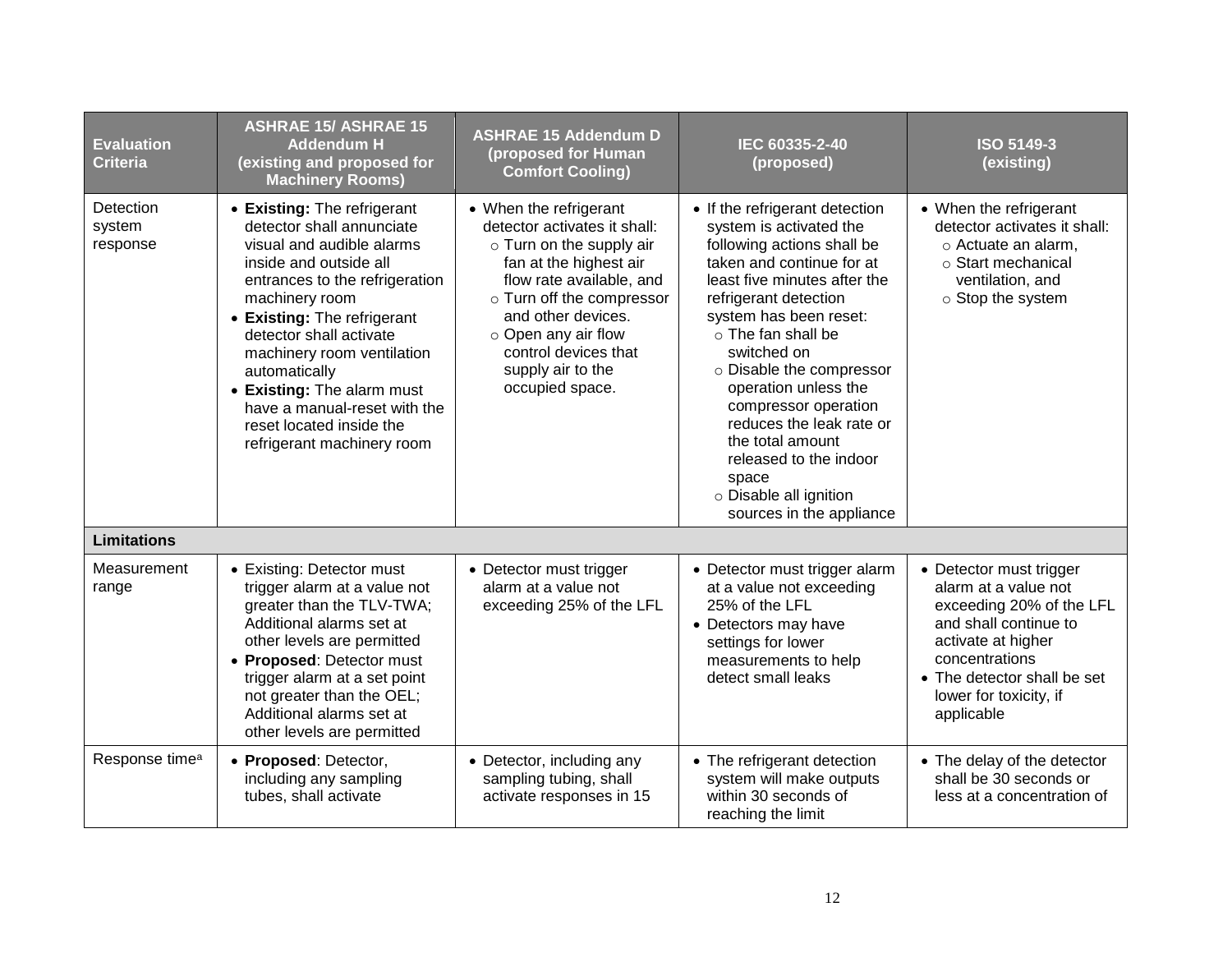| <b>Evaluation</b><br><b>Criteria</b>                             | <b>ASHRAE 15/ ASHRAE 15</b><br><b>Addendum H</b><br>(existing and proposed for<br><b>Machinery Rooms)</b>                                 | <b>ASHRAE 15 Addendum D</b><br>(proposed for Human<br><b>Comfort Cooling)</b>                                                    | IEC 60335-2-40<br>(proposed)                                                                                                                                                                                                                   | <b>ISO 5149-3</b><br>(existing) |
|------------------------------------------------------------------|-------------------------------------------------------------------------------------------------------------------------------------------|----------------------------------------------------------------------------------------------------------------------------------|------------------------------------------------------------------------------------------------------------------------------------------------------------------------------------------------------------------------------------------------|---------------------------------|
|                                                                  | responses in 30 seconds or<br>less after reaching set point                                                                               | seconds or less after<br>reaching set point                                                                                      |                                                                                                                                                                                                                                                | 1.6 times the pre-set<br>value. |
| Vibration                                                        | • No specific requirements                                                                                                                | • No specific requirements                                                                                                       | • Must withstand vibration<br>without breakage or<br>damage                                                                                                                                                                                    | • No specific requirements      |
| <b>Reliability</b>                                               |                                                                                                                                           |                                                                                                                                  |                                                                                                                                                                                                                                                |                                 |
| Self-testing<br>abilities and/or<br>indication of<br>malfunction | • Proposed: Detector shall<br>provide a means for<br>automatic self-testing. If a<br>failure is detected, an alarm<br>shall be activated. | • Detector shall provide a<br>means for automatic self-<br>testing. If a failure is<br>detected, an alarm shall be<br>activated. | • The detection system shall<br>include a means for self-<br>testing the sensor to<br>determine the output is at<br>proper range. The test shall<br>be run at least every hour<br>and if a failure is detected<br>an alarm shall be activated. | • No specific requirements      |

Sources: ASHRAE (2016a), ASHRAE (2016b), IEC (2016), ISO (2014)

<sup>a</sup> The response time refers to the amount of time required for the sensor to read the refrigerant concentration value and produce an alarm and/or other mitigation requirements.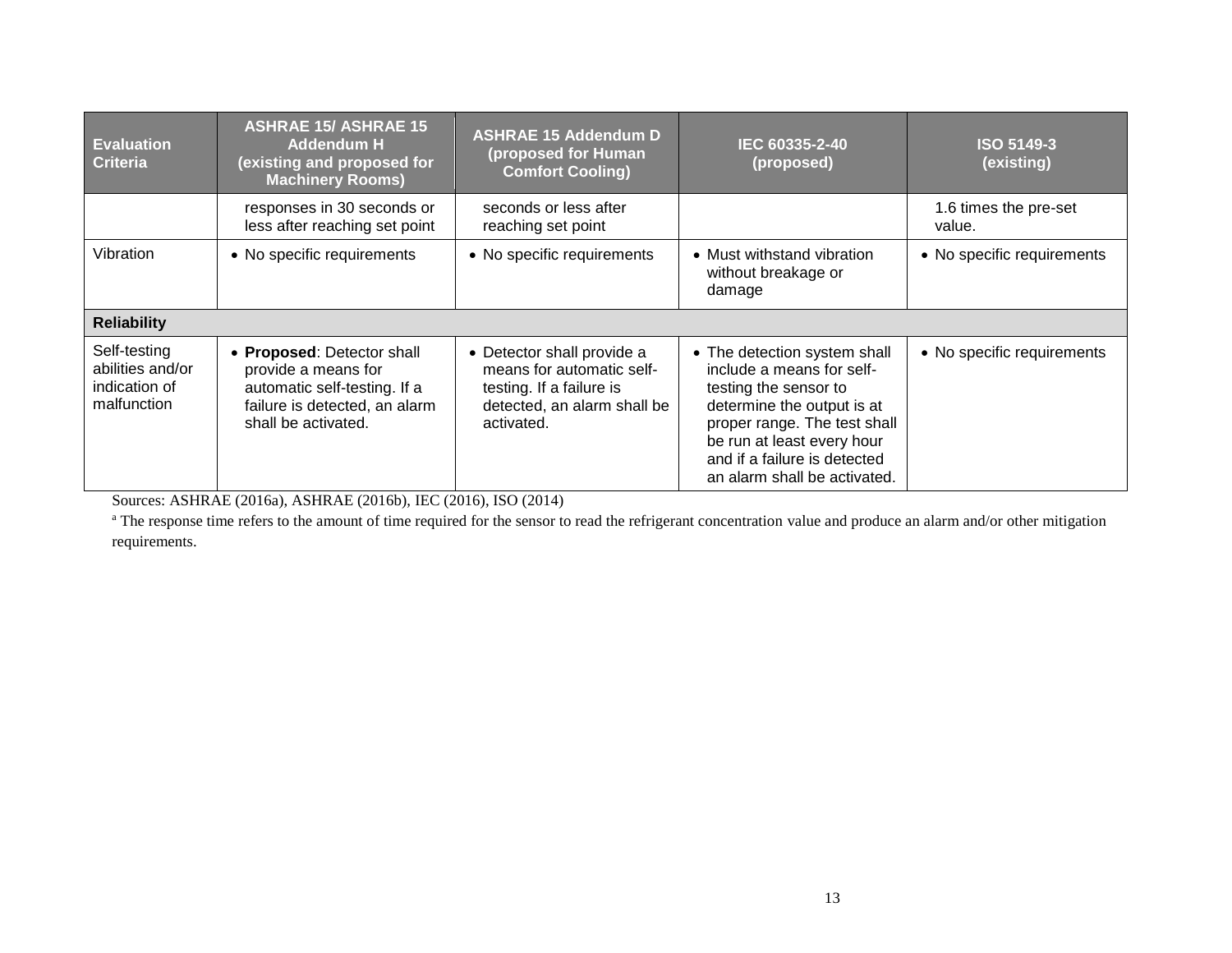## **2. Available Sensor Technologies**

There are a number of sensor technologies currently employed for detection of refrigerants in the HVACR sector, including photoacoustic infrared, nondispersive infrared, electrochemical cells, metal oxide semiconductors, catalytic beads, and heated diode sensors. The fundamental process used to measure concentration varies between the technologies. Infrared technologies utilize light absorption; electrochemical cells and metal oxide semiconductors utilize oxidation/reduction reactions; and catalytic bead and heated diode sensors utilize ionization.

These sensors were reviewed and evaluated against certain criteria to determine the applications and equipment types the technology could be installed in and whether they would be appropriate for detecting A2L refrigerants. The sensors that were reviewed are appropriate for detecting refrigerant gases. Although within the refrigerant circuit for HVACR equipment refrigerant may take the form of a liquefied gas, the sensors are not anticipated to come into contact with the refrigerant in liquid form. Throughout this section, instances where other liquids (e.g., water) can damage or interfere with sensor technologies are noted.

Certain sensor requirements summarized in Table 2 are anticipated to be met by all existing sensor technologies. For example, proposed sensor requirements indicate sensors must activate the alarm within 15 to 30 seconds of reading the set point concentration. Several sensor manufacturers indicated that once the sensor reads the concentration and produces an output signal, the alarm and/or other mitigation steps (e.g., turning on ventilation) would be almost instantaneous (Genesis 2017). Therefore it is anticipated that all current sensor technologies would be able to meet the response time requirements. In addition, all reviewed stationary sensor models produce standard output signals (e.g., 4-20 mA analog output or HART signals) that can be connected to an alarm system that could trigger the necessary emergency responses (e.g., turn off compressor, turn on ventilation).

Conversely, there are sensor requirements summarized in Table 2 that will need to be addressed across all technologies. For example, sensors may require the use of batteries (or a battery backup) in order to continue operating even if the system is not currently powered or in use (e.g., in case of a power outage or if a unit is stored in a closet during the winter months). Such issues could be discussed by the safety standards committees. Sensor manufactures would need to consider how long sensor batteries would last and whether consumers would have access to the sensor in order to replace the batteries. Proposed requirements also indicate that sensors should have self-testing abilities in order to alert the user of malfunction. Some currently available monitoring devices do incorporate self-testing capabilities, such as active diagnostics, to indicate whether the sensor is operating properly. While electrical components can be tested for proper function through automated diagnostics, the only certain way of knowing that a gas sensor is functioning properly is to test the sensor with a measured quantity of gas (i.e., a bump test) (EHS Today 2014). Some sensor manufacturers are producing additional modules that attach to sensors and periodically test sensors through bump testing (Sensidyne 2017); however, it is unclear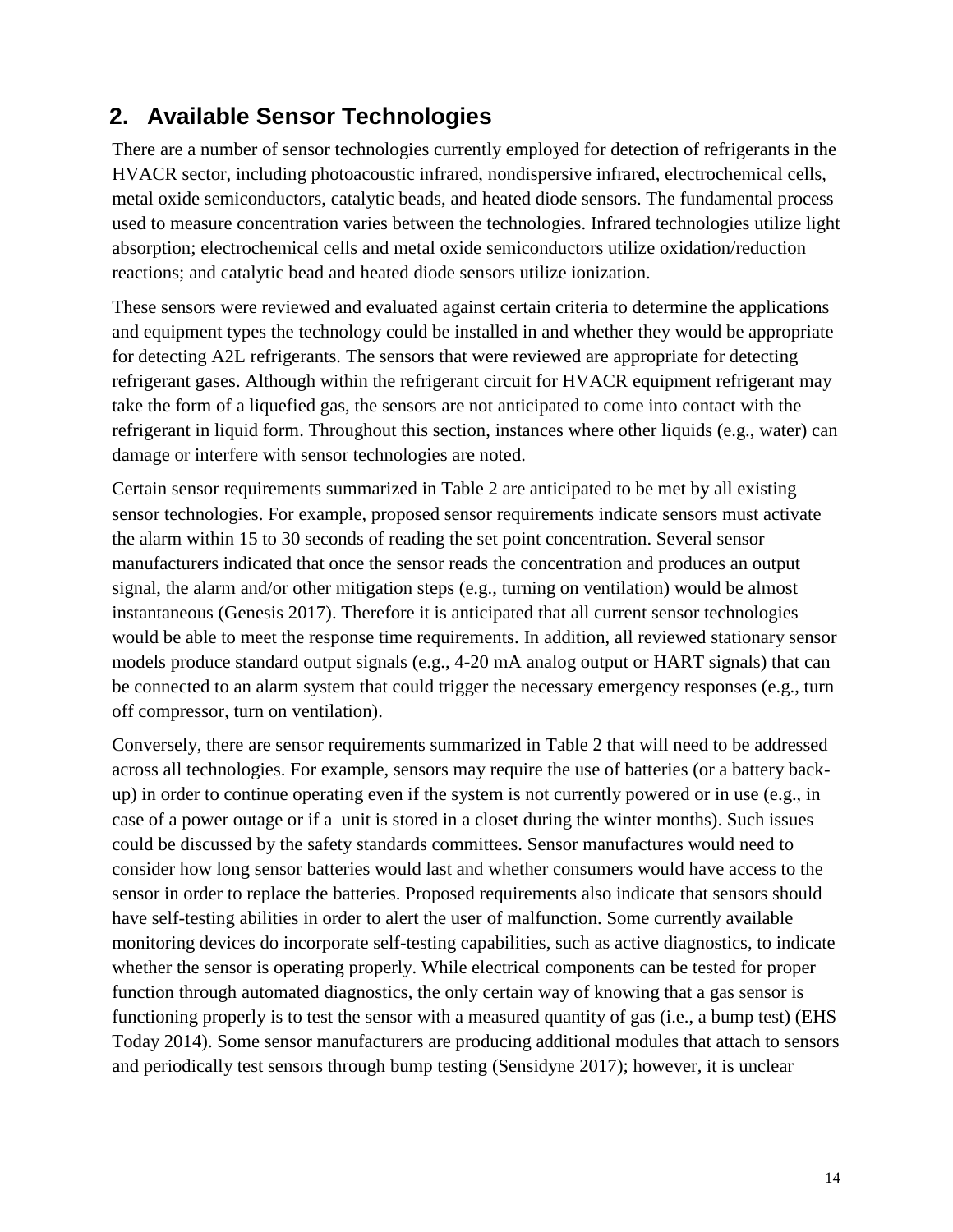whether these modules would be practical in a residential setting and at what additional cost for installation and maintenance.

In addition to reviewing whether the sensor could meet the proposed requirements for A2L refrigerant sensors, as summarized in Table 2, additional features of the sensor technology and detector apparatus were taken into account, such as operating conditions and limitations, cost, size, and power requirements. Some of these criteria are dependent on the number of zones, desired precision, and the required robustness of the sensor model. The evaluation criteria are summarized in Table 3.

| <b>Evaluation Criteria</b>                                 |                                                                                                                                                                                                                                                                                                                          |
|------------------------------------------------------------|--------------------------------------------------------------------------------------------------------------------------------------------------------------------------------------------------------------------------------------------------------------------------------------------------------------------------|
| <b>Features</b>                                            | <b>Definition</b>                                                                                                                                                                                                                                                                                                        |
| Cost range                                                 | Indicates the range of costs. Costs are designated as those for handheld<br>devices, stationary elements, and/or costs for individual sensing elements,<br>as applicable                                                                                                                                                 |
| Size                                                       | The dimensions of the complete system and/or the weight of the sensor                                                                                                                                                                                                                                                    |
| Power requirements                                         | Indicates the supply voltage or power consumption required to operate the<br>sensor                                                                                                                                                                                                                                      |
| Refrigerant types                                          | The specific types of refrigerant that can be detected by the sensor. If<br>sensor models have been identified that can detect specific A2L<br>refrigerants, those refrigerants will be identified.                                                                                                                      |
| Calibration                                                | Indicates whether and how often the sensor requires recalibration or re-<br>zeroing                                                                                                                                                                                                                                      |
| Detection system response                                  | The response of the system when high levels of refrigerant are detected                                                                                                                                                                                                                                                  |
| <b>Limitations</b>                                         |                                                                                                                                                                                                                                                                                                                          |
| Measurement range                                          | The refrigerant concentration range that the sensor can detect, specified in<br>ppm                                                                                                                                                                                                                                      |
| Response time                                              | Indicates the amount of time for the sensor to sample and read the<br>refrigerant concentration. The response time is generally measured as the<br>amount of time to reach T90, which represents the amount of time needed<br>from introduction of a sample to when a sensor indicates 90% of the real<br>concentration. |
| <b>Operating Temperature</b>                               | Indicates temperatures at which sensor can operate.                                                                                                                                                                                                                                                                      |
| Humidity                                                   | Indicates humidity levels at which sensor can operate                                                                                                                                                                                                                                                                    |
| Vibration                                                  | Indicates whether the sensor can withstand vibration                                                                                                                                                                                                                                                                     |
| False-triggering chemicals                                 | Identifies chemicals that could falsely trigger the sensor                                                                                                                                                                                                                                                               |
| <b>Interfering Chemicals</b>                               | Identifies chemicals that could interfere or block the sensor from identifying<br>or accurately measuring the refrigerant concentration                                                                                                                                                                                  |
| <b>Reliability</b>                                         |                                                                                                                                                                                                                                                                                                                          |
| Lifetime                                                   | Indicates the average number of years a refrigerant sensor is expected to<br>last (assuming regular maintenance)                                                                                                                                                                                                         |
| Repairable                                                 | Indicates whether components of the sensor can be replaced or repaired                                                                                                                                                                                                                                                   |
| Self-testing abilities and/or<br>indication of malfunction | Indicates whether the sensor features the ability to self-test or indicate to<br>the user that it is malfunctioning                                                                                                                                                                                                      |

**Table 3: Summary of Evaluation Criteria for Refrigerant Sensor Technologies**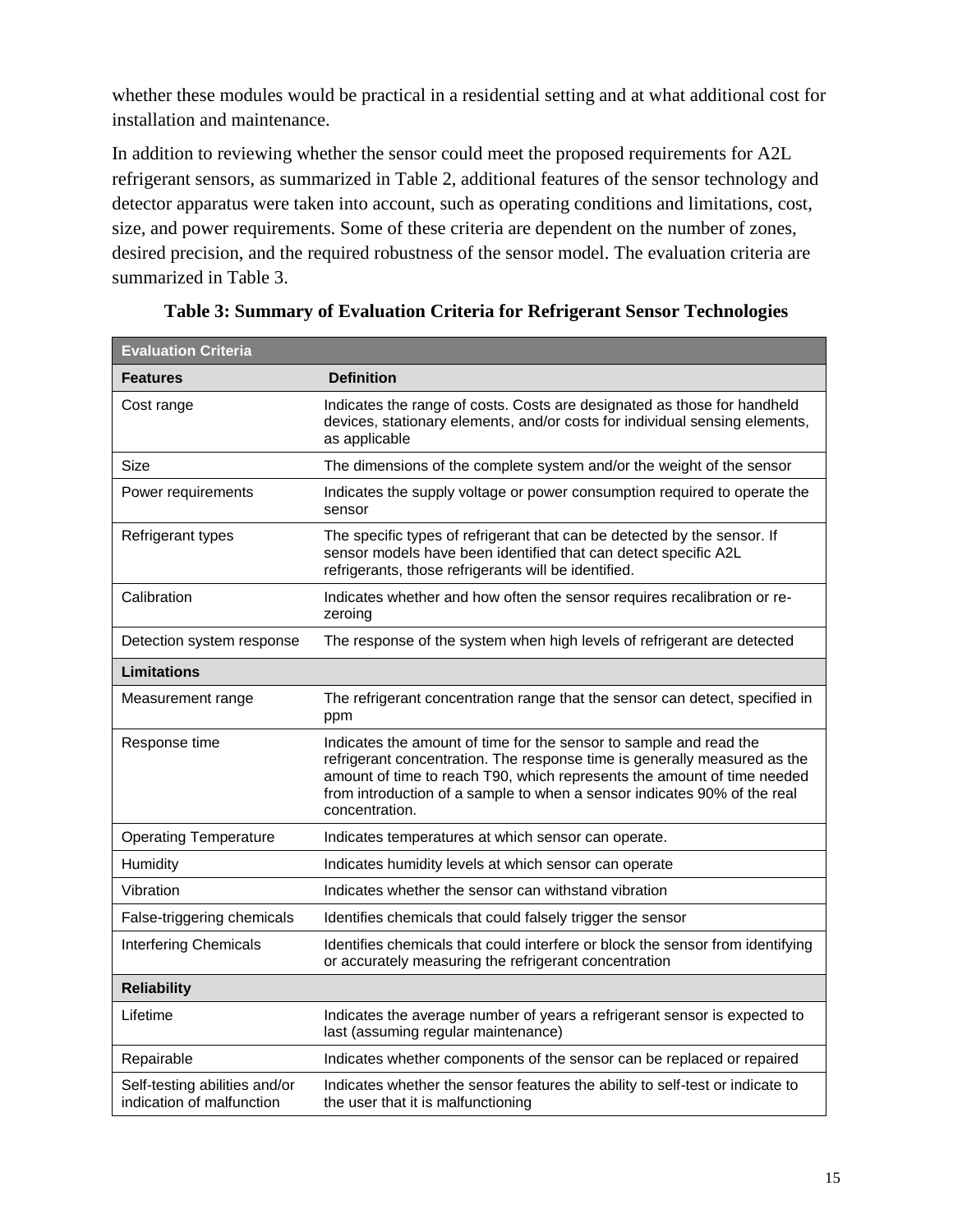The evaluation criteria in the sections below are summarized from a range of models using the class of sensor technology in order to provide a complete overview of the technology based on a review of product literature from multiple manufactures and technical reports. In addition, multiple sensor manufacturers were contacted to discuss the current state of sensor technologies, the potential challenges associated with using these sensors to detect A2L refrigerants, and sensor technologies currently under development that could be used to detect A2L refrigerants. Feedback from manufacturers is incorporated throughout the analysis; however, some information regarding development and sensors that are not commercially available are discussed, but not attributed to a specific manufacturer in order to protect confidential business information.

This summary does not necessarily provide an exhaustive review of all the models available from manufacturers, but the approach provides a representative review of all technologies on the market.

## **2.1 Infrared Sensors**

Infrared detection technology relies on a beam of light in the infrared range (between 700 nm and 1 mm) that is used to measure the concentration of gases in sampled air. The two most widely used infrared technologies in refrigerant sensors are photo-acoustic infrared (PIR) and non-dispersive infrared (NDIR). Although the detection method differs between these two technologies, most of the operating conditions, costs and potential uses are the same, and therefore these sensors are likely to provide similar potential benefits and disadvantages for use in detecting A2L refrigerants.

### **2.1.1 Overview of Technology**

PIR technology is a fixed point infrared technology in which gas molecules are exposed to a specific wavelength of infrared light and the response is measured. When using a PIR instrument, a gas sample is introduced into the monitor's measurement chamber and then exposed to a specific wavelength of infrared light. The infrared light passes through an optical sensor and is absorbed by the gas molecule of interest. As the molecules absorb the infrared light, an audible pulse is created and measured by a microphone in the measurement chamber. The magnitude of the pulse is used to determine the concentration of the desired gas within the sample (MSA 2014).

NDIR technology is a fixed point infrared technology in which a detector measures the infrared light that is passed through a gas sample while an inert gas sample (e.g., nitrogen) is simultaneously present in a separate measurement chamber that serves as a reference. Using an inert gas ensures that no absorption takes place and that all infrared light passes through the chamber, which provides an accurate baseline. The detector compares the amount of light transmitted through the sample and reference cells. The sensor determines the concentration of the desired gas in the sample by comparing the ratio of light that is transmitted through the two chambers (MSA 2014). Since the measurement is comparative, there is no need to periodically recalibrate the detector; rather it must be "re-zeroed." Some detectors in the market require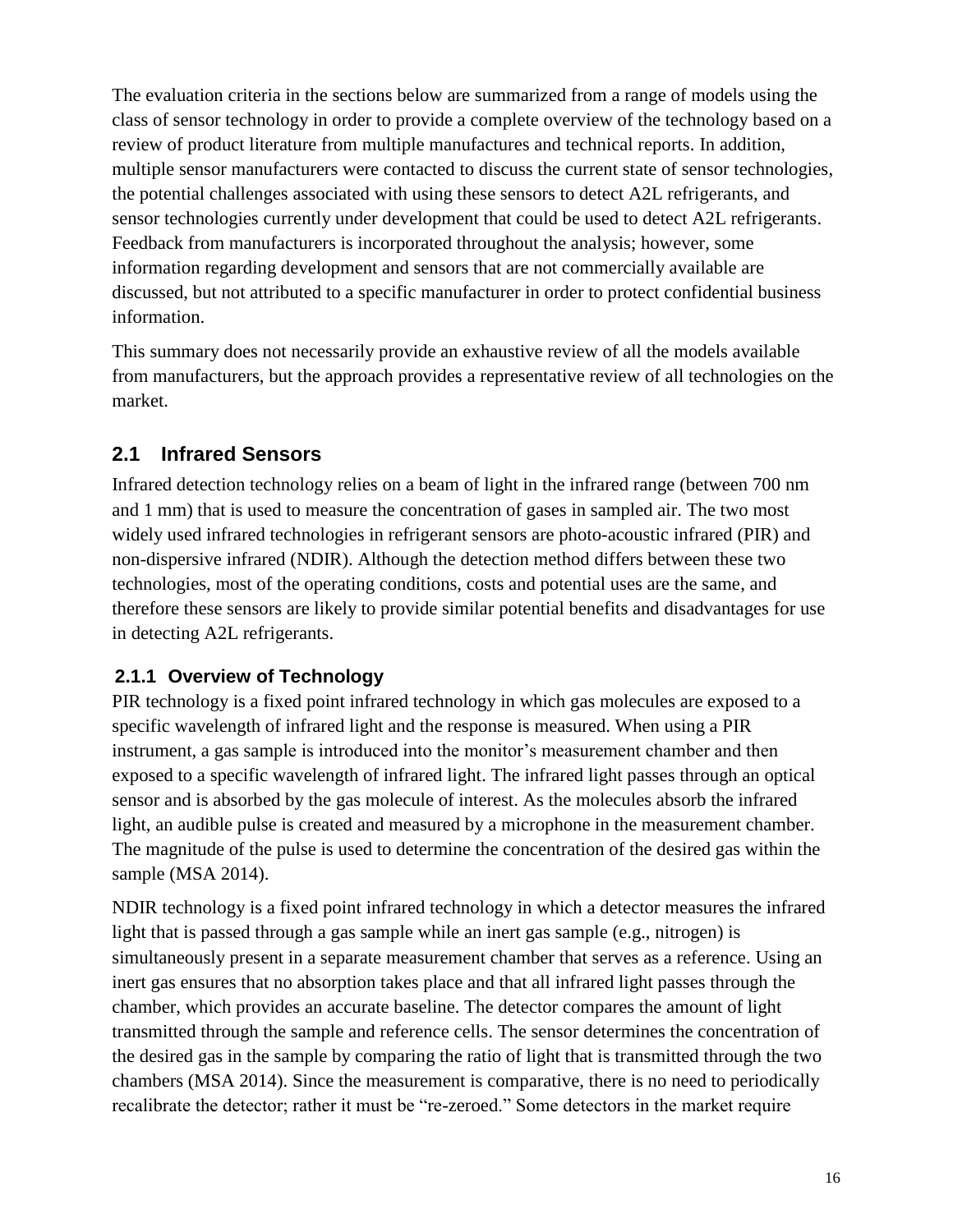manual re-zeroing, while other, more expensive and robust detectors do it automatically. One sensor manufacturer indicated that the re-zeroing process for certain IR sensors requires an equipment owner or technician to push a button at which point, the sensor takes a sample of air and re- calibrates itself for the new baseline sample (Genesis 2017). Another manufacturer indicated that sensors are recalibrated by exposing the sensor to air or nitrogen gas in order to zero the sensor and then the sensor is exposed to up to 50% of the target concentration and tested for accuracy (Draeger 2017b).

Infrared technology is commonly used across a wide range of HVACR applications including equipment rooms, cold rooms, supermarket refrigeration, and refrigerant handling centers. It is also used in petrochemical plants and off-shore platforms, mainly for sensors detecting HC gases (but in these cases not for detecting refrigerants) (Draeger 2016). Models are available on the market for single-zone detection, multi-zone detection, and handheld devices. Both single-zone and multi-zone detection models have a centralized PIR sensor. The multi-zone detection models also contain a pump that brings in air from multiple intakes, but only measures concentration from one intake at a time (though in some installations individual intake ports may in turn use splitters in the sample tubing). The use of sampling pumps could introduce additional concerns due to the limited lifetime of the electrical motor and additional potential for electrical failure. Handheld IR devices currently on the market have a similar detection range to the stationary devices; however, their precision and sensitivity are lower.

The infrared systems that are commonly available target two primary classes of refrigerants fluorinated refrigerants (i.e., CFCs, HCFCs, HFCs, and HFOs) or HCs. The sensor technology itself is capable of detecting any gases within the infrared spectrum, with the exception of hydrogen, which does not absorb infrared light. In addition, acetylene is difficult for PIR sensors to detect due to the triple bond, which cannot be measured at certain wavelengths, causing it to act as a blocking gas (ISHN 2014). The presence of a blocking gas can lead to incorrect measurements when in the presence of the compound being monitored; however it is not expected to falsely trigger the alarm system. Furthermore, refrigeration system installations using detectors where acetylene would be routinely present are uncommon, but this may be a short term concern during building construction, renovation, or maintenance activities. IR sensors can detect blends; however adjusting the absorption band to encompass all chemicals within a blend is expensive. Typically, sensors are calibrated to detect either the most prevalent compound within the blend or the most sensitive (Draeger 2017b).

#### **2.1.2 Comparison of Evaluation Criteria**

This section presents a summary of key features and evaluation criteria for infrared detectors based on the proposed A2L refrigerant sensor requirements presented in Table 2.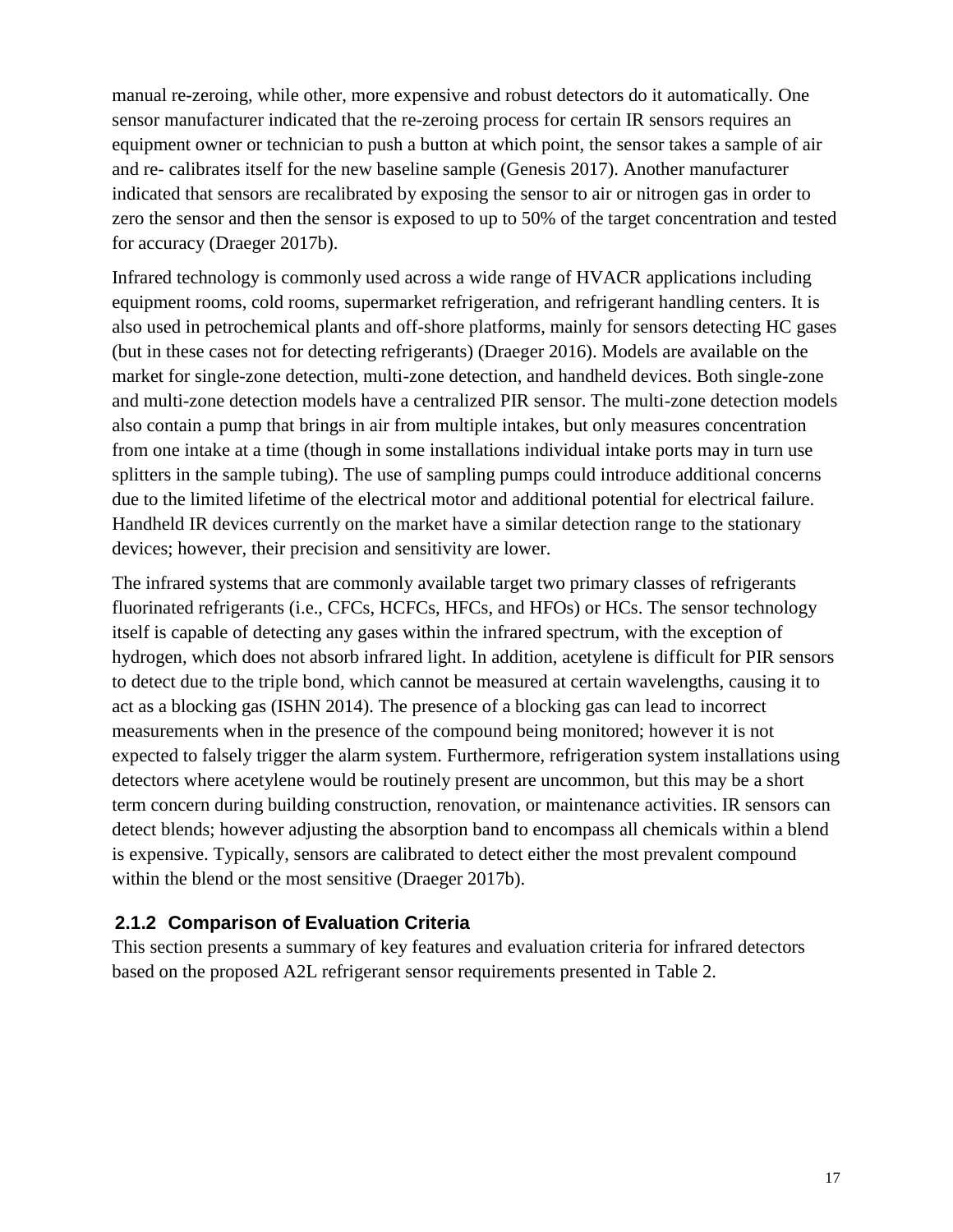#### **Table 4: Summary of Evaluation Criteria for PIR & NDIR Infrared Sensor Technology**

| <b>Evaluation Criteria</b>                                 |                                                                                                                                                                                                          |
|------------------------------------------------------------|----------------------------------------------------------------------------------------------------------------------------------------------------------------------------------------------------------|
| <b>Features</b>                                            |                                                                                                                                                                                                          |
| Cost range                                                 | Handheld \$300-\$400; Stationary \$1,000-\$12,000; Sensing element<br>NА                                                                                                                                 |
| Size                                                       | 6.3 in x 3.5 in (diameter) (sensor without display)<br>11 in x 5.9 in x 5.1 in (including docking station)<br>1 to 20 lbs.                                                                               |
| Power requirements                                         | 13-30 VDC, 4-5 Watts (Power requirements largely dependent on<br>number of zones and the distance from the sensor as it influences<br>the power required by the sampling pump).                          |
| Refrigerant types                                          | All types (HFCs, HFOs, HCs, CFCs, HCFCs)                                                                                                                                                                 |
| Calibration                                                | PIR: Required every 6 months (and when a change in gas<br>measurement is required)<br>NDIR: Calibration is not required. Re-zeroing is required every<br>0.5°C internal temperature change or every year |
| Detection system response                                  | Produces either a 4-20 mA or HART signal; connects to alarm<br>system                                                                                                                                    |
| <b>Limitations</b>                                         |                                                                                                                                                                                                          |
| Measurement range                                          | 0-10,000 ppm                                                                                                                                                                                             |
| Response time                                              | Single-Zone: 5-30 seconds; Multi-Zone: 5-300 seconds                                                                                                                                                     |
| <b>Operating Temperature</b>                               | -40 to 167°F (-40 to 75°C)                                                                                                                                                                               |
| Humidity                                                   | 0-100% (some sensors require non-condensing environment)                                                                                                                                                 |
| Vibration                                                  | Depends on application (the sensor can be placed inside a strong<br>structure that protects it from harm)                                                                                                |
| False-triggering chemicals                                 | None                                                                                                                                                                                                     |
| <b>Interfering Chemicals</b>                               | Acetylene; overexposure of refrigerant gas                                                                                                                                                               |
| <b>Reliability</b>                                         |                                                                                                                                                                                                          |
| Lifetime                                                   | Handheld: 5 years; Stationary: 10-15 years; Sampling pumps have<br>limited electrical motor life expectancy                                                                                              |
| Repairable                                                 | Replace air filters every year to prevent particles from entering the<br>cell and contaminating sensor                                                                                                   |
| Self-testing abilities and/or<br>indication of malfunction | Certain monitoring devices incorporate active diagnostics that<br>continuously monitor the system for proper operation                                                                                   |

Sources: MSA (2011), Det-tronics (2015), Honeywell (2014a), Honeywell (2016), Thermal Gas Systems (2006), Draeger (2015), Trane (1998), Asada (2016), Bacharach (2011), Danfoss (2016a), Enmet Gas Detection (2014), Javac (2015), Sensidyne (2016), Genesis (2014), TQ Environmental (2015), Draeger (2017b), Genesis (2017)

Infrared technology is currently used within a wide range of applications and is capable of detecting HFC and HFO refrigerants across the infrared spectrum, including models that are marketed for use detecting HFO-1234yf (Honeywell 2016, Bacharach 2011). Sensors, intake filters, and docking system are relatively small, allowing them to be placed close to any potential leaks; some currently available IR sensors might be considered too large for integration within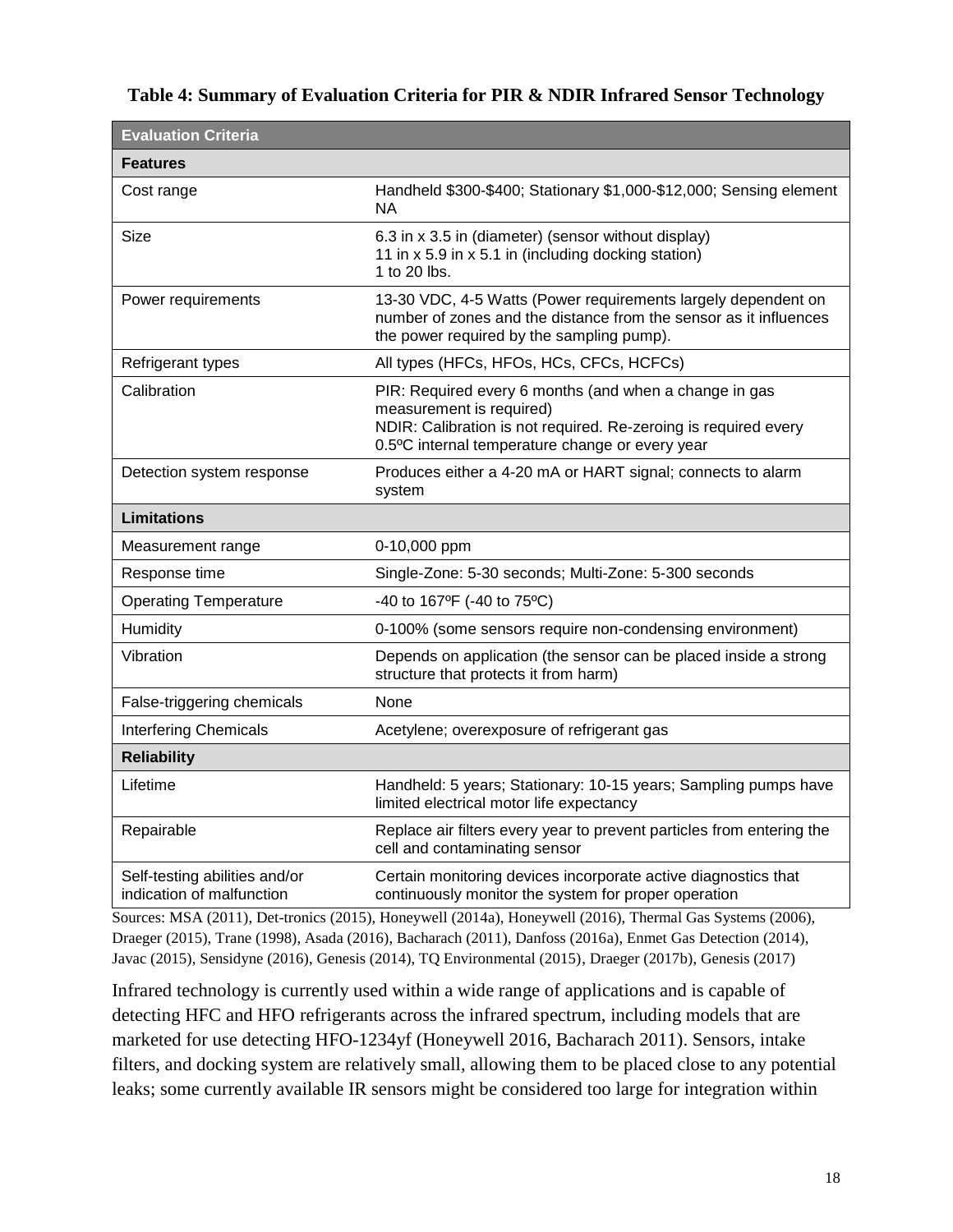smaller residential equipment; however one sensor manufacturer indicated that IR sensor sizes could be significantly reduced (i.e., 3 in. x 3 in. x 1in.). Furthermore, certain types of monitoring devices are equipped with self-testing abilities, such as active diagnostics that indicate whether the system is operating properly (Bacharach 2011).

The sensor detection range of 0-10,000 ppm would likely be sufficient for the measurement range requirements proposed for A2L sensors (as presented in Table 2) for certain A2L refrigerants and blends, such as HFO-1234yf or HFO-1234ze(E) where 20 to 25% of the LFL for those gases is close to 10,000 ppm; however, for systems using HFC-32 or other blends with higher LFLs, sensor detection ranges will need to be increased. Sensor manufacturers indicated that detection ranges for sensors could be increased.

Potential areas for concern regarding these sensors would be cost, as currently available small, stationary units ranged in price from \$1,000 to \$2,000, while larger units with multiple intakes can range from \$4,000 to \$12,000. Handheld refrigerant detectors using PIR technology are available for as low as \$400 and could potentially be adapted for integration into smaller HVACR equipment; however, there could be sacrifices in lifetime of the system (e.g., 5-8 years), as the sensing element for a handheld IR sensor is not designed for continuous operation (Draeger 2017b). One sensor manufacturer indicated that IR sensor costs could be further reduced to the \$30-50 range, because reduction in detection accuracy reduces costs (Honeywell 2017); this could be a considerable additional cost for certain types of air conditioners, although very small systems below a certain refrigerant charge quantity will not require refrigerant sensors.

Lifetimes for currently available sensors (i.e., 5-10 years) could also present a concern for incorporation into household HVACR equipment with longer lifetimes. IR sensors that utilize sampling pumps could also affect the longevity of the sensing device or could require additional maintenance and repair, although it is unlikely that household HVACR equipment would be large enough to need this type of IR sensor.

Another area of concern for use inside self-contained systems, particularly in residential applications, is the need for bi-annual recalibration (for PIR sensors) or re-zeroing (for NDIR sensors) and the need to replace air filters annually to protect the sensors and cells from contamination. It is expected that users in these applications would not know how, or potentially forget, to perform routine maintenance on the detectors or the equipment owner could inadvertently recalibrate the system while refrigerant or other interfering gases are present, thus setting the sensor's baseline to a sample that isn't necessarily clean, which could affect future readings if a catastrophic leak does occur (Genesis 2017).

Sensor manufacturers are aware of these concerns and have indicated that sensors are currently being developed that do not require annual recalibration or zeroing. One NDIR model researched indicated that the system is capable of automatically re-zeroing, thus eliminating the need for technicians or skilled users to be present (Bacharach 2011). This model re-zeroes every 5 minutes or on a 0.5 °C internal temperature change, and the process can take up to 30 seconds during which the detector cannot measure concentration. The re-zeroing time could be a potential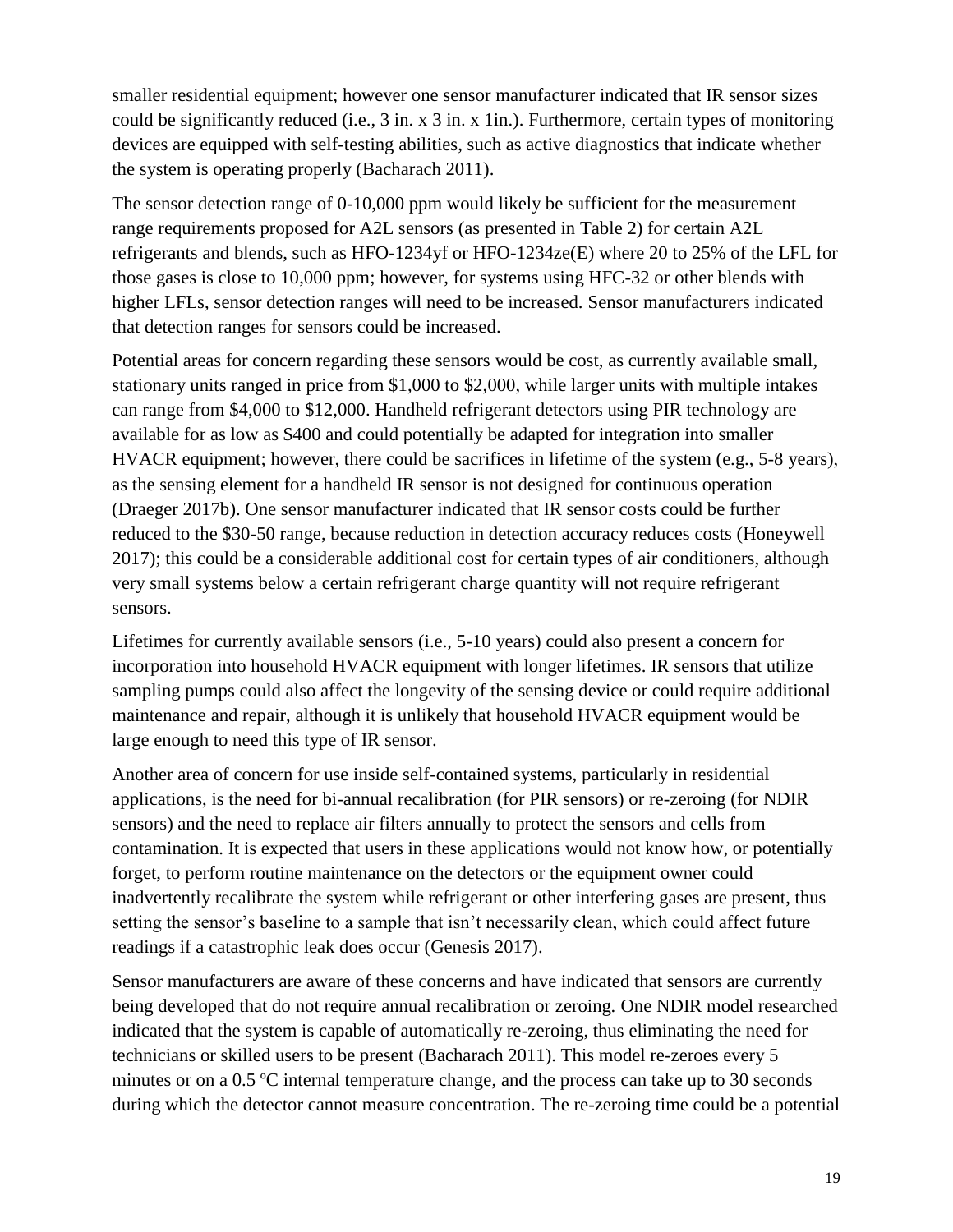issue, because the proposed standard requirements presented in Table 2 require a response time of no more than 30 seconds in certain applications.

The presence of acetylene is not expected to be a concern for PIR or NDIR detectors, particularly in residential applications, however it could cause a problem in commercial or industrial settings if welding was occurring nearby. If the IR sensor is exposed to large concentrations of refrigerant gas, it can fail; however, sensors are typically designed to fail-safe and would alarm if they were exposed to too much refrigerant (Genesis 2017); however, it is unclear whether permanent damage to the sensor would occur from overexposure. Other IR sensors are immune to sudden changes in temperature, humidity, and over-exposure (Bacharach 2017).

## **2.2 Electrochemical Cell (EC)**

### **2.2.1 Overview of Technology**

In electrochemical cell (EC) technology, a detector measures the electric current passing between electrodes within an electrolyte medium, one of which is exposed to a gas sample. A typical electrochemical cell sensor consists of three electrodes; sensing, counter, and reference. The gas sample enters the detector and passes through a hydrophobic membrane. The gas then reacts with the sensing electrode involving either an oxidation or reduction mechanism. The reactions are catalyzed by the electrode materials specifically developed for the gas of interest. With a resistor across the electrodes, a current flows between the anode and the cathode. The magnitude of the current is measured by the detector and is proportional to the concentration. The reference electrode is required for sensors that require an external driving voltage (Anderson 1999).

EC technology is commonly used in small or portable instruments in confined space applications with human traffic (e.g. homes, workshops). EC detectors are popular in these applications because the power requirement is the lowest of comparable detection technologies. Models are available for single-zone detection and as part of a detection system using multiple sensors. An example of multiple sensor technologies within a detection system is a household fire alarm; which contains an EC sensor for carbon monoxide (CO) monitoring and an optical smoke sensor for particulate matter.

EC sensors are commonly used to detect toxic and/or combustible gases: CO, H2S, O2, NO2,  $NH<sub>3</sub>$ , and  $SO<sub>2</sub>$ . The only refrigerant that is commonly measured with EC detectors is NH<sub>3</sub> (R-717), classified as a B2L refrigerant. No models were identified that had the capability of detecting A2L refrigerants; however one sensor manufacturer indicated that EC detectors could utilize a highly customized electrolyte (e.g., containing chlorine) in order to detect a fluorinated refrigerant, but this is not considered to be practical (Honeywell 2017). EC detectors are also vulnerable to poisoning mechanisms, and it is not recommended to use sensors in environments that are exposed to organic solvent vapors, high humidity, or high temperatures. Sensors in these environments are more likely to have issues with the electrolyte medium, which would shorten the lifetime of the sensor and compromise the detecting ability of the sensor.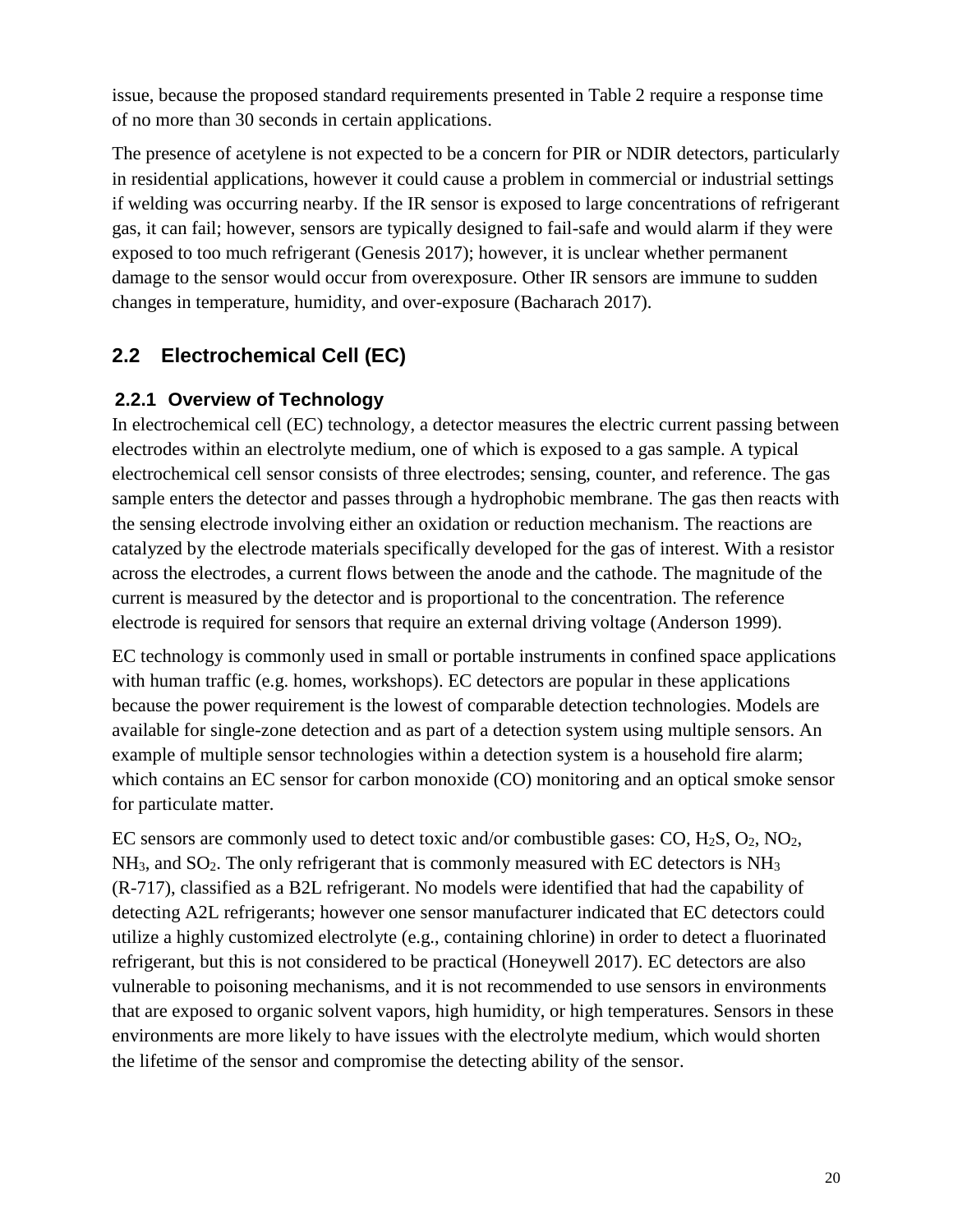### **2.2.2 Comparison of Evaluation Criteria**

This section presents a summary of key features and evaluation criteria based for electrochemical cell detectors on the proposed A2L refrigerant sensor requirements presented in Table 2.

| <b>Evaluation Criteria</b>                                 |                                                                                                                        |
|------------------------------------------------------------|------------------------------------------------------------------------------------------------------------------------|
| <b>Features</b>                                            |                                                                                                                        |
| Cost range                                                 | Handheld NA; Stationary \$250-\$1,600; Sensing element \$100-<br>\$200                                                 |
| Size                                                       | $8 \times 6$ in<br>0.5 to 4 lbs. (can include the weight of the entire system)                                         |
| Power requirements                                         | 12-30 VDC, 4-10 Watts                                                                                                  |
| Refrigerant types                                          | NH <sub>3</sub>                                                                                                        |
| Calibration                                                | Required every 12 months                                                                                               |
| <b>Detection System Response</b>                           | Detector connects to alarm system                                                                                      |
| <b>Limitations</b>                                         |                                                                                                                        |
| Measurement range                                          | 0-1000 ppm                                                                                                             |
| Response time                                              | <90 seconds to T90                                                                                                     |
| <b>Operating Temperature</b>                               | -4 to $122^{\circ}F$ (-20 to $50^{\circ}C$ )                                                                           |
| Humidity                                                   | 15-90%                                                                                                                 |
| Vibration                                                  | Sensor can be placed inside a protective structure                                                                     |
| False-triggering chemicals                                 | Organic solvents (e.g., alcohols, acetone); some sensors subject to<br>cross-sensitivity with other gases              |
| <b>Interfering Chemicals</b>                               | None                                                                                                                   |
| <b>Reliability</b>                                         |                                                                                                                        |
| Lifetime                                                   | 1-3 years (varies based on exposure to target gas)                                                                     |
| Repairable                                                 | Electrochemical sensor cell can be replaced                                                                            |
| Self-testing abilities and/or<br>indication of malfunction | Certain monitoring devices incorporate active diagnostics that<br>continuously monitor the system for proper operation |

#### **Table 5: Summary of Evaluation Criteria for EC Sensor Technology**

Sources: Anderson (1999), Baldigowski (2011), Critical Environment Technologies (2016), Danfoss (2016b), Danfoss (2016c), Delphian (Undated), Honeywell (2014b)

Electrochemical cell technology is currently used to measure toxic gases in small or portable instruments for confined space applications. The only refrigerant that can currently be measured by the technology is NH3; however, Honeywell (2017) indicates that it is feasible to adapt an EC sensor to detect fluorinated refrigerants, but it is not practical. The sensor requirements identified in Table 2 apply to A2L refrigerants, none of which are measured by EC detectors. The response time is higher than is accepted by the standards, and the current detection range would likely be unable to detect up to 20 to 25% of the LFL of most A2L refrigerants.

The primary benefit to electrochemical cell technology is cost. While small stationary IR units regularly cost over \$1,000, similarly sized EC units cost as little as \$250. In addition, the units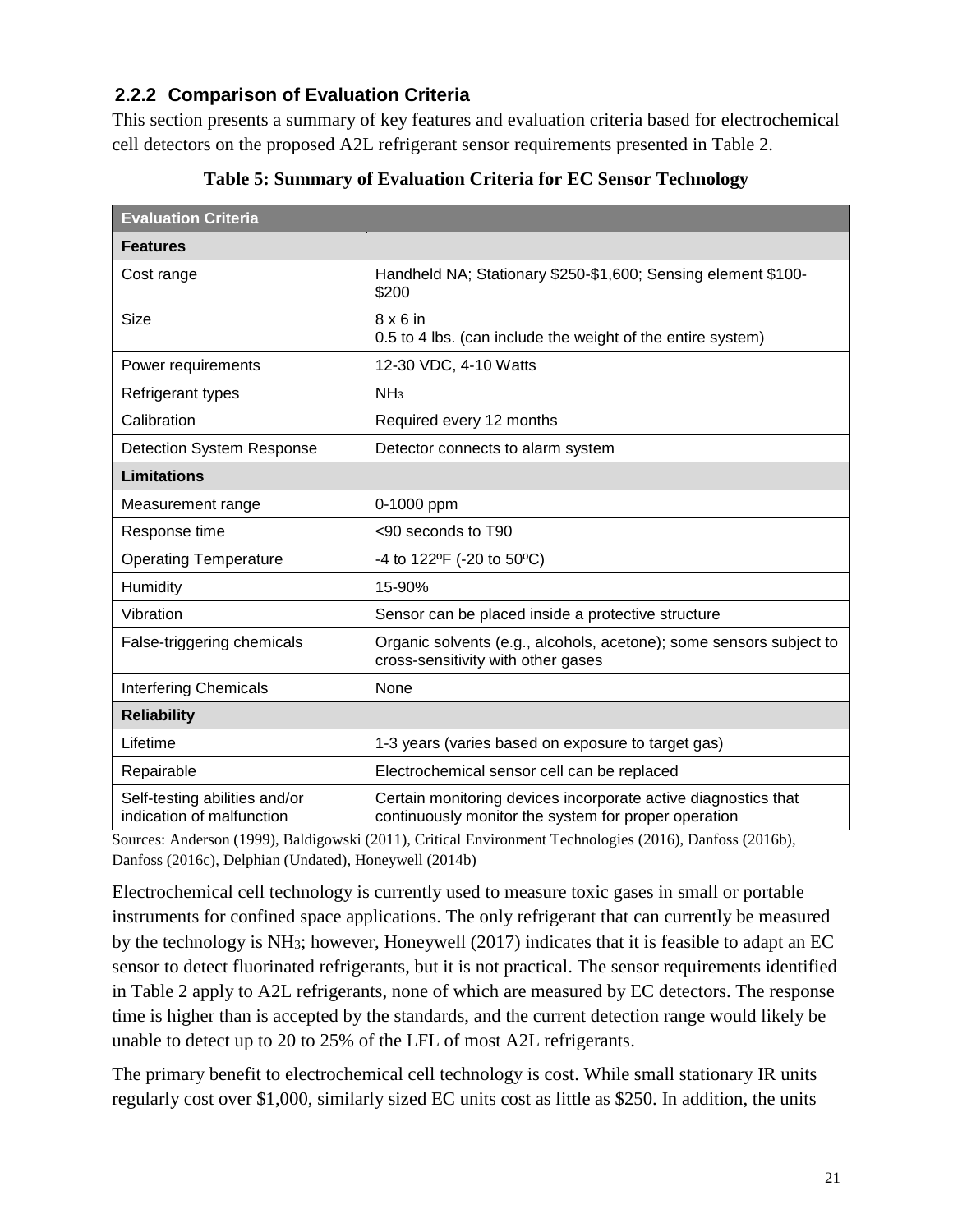have the lowest power requirements of commonly used detection technologies. In these situations, the limited lifetime and calibration schedule of the sensor are potential areas of concern, as HVACR appliances would outlast the limited lifetime (1-3 years) of EC detectors.

In addition, the sensor requires annual calibration, which involves changing the air currents drastically inside the sensing chamber and requires users to follow a multi-step procedure in which the user connects the calibration gas canister to the inlet valve and sets an artificial zero by running  $N_2/O_2$  gas through the sensor. Once a zero level is established, the user runs the measured refrigerant gas through the sensor. This process could be a concern for residential uses as it is anticipated that users in these applications would not know how, or forget, to recalibrate the detectors.

Ultimately, given that this technology cannot currently detect fluorinated compounds (nor is it practical to adapt EC cell sensors to detect fluorinated refrigerants), the short sensor lifetimes, and the intensive recalibration requirements, this technology is not likely to be appropriate for use in HVACR systems containing A2L refrigerants.

## **2.3 Metal Oxide Semiconductor (MOS)**

### **2.3.1 Overview of Technology**

Metal Oxide Semiconductor (MOS) sensors are activated by changes in resistance caused by presence of gases. In P-type semiconductor sensors, positive holes are the majority charge carriers, so the conductivity increases in the presence of oxidizing gases. N-type semiconductors, in which the majority charge carriers are electrons, are used for the detection of combustible (reducing) gases. In clean air, oxygen is adsorbed onto the metal oxide, attracting free electrons and preventing electrical flow in the sensor. In the presence of a reducing gas, oxidation on the metal oxide surface lowers the concentration of adsorbed oxygen and lowers the potential barrier, allowing electricity to flow in the sensor (Fine 2010). The empirical relationship between combustible gas concentration and MOS sensor resistance is well-described (Siegel 1990).

### **2.3.2 Comparison of Evaluation Criteria**

This section presents a summary of key features and evaluation criteria for metal oxide semiconductor detectors based on the proposed A2L refrigerant sensor requirements presented in Table 2.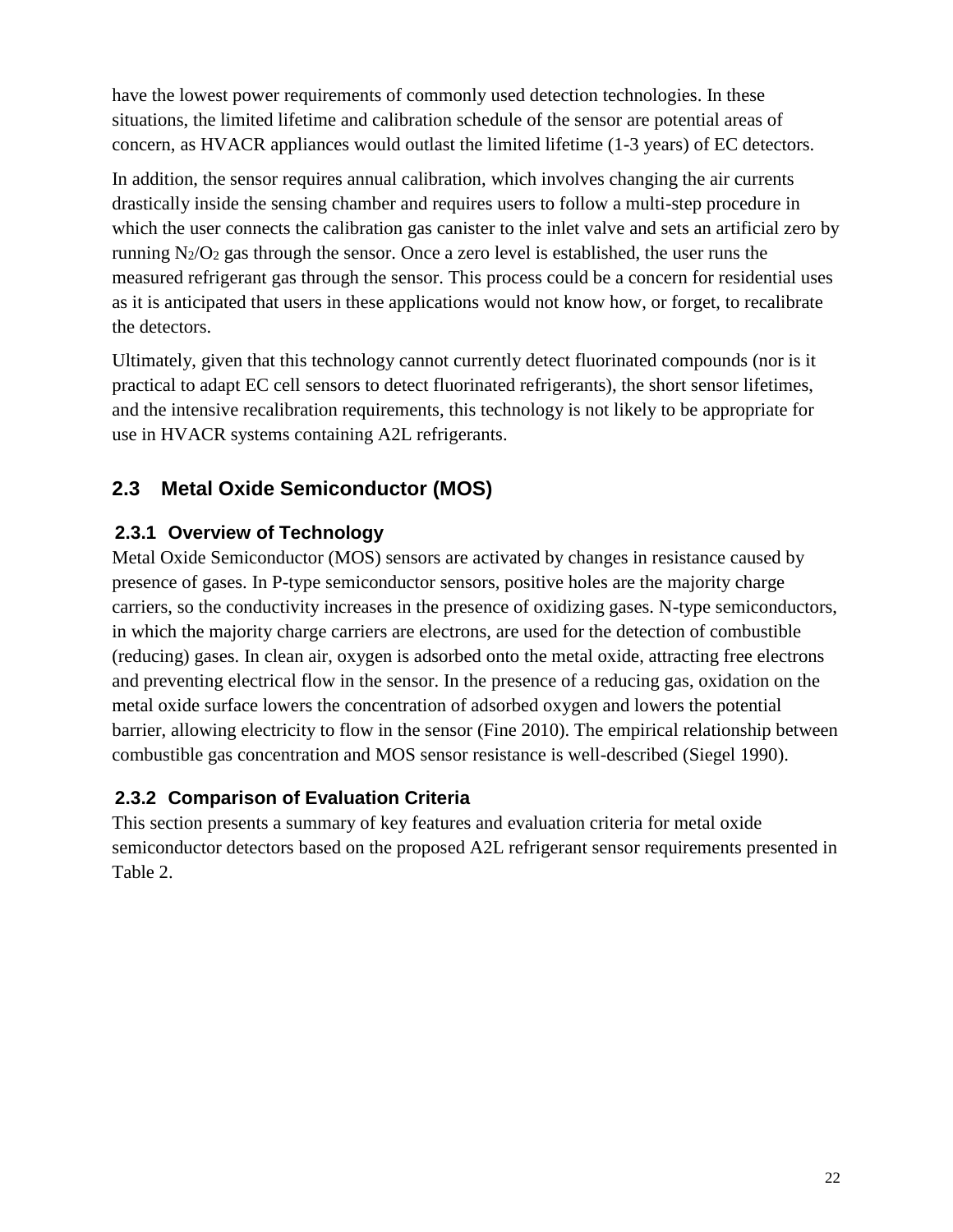| <b>Evaluation Criteria</b>                                 |                                                                                                                        |
|------------------------------------------------------------|------------------------------------------------------------------------------------------------------------------------|
| <b>Features</b>                                            |                                                                                                                        |
| Cost range                                                 | Handheld NA; Stationary \$500-\$1,300; Sensing element \$3-\$100                                                       |
| <b>Size</b>                                                | $4.3 \times 2.4 \times 1.2$ in<br>$1 \times 1 \times 1$ in                                                             |
| Power requirements                                         | 12-24 VDC, 1-5W                                                                                                        |
| Refrigerant types                                          | CFC, HFCs, HCFCs, HFOs                                                                                                 |
| Calibration                                                | Recommended every 6 months                                                                                             |
| <b>Detection System Response</b>                           | Connection to alarm system                                                                                             |
| <b>Limitations</b>                                         |                                                                                                                        |
| Measurement range                                          | 20-10,000 ppm                                                                                                          |
| Response time                                              | 15 - 90 seconds to T90                                                                                                 |
| <b>Operating Temperature</b>                               | -30 to 158°F (-34 to 170°C)                                                                                            |
| Humidity                                                   | 0-95%                                                                                                                  |
| Vibration                                                  | Depends on application. Operating principles of the technology<br>shouldn't be affected by normal workplace vibrations |
| False-triggering chemicals                                 | Gasoline, diesel, and propane exhaust; Fumes from solvents,<br>paints, and cleansers                                   |
| <b>Interfering Chemicals</b>                               | Ethanol, silicones, highly corrosive gases, alkaline metals,<br>overexposure to refrigerant, heavy condensation        |
| <b>Reliability</b>                                         |                                                                                                                        |
| Lifetime                                                   | 3-5 years; Sensor lifetime decreases with continued exposure to<br>poisoning/false-triggering gases                    |
| Repairable                                                 | Sensing element can be replaced if damaged by poisoning or<br>once lifetime is exceeded                                |
| Self-testing abilities and/or<br>indication of malfunction | None observed                                                                                                          |

#### **Table 6: Summary of Evaluation Criteria for MOS Sensor Technology**

Sources: Genesis (2016), RKI Instruments (2017), SGX Sensortech (Undated), FIS (2017), Figaro (2017a) Figaro (2017b), Shuler (2014)

The aforementioned empirical relationship between the concentration of reducing gases and metal oxide conductivity makes this technology adaptable to a wide range of refrigerants. MOS sensors are primarily used to detect CO, NH3, and HFCs, including HFC-32 (e.g. Genesis International 82-0101 CMOS). Several MOS sensors are expected to become available in 2017 that are designed to detect A2L refrigerants, such as HFC-32 and HFC-1234yf (e.g., FIS SB-43, Figaro TGS 2630). Individual MOS sensing elements are relatively inexpensive. Several manufacturers indicate that MOS sensors for use in residential systems would become cost competitive and could cost approximately \$20 for a complete system (i.e., housing, alarm, and sensing element). Manufacturers also indicate that sensors would be coming available that could detect 20 to 25% of the LFL for A2L refrigerants; however, currently available models have detection ranges up to 10,000 ppm which could be a concern for some A2L refrigerants.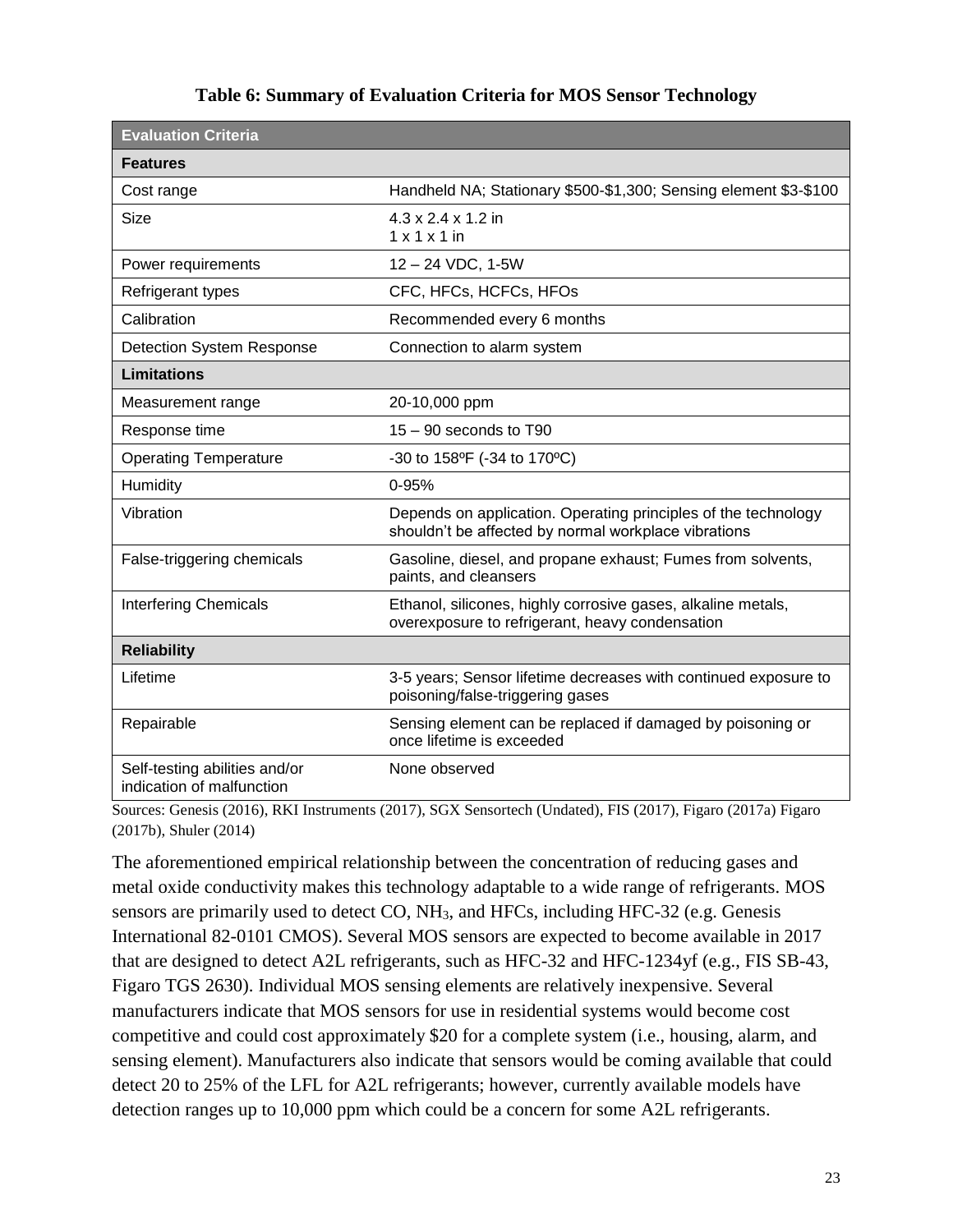A potential area of concern for MOS sensors would be installation in environments where the presence of gases such as exhaust from gasoline, diesel, and propane, solvents, or highly corrosive gases could potentially cause false triggering or poisoning of the sensors, although the typical concentrations of these gases in residential and commercial settings is variable and difficult to quantify. This could impact residential systems in which HVACR systems and sensors are located near a garage and could falsely trigger the alarm system and other protective measures (e.g., turn off compressor, turn on ventilation) even though there was no refrigerant leak. MOS sensor characteristics may also be temporarily affected by soaking or splashing with water, heavy condensation, or salt water (Figaro 2017a). If sensors are exposed to a small amount of interfering gases or condensate, they can recover without permanent damage occurring; otherwise, the sensing element would need to be replaced (FiS 2017). Some sensors are being manufactured with a filter that would prevent poisoning of the sensor from certain interfering or poisoning gases, such as ethanol and silicones. In addition to sensitivity to a variety of different gases, MOS sensor requirements for periodic calibration and a relatively short lifetime (3-5 years) could also be concerns in residential applications. There was also limited information available regarding whether self-testing capabilities are or could be incorporated into currently available sensors.

## **2.4 Catalytic-type (Pellistor)**

#### **2.4.1 Overview of Technology**

 $\overline{a}$ 

Similar to MOS sensors, catalytic-type (also known as pellistor) sensors are triggered by resistance changes in the presence of flammable gases. Flammable gases are oxidized or burned on a catalytic surface, releasing heat and increasing the electrical resistance of the circuit to which the catalyzed sensing element is connected (Sensitron 2010). The resultant voltage increase has a direct linear relationship to the concentration of flammable gas present. Some systems measure the resistance of a catalytic bead directly, while others measure the voltage in a Wheatstone bridge circuit formed with the detector (catalyzed) element and a compensator element. Because catalytic sensors use oxidation to detect gases, oxygen must be present for the sensor to work. In addition, some catalytic sensors are prone to be poisoned by certain compounds, such as sulfur- phosphor-, lead-, or silicone-compounds; however, some catalytic sensors are manufactured to be resistant to these poisons (Draeger 2009). In situations where a high gas concentration is present, the combustion process may be incomplete which can leave a layer of soot on the active bead and either partially or completely impair performance of the sensor (Crowcon 2015).

Catalytic sensors are sold almost exclusively to detect HCs and NH3, but some sensors (e.g., NET NP-17) are reported to measure the presence of any flammable gas. These general-purpose catalytic gas sensors are indicated to detect flammable gases from 0-100% LEL<sup>2</sup> but only have

<sup>&</sup>lt;sup>2</sup> The LFL is sometimes referred to as the lower explosive limit (LEL). These limits, while similar and somewhat interchangeable, are calculated using different methods.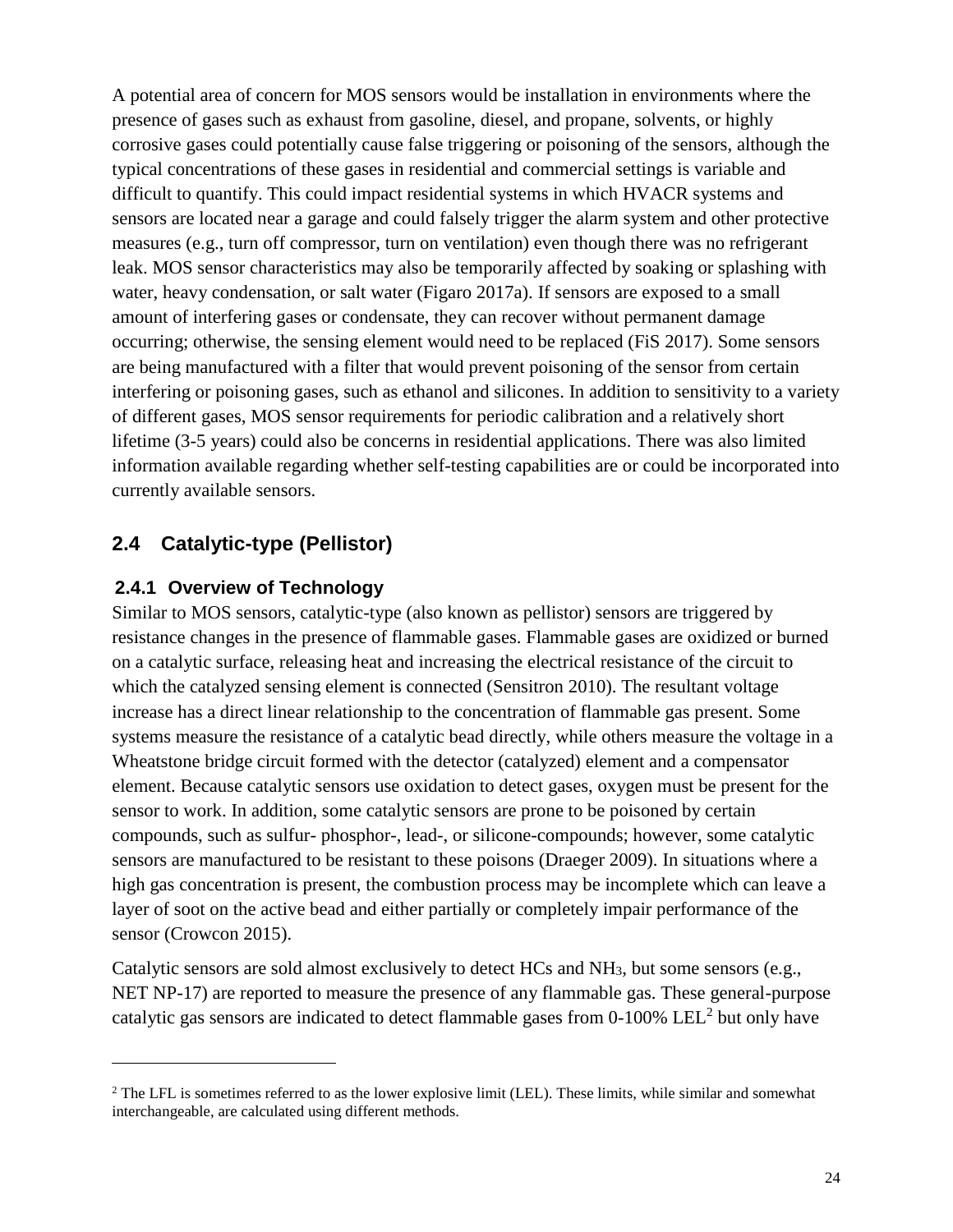effective linearity up to 60% LEL. The non-linearity refers to a slight deviation of the sensors' output from the ideal input/output relationship to which the sensor is calibrated. However, catalytic sensors are not recommended to detect fluorinated refrigerants, because the combustion products of fluorinated gases (i.e., HF) can poison the catalytic sensor as it is simultaneously measuring the concentration of the fluorinated refrigerant (Draeger 2017b).

### **2.4.2 Comparison of Evaluation Criteria**

This section presents a summary of key features and evaluation criteria for catalytic-type detectors based on the proposed A2L refrigerant sensor requirements presented in Table 2.

| <b>Evaluation Criteria</b>                                 |                                                                                                                                                                                                                                      |
|------------------------------------------------------------|--------------------------------------------------------------------------------------------------------------------------------------------------------------------------------------------------------------------------------------|
| <b>Features</b>                                            |                                                                                                                                                                                                                                      |
| Cost range                                                 | Handheld NA; Stationary \$700-\$1,500; Sensing element \$50-<br>\$100                                                                                                                                                                |
| Size                                                       | Sensing element: 2 x 1.1 x 1 in.<br>Stationary detector: 8.3 x 8.9 x 3.4 in.<br>$2 - 3.5$ lbs.                                                                                                                                       |
| Power requirements                                         | 12 - 24 VDC, 1-10W                                                                                                                                                                                                                   |
| Refrigerant types                                          | HCs, NH <sub>3</sub> , other flammable gases                                                                                                                                                                                         |
| Calibration                                                | Calibrated to response rates of individual gases prior to<br>installation; required every 3-6 months depending on<br>environment where used                                                                                          |
| <b>Detection System Response</b>                           | Connection to alarm system                                                                                                                                                                                                           |
| <b>Limitations</b>                                         |                                                                                                                                                                                                                                      |
| Measurement range                                          | 0-1,000 ppm, 0-100% LEL                                                                                                                                                                                                              |
| Response time                                              | 5-10 seconds to T50, 20-30 seconds to T90                                                                                                                                                                                            |
| <b>Operating Temperature</b>                               | -40 to 300°F (40 to 150°C)                                                                                                                                                                                                           |
| Humidity                                                   | $0 - 95%$                                                                                                                                                                                                                            |
| Vibration                                                  | Typically not impactful - Sensors are mounted on a single<br>header and protected by a metal mesh enclosure and a metal or<br>plastic external enclosure                                                                             |
| False-triggering chemicals                                 | None                                                                                                                                                                                                                                 |
| <b>Interfering Chemicals</b>                               | Substances containing silicone or sulfur (e.g., hydrogen sulfide,<br>hexamethyldisiloxane), heavy metals, halogenated<br>hydrocarbons, overexposure of refrigerant gas; Once sensor is<br>used, it is more susceptible to poisoning. |
| <b>Reliability</b>                                         |                                                                                                                                                                                                                                      |
| Lifetime                                                   | 2-5 years                                                                                                                                                                                                                            |
| Repairable                                                 | Sensing element can be replaced if damaged by poisoning or<br>once lifetime is exceeded                                                                                                                                              |
| Self-testing abilities and/or<br>indication of malfunction | Compensator element acts as a constant control mechanism                                                                                                                                                                             |

**Table 7: Summary of Evaluation Criteria for Catalytic-type Sensor Technology**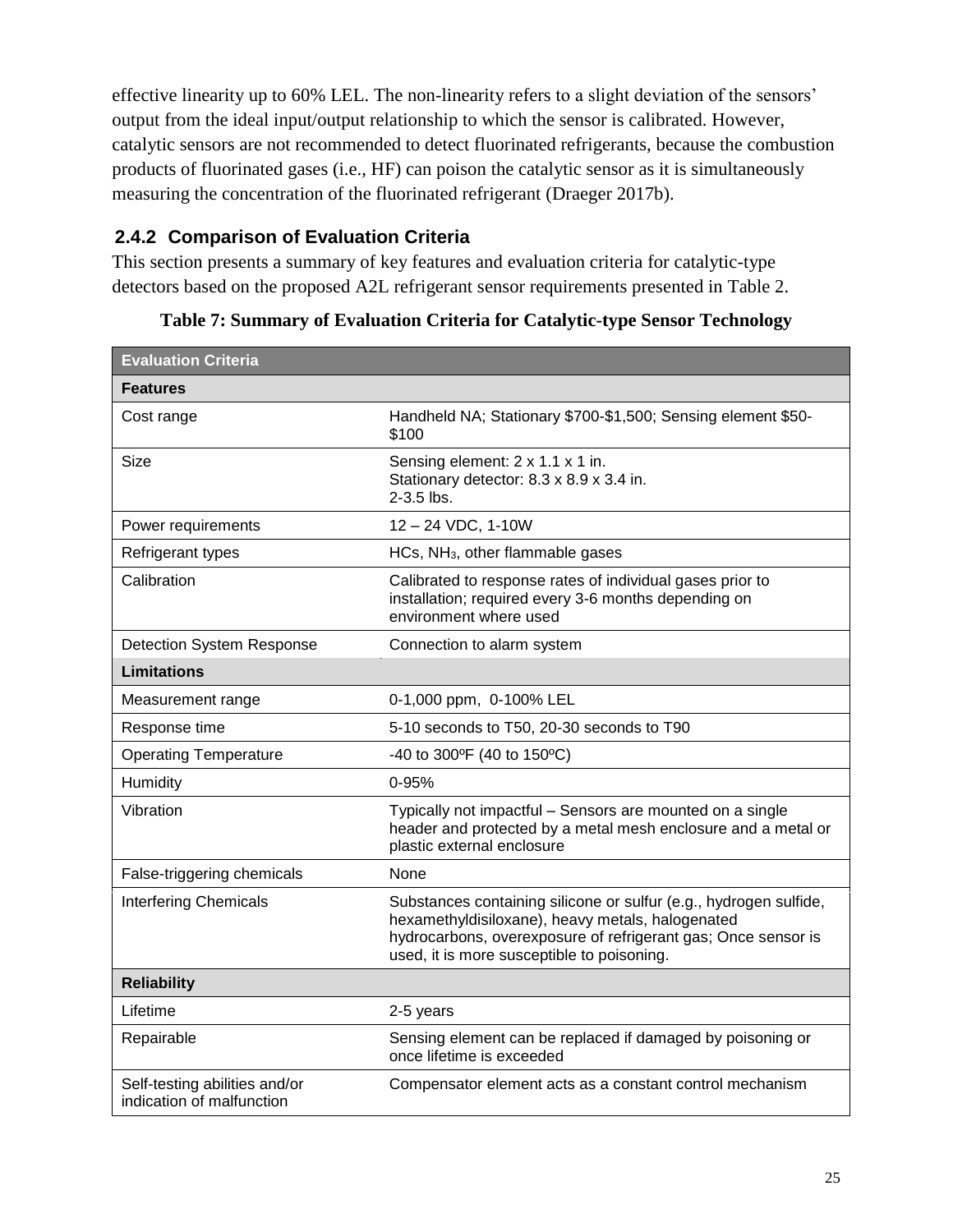Sources: NET (2016), Draeger (2017a), Draeger (2017b)

Catalytic-type sensors are compatible with a wide range of commercially available gas detection systems and remote flammable gas detection beads. Catalytic sensors maintain precision well, with maximum long term drifts (i.e., sensitivity loss) of  $\pm 0.5$  mV/month and maximum temperature and humidity drifts of  $\pm 2\%$  LEL, however they have relatively short lifetimes (i.e., 2-5 years). There are also concerns with the sensor performing correctly when a high concentration of gas is present and the combustion process cannot be completed. The presence of poisoning gases is less of a concern in residential settings and could be addressed in industrial/commercial settings through the use of poison-resistant sensors. The catalytic sensor technology, however, is well developed, and there is a range of options in terms of cost and uses.

Ultimately, given that this technology is susceptible to poisoning from the combustion products of fluorinated compounds, the short sensor lifetimes, and the frequent recalibration requirements, this technology is not considered to be appropriate for use in HVACR systems containing A2L refrigerants.

## **2.5 Heated Diode**

### **2.5.1 Overview of Technology**

Heated diode technology is currently well established in the handheld portable refrigerant detector market due to its ability to quickly and effectively locate leaks of different refrigerants without the need for recalibration for each gas. The technology is capable of identifying the presence of halogenated compounds and several models are available that are capable of detecting HFC-32 and HFO-1234yf. These sensors do not measure the presence of a specific compound, but rather heat the refrigerant, thus breaking the molecules apart and measuring the concentration of the newly created positively charged chlorine or fluorine ions (Siegel 2003).

### **2.5.1 Comparison of Evaluation Criteria**

This section presents a summary of key features and evaluation criteria for heated diode detectors based on the proposed A2L refrigerant sensor requirements presented in Table 2. Because heated diode sensors are currently only used in handheld detectors, some features or operating conditions are not known or are not applicable.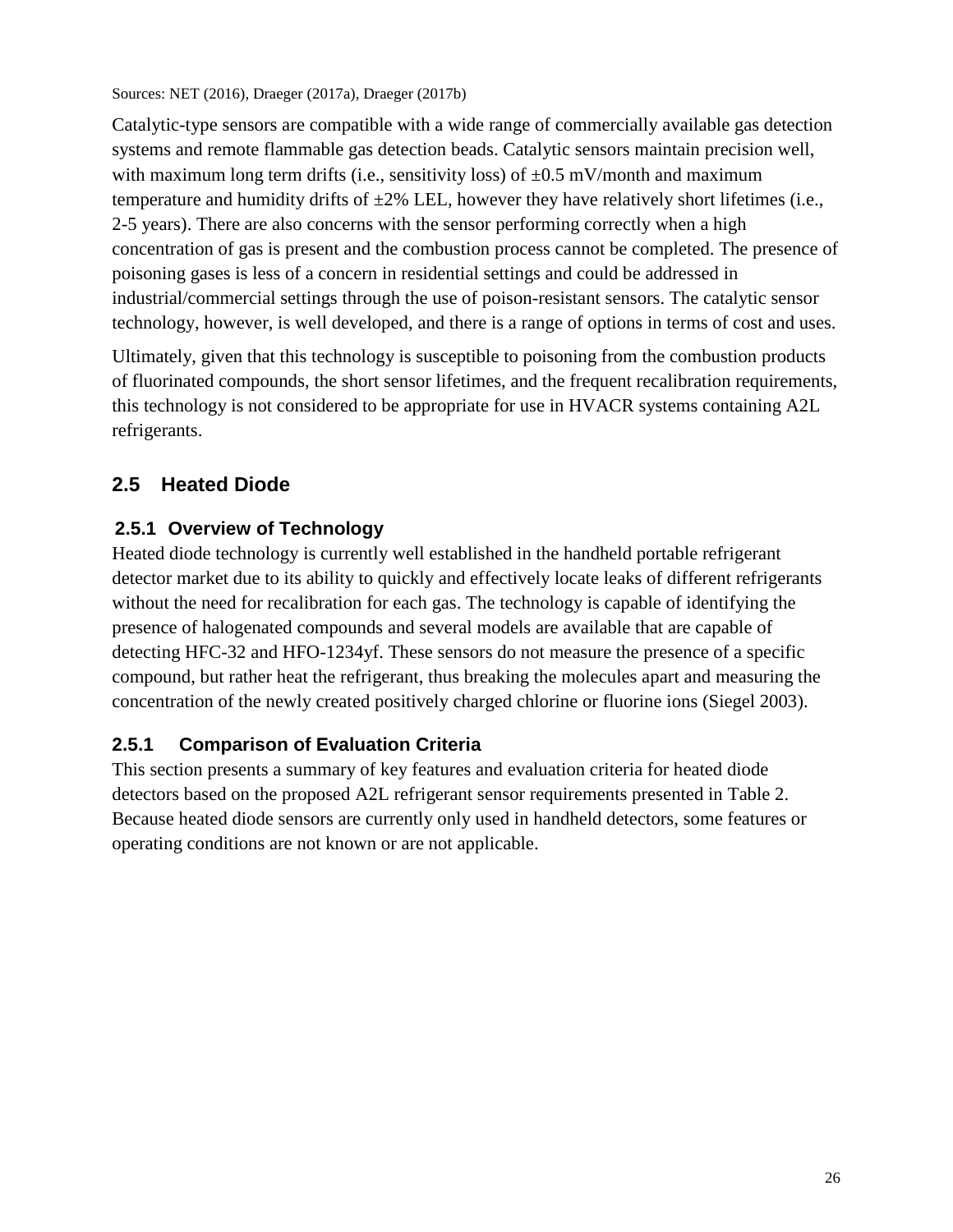| <b>Evaluation Criteria</b>                                 |                                                                                                   |
|------------------------------------------------------------|---------------------------------------------------------------------------------------------------|
| <b>Features</b>                                            |                                                                                                   |
| Cost range                                                 | \$100-\$500                                                                                       |
| Size                                                       | n/a (handheld system)                                                                             |
| Power requirements                                         | Battery-operated (alkaline, Li, NiMH, AC adapter)                                                 |
| Refrigerant types                                          | HFCs, HFOs, and blends                                                                            |
| Calibration                                                | Automatic or manual zeroing                                                                       |
| <b>Detection System Response</b>                           | Alarm (audio/visual)                                                                              |
| <b>Limitations</b>                                         |                                                                                                   |
| Measurement range                                          | 6.6oz/yr to <0.1oz/yr, High/low sensitivity range,                                                |
| Response time                                              | 0.5-1 seconds (30 second warm-up time, ~9 second recovery<br>time)                                |
| <b>Operating Temperature</b>                               | -4 to 122 °F (-20 to 50 °C)                                                                       |
| Humidity                                                   | Unknown, but can be affected by moisture                                                          |
| Vibration                                                  | n/a                                                                                               |
| False-triggering chemicals                                 | Moisture, oils, other fluorinated refrigerants (sensor cannot<br>selectively detect refrigerants) |
| <b>Interfering Chemicals</b>                               | Moisture, oils, overexposure to refrigerant gas                                                   |
| <b>Reliability</b>                                         |                                                                                                   |
| Lifetime                                                   | 2-3 years, up to 5 years                                                                          |
| Repairable                                                 | Sensing element and filters can be replaced                                                       |
| Self-testing abilities and/or<br>indication of malfunction | n/a                                                                                               |

#### **Table 8: Summary of Evaluation Criteria for Heated Diode Sensor Technology**

Sources: Fieldpiece (2017a), Fieldpiece (2017b), Siegel (2003), Inficon (2015a), Inficon (2015b)

Heated diode technology is currently only employed in handheld devices used by service technicians to detect the source of refrigerant leaks. Heated diode sensors have fast response times, but it is not clear whether sensors could detect refrigerant at the required refrigerant concentrations. Potential concerns with heated diode technology in stationary equipment are the relatively short lifetimes and susceptibility to the presence of moisture or oils. In addition, because the detectors do not selectively detect a particular refrigerant, there could be concerns with use in environments where multiple halogenated compounds are in use, though they could be appropriate for use in areas where only one halogenated refrigerant is present. There is also limited information available regarding whether currently available handheld sensors incorporate any form of self-testing, such as whether the sensor has been damaged from overexposure or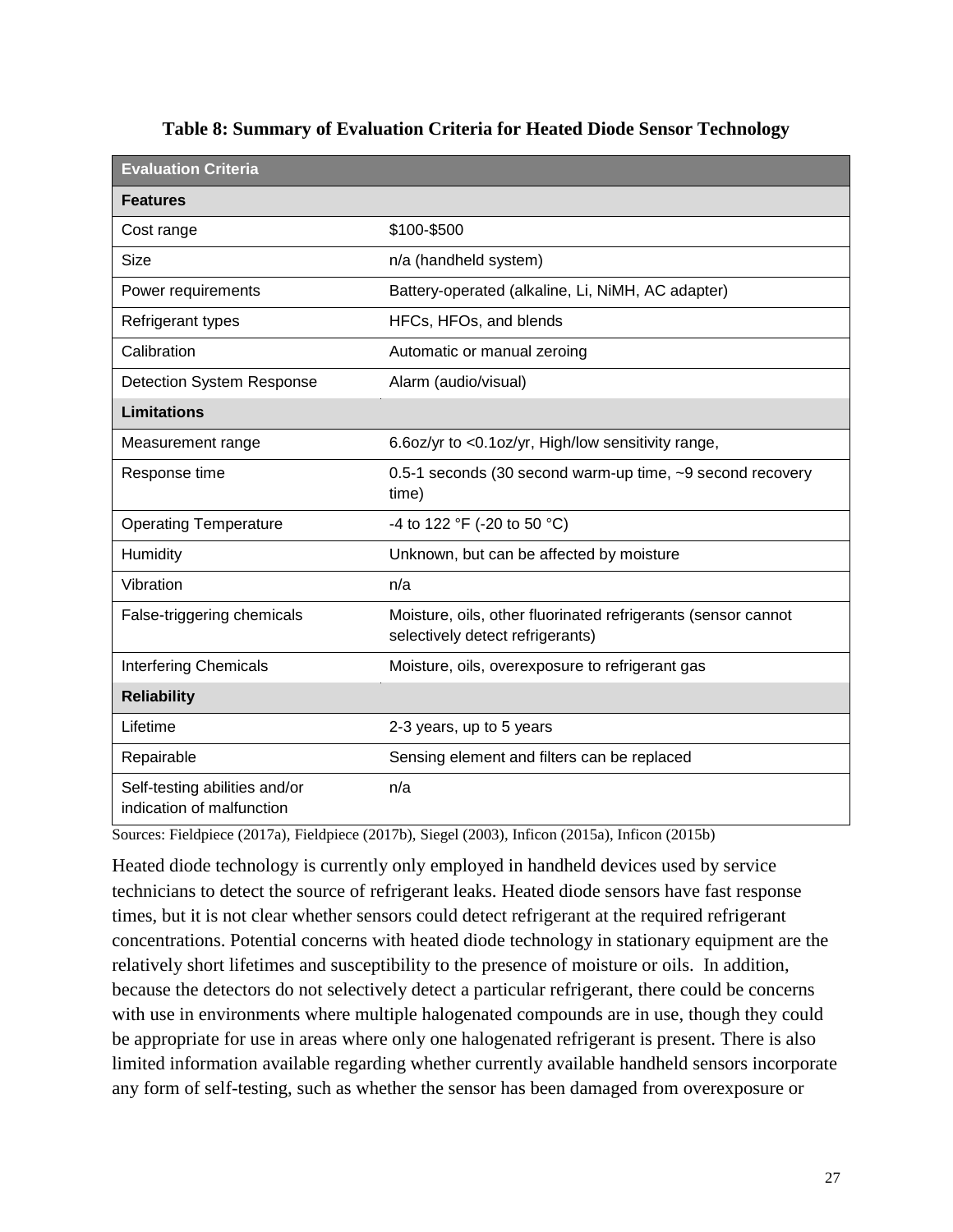moisture. The user would likely need to introduce the refrigerant gas to the sensor in order to verify detection.

It is unclear whether heated diode technology is a viable option for use detecting A2L refrigerants in stationary applications and meeting the proposed standard requirements outlined in Table 2. Furthermore, sensor manufacturers are not aware of ongoing efforts to develop heated diode technology for stationary refrigerant sensors (Fieldpiece 2017c).

## **3. Alternative Sensor Technologies**

The following section identifies alternative technologies with varied uses that cannot be used in standard refrigerant monitoring. Although the sensors could detect A2L refrigerants, these technologies are disqualified from widespread use for several reasons.

## **3.1 Open Source Infrared**

Open source infrared detectors are primarily used for monitoring of large areas where leaks are most likely to concentrate along a straight line. The most common use of this technology is with flammable gases (e.g., HCs) across pipelines in petrochemical plants. The detector can be set up to measure concentration along the length of a pipeline, reaching up to several hundred feet. Open source infrared sensors work by sending infrared light in a straight beam between the source and receiver units and detecting gas anywhere along the path. The quantity of gas intercepted by the beam is measured by the receiver. The measurement has a natural bias towards the total size of a gas release, rather than the concentration at any one point (General Monitors 2009).

The open source IR technology does not meet the requirements of the ASHRAE, IEC, and ISO standards, because the unit measures concentration over a certain distance, and therefore the sensor cannot differentiate between a dense gas cloud in a small location and a dispersed gas cloud and properly measure the LFL concentration required by safety standards.

## **3.2 Virtual Refrigerant Charge Sensor**

Virtual refrigerant charge sensors use an algorithm that employs non-invasive measurements to estimate refrigerant charge level for HVACR systems. The algorithm uses surface mounted temperature measurements to estimate charge level. These sensors can be embedded within a portable device for a technician's use or permanently installed on units. The sensor does not measure refrigerant that is present in the air, and cannot determine concentration; however it could be used to check for leaks by monitoring the change in charge over time (Kim 2010).

Additional information on the response time, detection range, and operating parameters of the sensors were not available.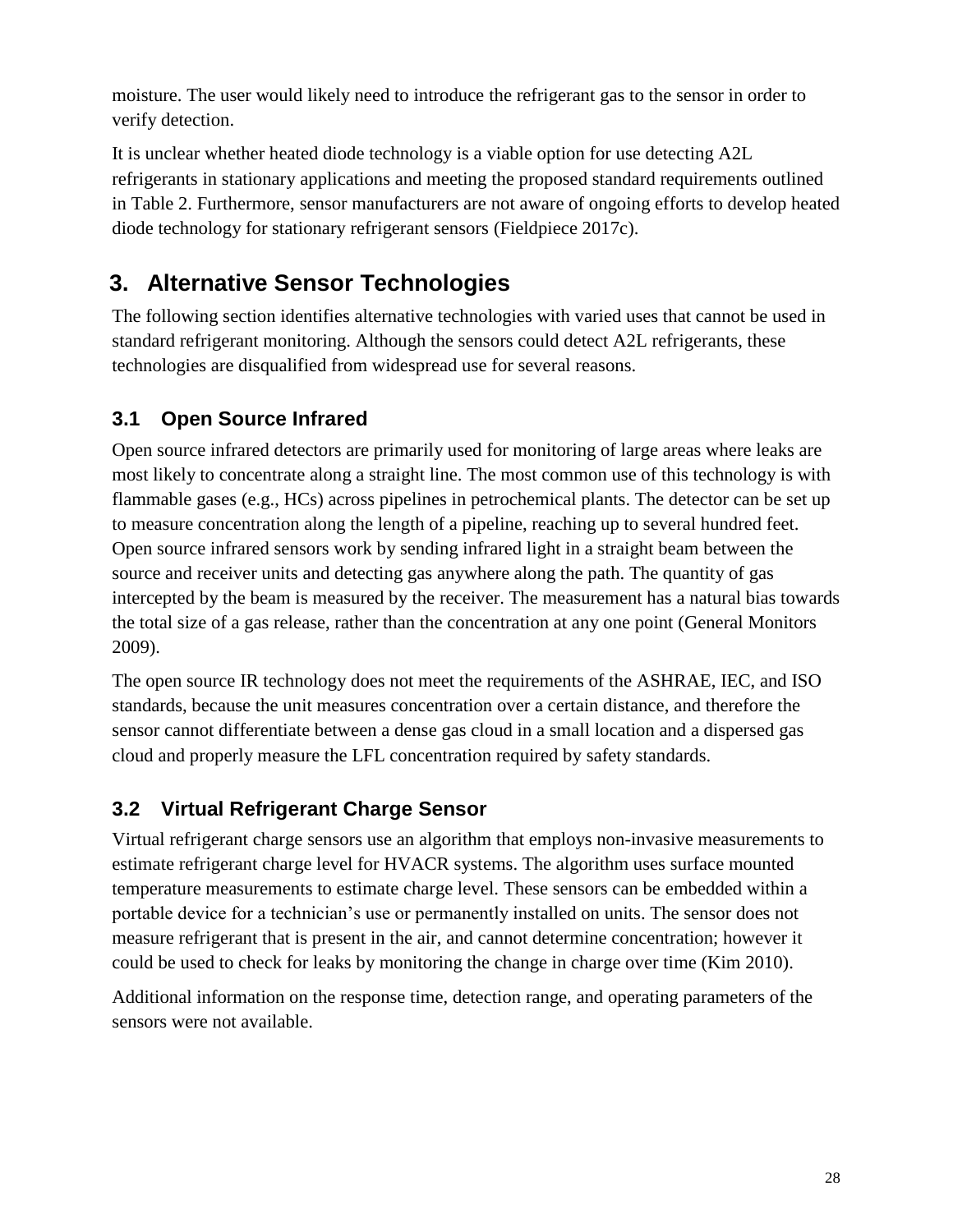# Review of Failure Modes

The following sections present a cumulative review of the sensor technologies discussed in Section II.2. The sensors are ranked based on the impact that common failure modes have on the ability to detect refrigerants. Based on the failure mode analysis, and the performance of detectors in other categories, recommendations are made for suitable sensors for A2L refrigerants in commercial/industrial and residential applications. A reliability testing procedure is proposed to ensure that sensor technologies are suitable for commercial/industrial and residential applications where the user is unfamiliar with detector operation and maintenance.

## **4. Ranking of Key Failure Modes**

Failure modes are the specific manner or way by which a failure occurs in terms of failure of the item (part or [sub] system) function. For purposes of this analysis, a failure of the refrigerant detector includes false-positive readings, failure to detect a positive reading, poisoning of the system, or other damage to the sensor or its electrical components. Section I.2 identified the conditions that cause failure modes across the evaluated sensor technologies (i.e., the sensing element and any electrical components) including: operating conditions (e.g., humidity, temperature, vibration), contaminants (e.g., false triggering gases, air contaminants), and refrigerant over-exposure. Table 11 and [Table 12](#page-31-0) present a ranked matrix approach to analyze the individual sensor failure modes based on the likelihood and severity of the failure event occurring.

Every sensor technology is assigned a score for a failure mode based on the combined likelihood and severity of the event occurring. The likelihood of an event occurring in the commercial/industrial or residential sectors is scored on a scale of 1-4 with the following categories: *Unlikely*, *Moderately Unlikely*, *Moderately Likely*, and *Likely*. The severity of the event can affect the ability of the sensor to detect refrigerant and is scored on a scale of 1-4 with the following categories: *Low*, *Moderately Low*, *Moderately High*, and *High*. Failure modes that are not applicable to a given sensor technology are given a score of 0.

|                    |                                    | <b>Severity</b>                                                   |                                                                                          |                                                                                                                                                                           |  |  |  |  |  |  |
|--------------------|------------------------------------|-------------------------------------------------------------------|------------------------------------------------------------------------------------------|---------------------------------------------------------------------------------------------------------------------------------------------------------------------------|--|--|--|--|--|--|
| ह<br>LÕ<br>Likelil |                                    | Low $(L)$                                                         | <b>Moderately Low (ML)</b>                                                               | <b>Moderately High (MH)</b><br>High (H)                                                                                                                                   |  |  |  |  |  |  |
|                    | Unlikely (U)                       |                                                                   | The failure mode is not expected to occur                                                | The failure mode is not expected to occur<br>in the lifetime of the sensor and is likely to<br>damage the integrity and/or detection<br>abilities of the sensor.          |  |  |  |  |  |  |
|                    | <b>Moderately</b><br>Unlikely (MU) | to result in a minor loss of detection<br>accuracy in the sensor. | in the lifetime of the sensor and is expected                                            |                                                                                                                                                                           |  |  |  |  |  |  |
|                    | <b>Moderately</b><br>Likely (ML)   |                                                                   | The failure mode is expected to occur at<br>least once in the lifetime of the sensor and | The failure mode is expected to occur at<br>least once in the lifetime of the sensor and<br>is likely to damage the integrity and/or<br>detection abilities of the sensor |  |  |  |  |  |  |
|                    | Likely (L)                         | detection accuracy in the sensor.                                 | is expected to result in a minor loss of                                                 |                                                                                                                                                                           |  |  |  |  |  |  |

#### **Table 9: Description of Severity and Likelihood Rankings for Failure Modes**

Note: Failure modes that are not applicable or do not occur with a particular sensor technology are designated as "not applicable (NA)"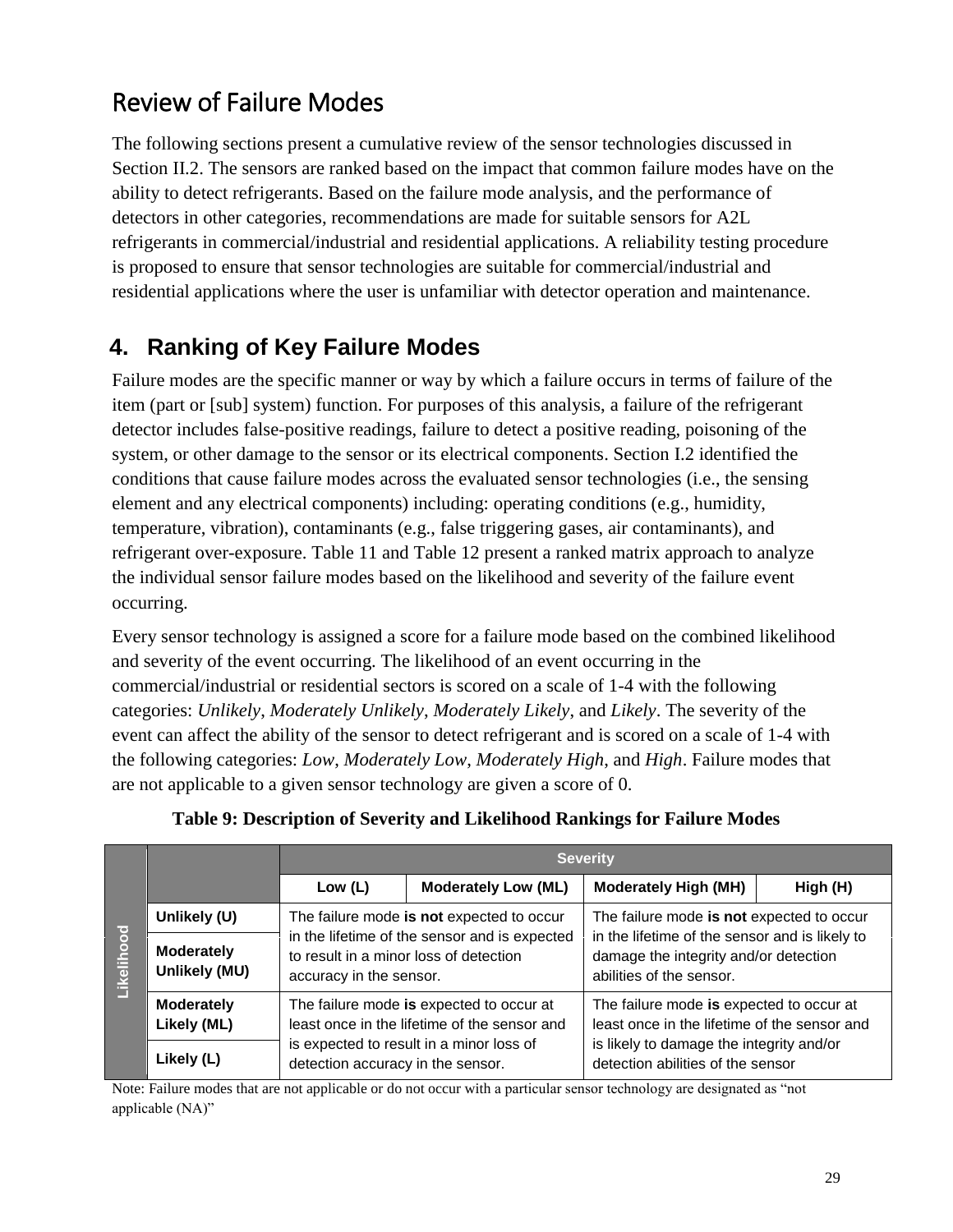In this analysis, the likelihood and severity scores are added to provide an impact score for each failure mode, as shown in Table 10. The scores from all the failure modes of a certain technology are summed to provide a total ranking failure ranking score for each sensor technology. The lower the score, the smaller the impact and likelihood that failure modes have on the safe operation of the detector.

|            |                                    | <b>Severity</b>               |                |                               |                                |             |  |  |  |  |
|------------|------------------------------------|-------------------------------|----------------|-------------------------------|--------------------------------|-------------|--|--|--|--|
| Likelihood |                                    | <b>Not Applicable</b><br>(NA) | Low<br>(L)     | <b>Moderately</b><br>Low (ML) | <b>Moderately</b><br>High (MH) | High<br>(H) |  |  |  |  |
|            | <b>Not Applicable</b><br>(NA)      | $\Omega$                      |                |                               |                                |             |  |  |  |  |
|            | Unlikely (U)                       |                               | $\overline{2}$ | 3                             | 4                              | 5           |  |  |  |  |
|            | <b>Moderately</b><br>Unlikely (MU) |                               | 3              | 4                             | 5                              | 6           |  |  |  |  |
|            | <b>Moderately</b><br>Likely (ML)   |                               | 4              | 5                             | 6                              | 7           |  |  |  |  |
|            | Likely (L)                         |                               | 5              | 6                             | 7                              | 8           |  |  |  |  |

#### **Table 10: Failure Mode Ranking**

Two separate rankings are provided to facilitate sensor evaluation across both commercial/industrial and residential applications, as the likelihood and severity of failure modes to the sensing element or its electrical components, including sampling pumps, may be different depending on the application (e.g. presence of false-triggering gases in an industrial setting). These rankings are intended to be used for comparing the applicability of sensor technologies in conjunction with the operating parameters and features (e.g. cost, size and detection range) discussed in Section I.2.

There were certain failure modes that could not be quantified or ranked, due to a wide range of likelihood and severity of occurrence, such as vibration, power outages, or extreme events (e.g., flood, fire). The likelihood and severity of vibration, for example, is highly dependent on the type of system and setting in which the refrigerant sensor is installed and the magnitude of the vibration.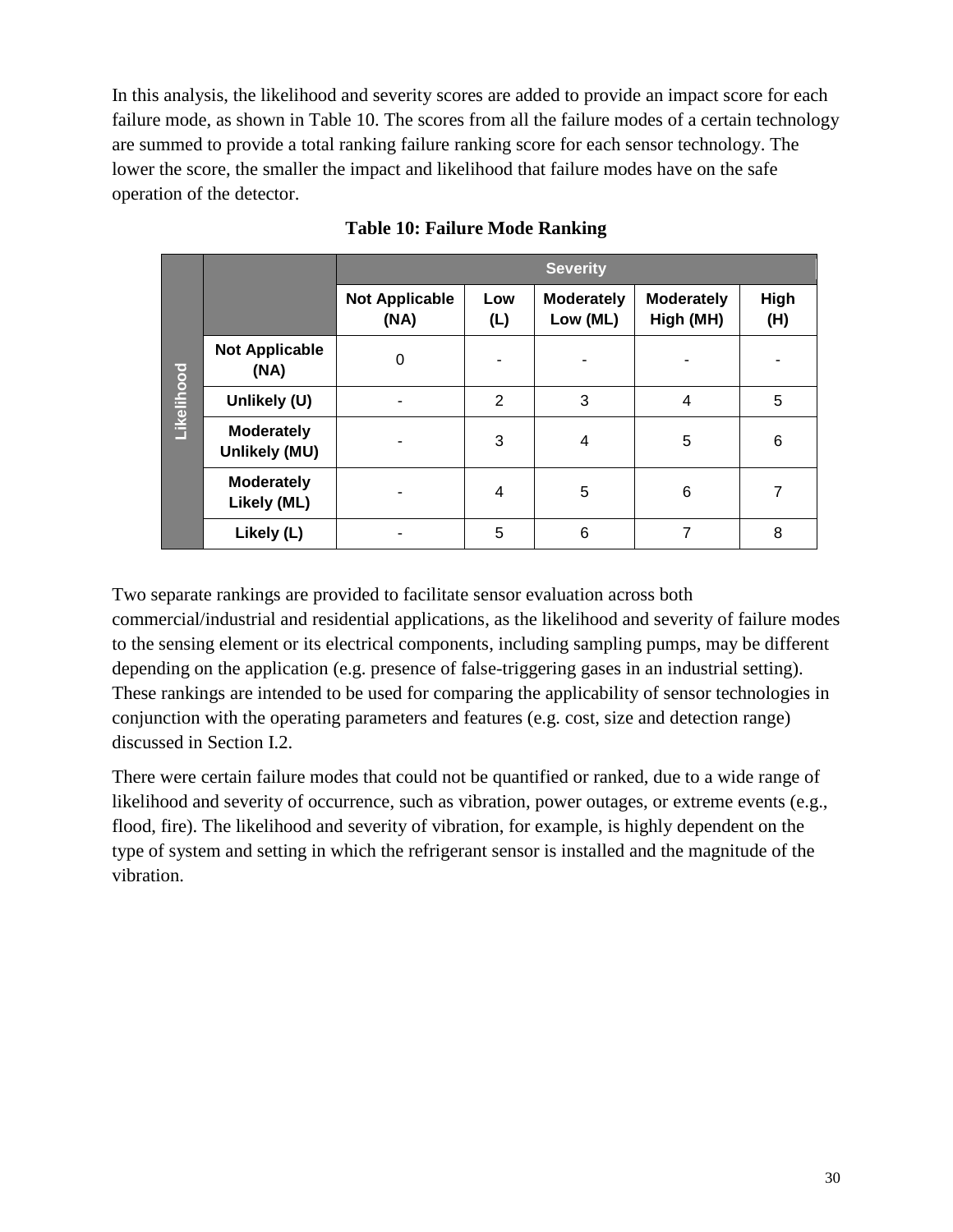| <b>Failure Mode</b>      | IR         |           | EC             |           | <b>MOS</b>     |           | <b>Catalytic</b> |           | <b>Heated Diode</b> |           |                |
|--------------------------|------------|-----------|----------------|-----------|----------------|-----------|------------------|-----------|---------------------|-----------|----------------|
| Humidity                 | Likelihood | U         | 3              | <b>MU</b> | 5              | U         | $\overline{4}$   | U         | $\overline{2}$      | L         | 7<br>2         |
|                          | Severity   | ML        |                | MH        |                | MH        |                  | L         |                     | MH        |                |
| Temperature              | Likelihood | U         | 3              | $\cup$    | 3              | <b>MU</b> | $\overline{4}$   | <b>MU</b> | 3                   | U         |                |
|                          | Severity   | <b>ML</b> |                | <b>ML</b> |                | <b>ML</b> |                  | L         |                     | L         |                |
| False                    | Likelihood | <b>NA</b> | $\mathbf 0$    | ML        | 6              | ML        | 5                | <b>NA</b> | $\Omega$            | ML        | 5              |
| Triggering<br>Gases      | Severity   | <b>NA</b> |                | MH        |                | ML        |                  | <b>NA</b> |                     | ML        |                |
| Poisoning or             | Likelihood | <b>ML</b> | $\overline{4}$ | <b>ML</b> | 6              | U         |                  | <b>ML</b> | 5                   | <b>NA</b> | $\overline{0}$ |
| <b>Blocking</b><br>Gases | Severity   | L         |                | <b>MH</b> |                |           | $\overline{2}$   | <b>ML</b> |                     | <b>NA</b> |                |
| Overexposure             | Likelihood | U         | $\overline{2}$ | L         | 6              | ML        | 5                | ML        | 5                   | ML        | 5              |
|                          | Severity   | L         |                | ML        |                | ML        |                  | ML        |                     | ML        |                |
| Air                      | Likelihood | $\cup$    | 3              | $\cup$    | $\overline{2}$ | <b>MU</b> | 3                | <b>MU</b> | 3                   | U         | $\overline{2}$ |
| Contaminants             | Severity   | <b>ML</b> |                | L         |                | L         |                  | L         |                     | L         |                |
| <b>Total</b>             |            | 15        |                | 28        |                | 23        |                  | 18        |                     |           | 21             |

**Table 11: Failure Mode Ranking for Commercial/Industrial Applications**

As shown in Table 11, infrared sensors have the best (i.e., lowest) ranking in the failure mode assessment for commercial and industrial applications, as these sensors operate across a wide range of operating conditions (i.e., humidity and temperature) and are not affected by falsetriggering gases, over-exposure, or air contaminants (due to the presence of an air filter). Furthermore, these types of refrigerant sensors are already in use in HVACR equipment within different commercial and industrial applications. Electrochemical cells are the most susceptible to the effects from common failure modes in refrigerant detection, mainly due to the likelihood of over-exposure and moderately high impacts of false-triggering gases.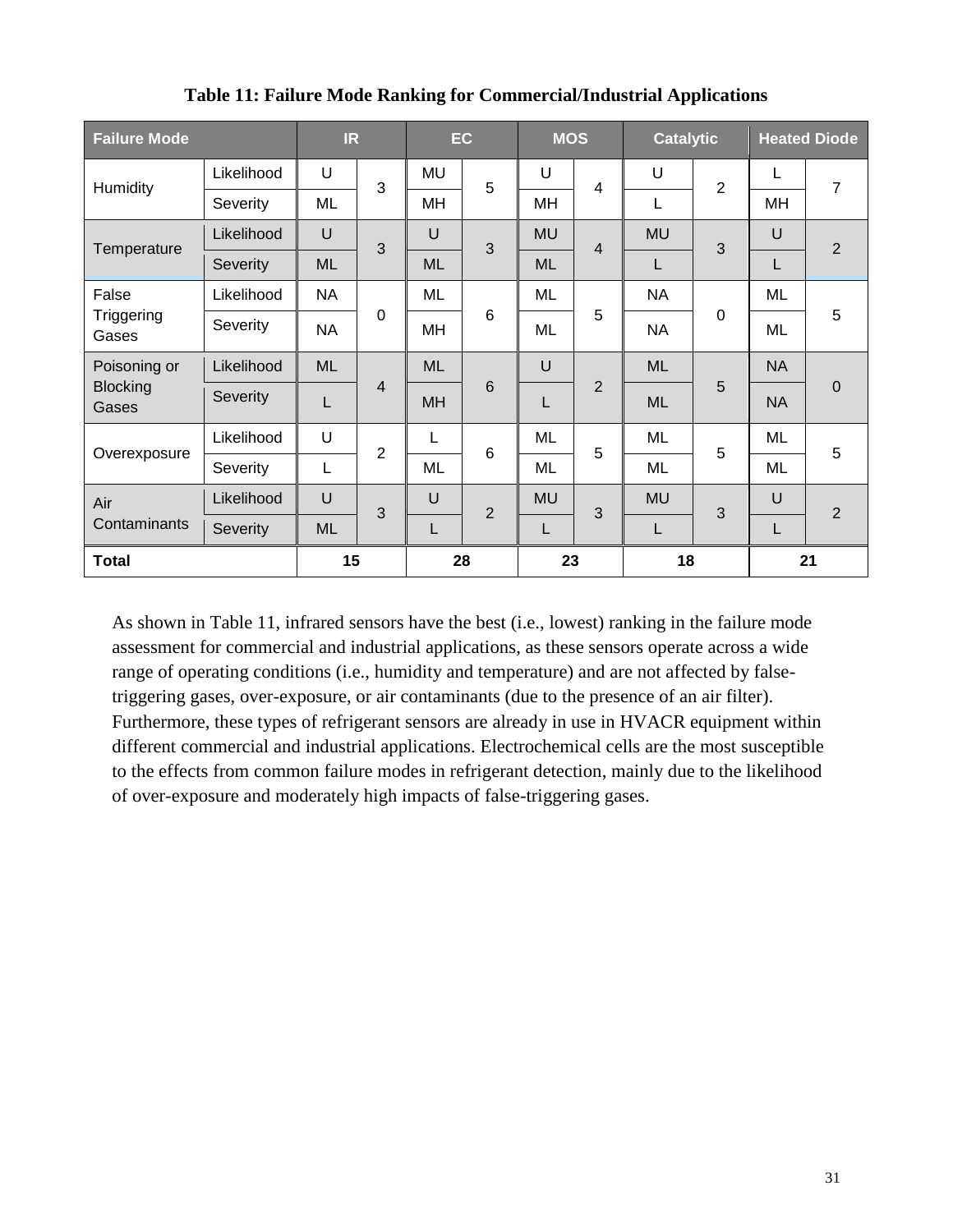<span id="page-31-0"></span>

| <b>Failure Mode</b>      | <b>IR</b>  |           | EC             |           | <b>MOS</b>     |           | <b>Catalytic</b> |           | <b>Heated Diode</b> |           |                |
|--------------------------|------------|-----------|----------------|-----------|----------------|-----------|------------------|-----------|---------------------|-----------|----------------|
| Humidity                 | Likelihood | U         | 3              | U         | $\overline{4}$ | U         | 4                | U         | $\overline{2}$      | U         | 4              |
|                          | Severity   | ML        |                | MH        |                | MH        |                  | L         |                     | MH        |                |
| Temperature              | Likelihood | U         | 3              | $\cup$    | 3              | U         | 3                | $\cup$    | $\overline{2}$      | U         | 2              |
|                          | Severity   | <b>ML</b> |                | <b>ML</b> |                | <b>ML</b> |                  | L         |                     | L         |                |
| False                    | Likelihood | <b>NA</b> |                | MU        | 5              | U         | 3                | <b>NA</b> | $\mathbf 0$         | MU        | 4              |
| Triggering<br>Gases      | Severity   | NA.       | $\mathbf 0$    | MН        |                | ML        |                  | <b>NA</b> |                     | ML        |                |
| Poisoning or             | Likelihood | <b>MU</b> |                | <b>ML</b> | 6              | U         | $\overline{2}$   | <b>ML</b> | 5                   | <b>NA</b> | $\mathbf 0$    |
| <b>Blocking</b><br>Gases | Severity   |           | 3              | <b>MH</b> |                | L         |                  | <b>ML</b> |                     | <b>NA</b> |                |
| Overexposure             | Likelihood | U         | $\overline{2}$ | U         | 3              | U         | 3                | U         | $\overline{2}$      | U         | 3              |
|                          | Severity   |           |                | L         |                | L         |                  | L         |                     | ML        |                |
| Air                      | Likelihood | $\cup$    | 3              | U         | $\overline{2}$ | <b>MU</b> | 3                | <b>MU</b> | 3                   | U         | $\overline{2}$ |
| Contaminants             | Severity   | <b>ML</b> |                | L         |                | L         |                  | L         |                     | L         |                |
| <b>Total</b>             | 14         |           | 23             |           | 18             |           |                  | 14        |                     | 15        |                |

**Table 12: Failure Mode Ranking for Residential Applications**

For residential applications, both infrared and catalytic sensors have the best (i.e., lowest) ranking in the failure mode assessment, as shown in Table 12. Infrared sensors are anticipated to have the same likelihood and severity of failure modes in residential applications as for commercial and industrial applications, except in the likelihood of blocking gases. In a residential setting, catalytic sensors have an overall lower failure ranking than for industrial and commercial settings, because it is less likely that the sensor would come in contact with gases that could poison the sensor. Electrochemical cells are anticipated to be the most susceptible to the effects from common failure modes in refrigerant detection in residential settings. Heated diode sensors are anticipated to have lower likelihood and severity of most failure modes in residential applications than for commercial and industrial applications; however, if these sensors are adapted for use in stationary systems, the susceptibility or likelihood to failure modes in both applications should be reexamined.

## **5. Recommended Reliability Testing Procedure**

As discussed in Section I.4, all available refrigerant sensor technologies are susceptible to failure modes with varying degrees of severity and likelihood. To address these failure modes, sensors should be tested for reliability while under stress, as well as the full range of possible operating environments to ensure that the refrigerant detector functions according to the proposed requirements outlined in ASHRAE, IEC and ISO standards.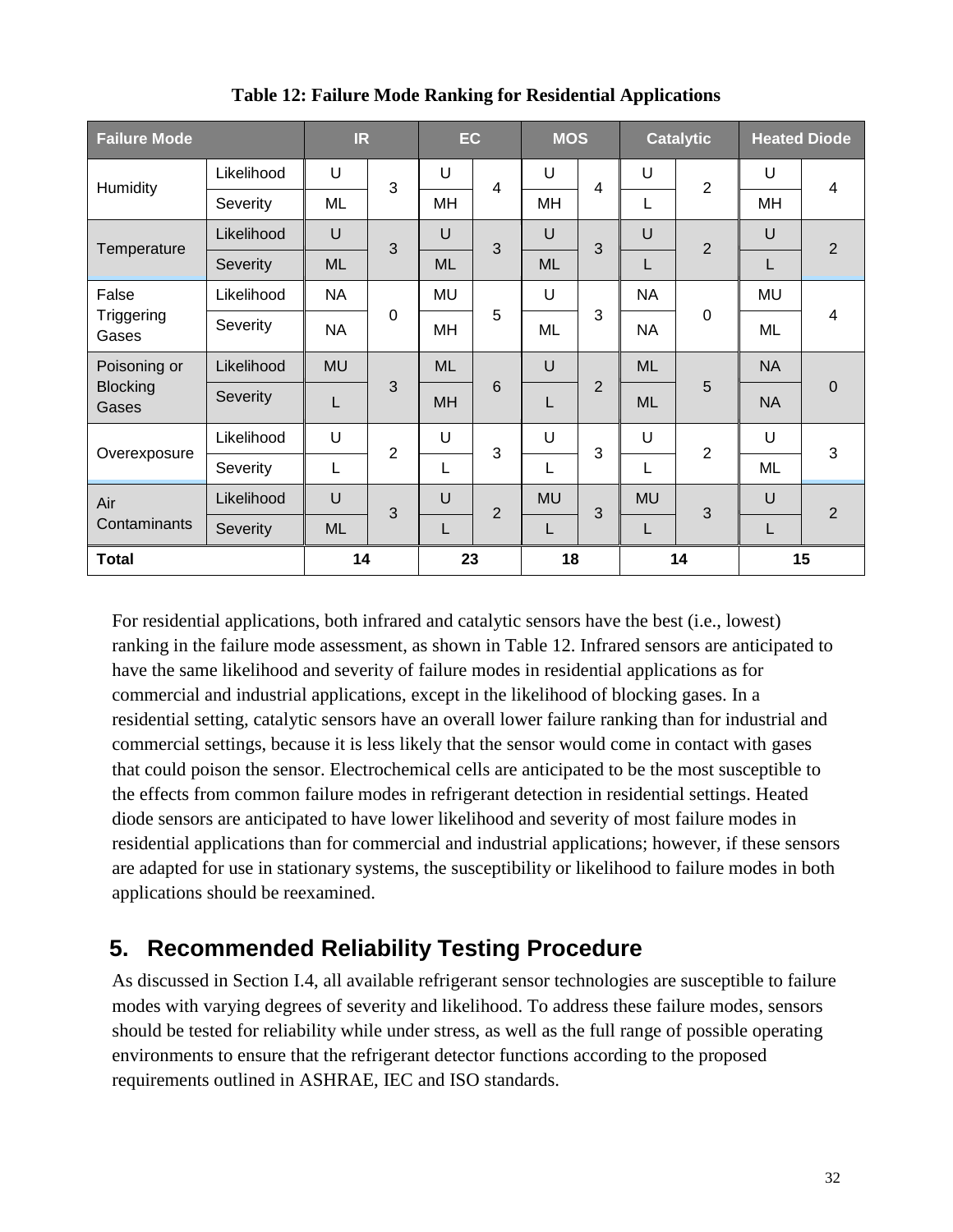Table 13 summarizes testing procedures to specifically address the failure modes. These reliability testing procedures are based on numerous sources, including:

- JRA 4068T Requirements of refrigerant leak detector and alarm for air conditioning and refrigeration equipment
- UL 2075 Gas and vapor detectors and sensors

All testing procedures (with the exception of temperature and humidity/condensation testing) should be conducted between 68-77°F (20-25°C) and approximately 65% relative humidity. Following each test, the detector should be inspected for damage and an accuracy test should be performed. During and/or after each reliability test takes place, the sensor should be tested. The sensor readout can be verified by either introducing a known quantity of refrigerant gas or using a backup or handheld sensor to check the accuracy of the sensor readout.

| <b>Failure Modes</b>          | <b>Testing Parameters</b>                                                                                                                                                                                                                                                                                                                                                                                                                                                                                                                                                                                                                                                                                                                                                                                                                                                                                                                                                 |
|-------------------------------|---------------------------------------------------------------------------------------------------------------------------------------------------------------------------------------------------------------------------------------------------------------------------------------------------------------------------------------------------------------------------------------------------------------------------------------------------------------------------------------------------------------------------------------------------------------------------------------------------------------------------------------------------------------------------------------------------------------------------------------------------------------------------------------------------------------------------------------------------------------------------------------------------------------------------------------------------------------------------|
| Accuracy                      | Detection component is exposed to test gas at specified concentration<br>$\bullet$<br>within the detection range of the sensor.                                                                                                                                                                                                                                                                                                                                                                                                                                                                                                                                                                                                                                                                                                                                                                                                                                           |
| Temperature                   | Tests should be performed at the highest and lowest ambient conditions<br>$\bullet$<br>defined in the operation manual, or each of the two conditions below:<br>120 °F, relative humidity 40 ±10%<br>$\Omega$<br>32 °F, relative humidity 15 ±5%<br>$\circ$<br>Oxygen concentration = $20.9 \pm 1\%$<br>$\Omega$<br>Expose sensor to refrigerant samples at the maximum and minimum<br>sensitivity levels of the sensor (or single level, if the sensor if the<br>sensitivity is non-adjustable), maintained at both ambient temperatures<br>for at least 3 hours. Measure samples before and during the test.<br>For sensors intended for permanent installation in unconditioned areas,<br>$\bullet$<br>two samples (one at maximum sensitivity and one at minimum<br>sensitivity) should be independently maintained at the following ambient<br>temperatures for 14 days:<br>150 °F, relative humidity 40 ±10%<br>$\Omega$<br>-40 °F, relative humidity 0%<br>$\circ$ |
| Humidity (non-<br>condensing) | High Humidity: Two detectors or sensors (one at the maximum and one<br>$\bullet$<br>at the minimum sensitivity level) shall operate for their intended signaling<br>performance when exposed for 168 hours to air having a relative<br>humidity of 95 $\pm$ 4% at a temperature of 125 $\pm$ 5°F (52 $\pm$ 3°C).<br>Low Humidity: Two detectors or sensors (one at the maximum and one<br>$\bullet$<br>at the minimum sensitivity level) shall operate for their intended signaling<br>performance when exposed for 168 hours to air having a relative<br>humidity of 7.5 $\pm$ 0.5% at a temperature of 72 $\pm$ 5°F (22 $\pm$ 3°C).                                                                                                                                                                                                                                                                                                                                     |

**Table 13: Recommended Reliability Testing Procedure**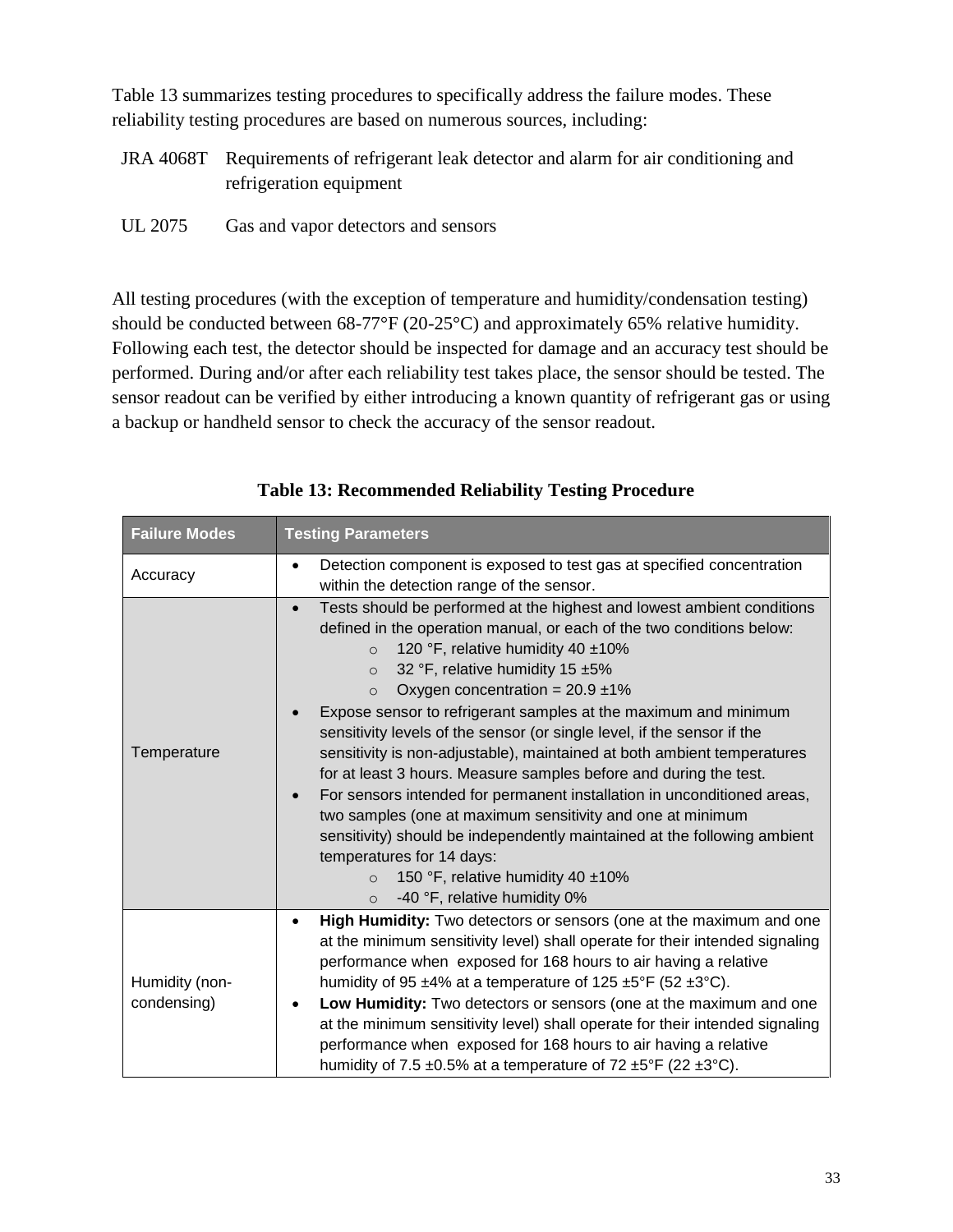| <b>Failure Modes</b>         | <b>Testing Parameters</b>                                                                                                                                                                                                                                                                                                                                                                                                                                                                                                                                                                                             |  |  |  |  |  |  |  |
|------------------------------|-----------------------------------------------------------------------------------------------------------------------------------------------------------------------------------------------------------------------------------------------------------------------------------------------------------------------------------------------------------------------------------------------------------------------------------------------------------------------------------------------------------------------------------------------------------------------------------------------------------------------|--|--|--|--|--|--|--|
| Condensation<br>Resistance   | With the power on, the detector is placed into an isothermal chamber at<br>$\bullet$<br>its lower limit temperature.<br>Once it reaches the temperature, the detector is removed and placed<br>into an environment with a temperature of 25 °C or higher and 60%<br>relative humidity until condensation occurs.<br>Repeat 36 times (if sensor is waterproof) or 1000 times<br>$\bullet$<br>Remove moisture and perform accuracy test<br>$\bullet$                                                                                                                                                                    |  |  |  |  |  |  |  |
| <b>Durability Tests</b>      | Spray the detection component with 10,000 ppm of methane gas (at a<br>$\bullet$<br>rate of 100 mL/min) for 30 seconds, then pause for 1 minute.<br>Repeat 1000 times.<br>Let detector stand for 1 hour.<br>Introduce refrigerant sample and examine difference between specified<br>٠<br>concentration value and concentration at output.                                                                                                                                                                                                                                                                             |  |  |  |  |  |  |  |
| Overexposure                 | Expose sensing element to a step-change in gas concentration from 0-<br>100% by volume.<br>For manually aspirated devices, connect sample inlet to a<br>$\circ$<br>gas concentration of 100% by volume.<br>Expose sensing element to a step-change in liquid concentration from 0-<br>100% by volume.<br>Expose sensing element to a step-change in two-phase (liquid and gas)<br>concentration from 0-100% by volume                                                                                                                                                                                                 |  |  |  |  |  |  |  |
| Resistance to other<br>Gases | Expose sensing element to 1,000 ppm concentration of ethyl alcohol for<br>$\bullet$<br>1 minute. Confirm no signal or alarm initiation.<br>After removing ethyl alcohol sample and keeping detector under test<br>conditions for 1 hour, expose sensing element to 500 ppm of hydrogen.<br>Confirm no signal or alarm initiation. Note, depending upon the<br>application, the user may, in addition, decide to test the effect of<br>additional gases than mentioned here.                                                                                                                                           |  |  |  |  |  |  |  |
| Vibration                    | Two sensors (at maximum and minimum sensitivity range) shall be<br>$\bullet$<br>secured in their intended mounting position and securely fastened to a<br>variable speed vibration test machine having an amplitude and<br>frequency as follows:<br>- 10 Hz to 30 Hz, with 1.0 mm total excursion and<br>- 31 Hz to 150 Hz, with 2 g acceleration peak<br>$\circ$<br>The sensors shall be vibrated over the specified frequency range,<br>displacement and acceleration for a period of 1 hour in each of the three<br>mutually perpendicular planes. The frequency rate of the change shall<br>not exceed 10 Hz/min. |  |  |  |  |  |  |  |

Sources: JRAIA (2016a), JRAIA (2016b), UL (2013)

Additional failure modes, such as the presence of certain compounds that can either poison, interfere, block, or falsely trigger the sensor should be noted by the sensor manufacturer so that equipment owners are aware of installation requirements. Moreover, the user should consider combining certain tests cited above to more realistically mimic real conditions.

This reliability testing procedure is intended to provide parameters for testing sensors against common failure modes that could result in a failure of the detector, including false-positive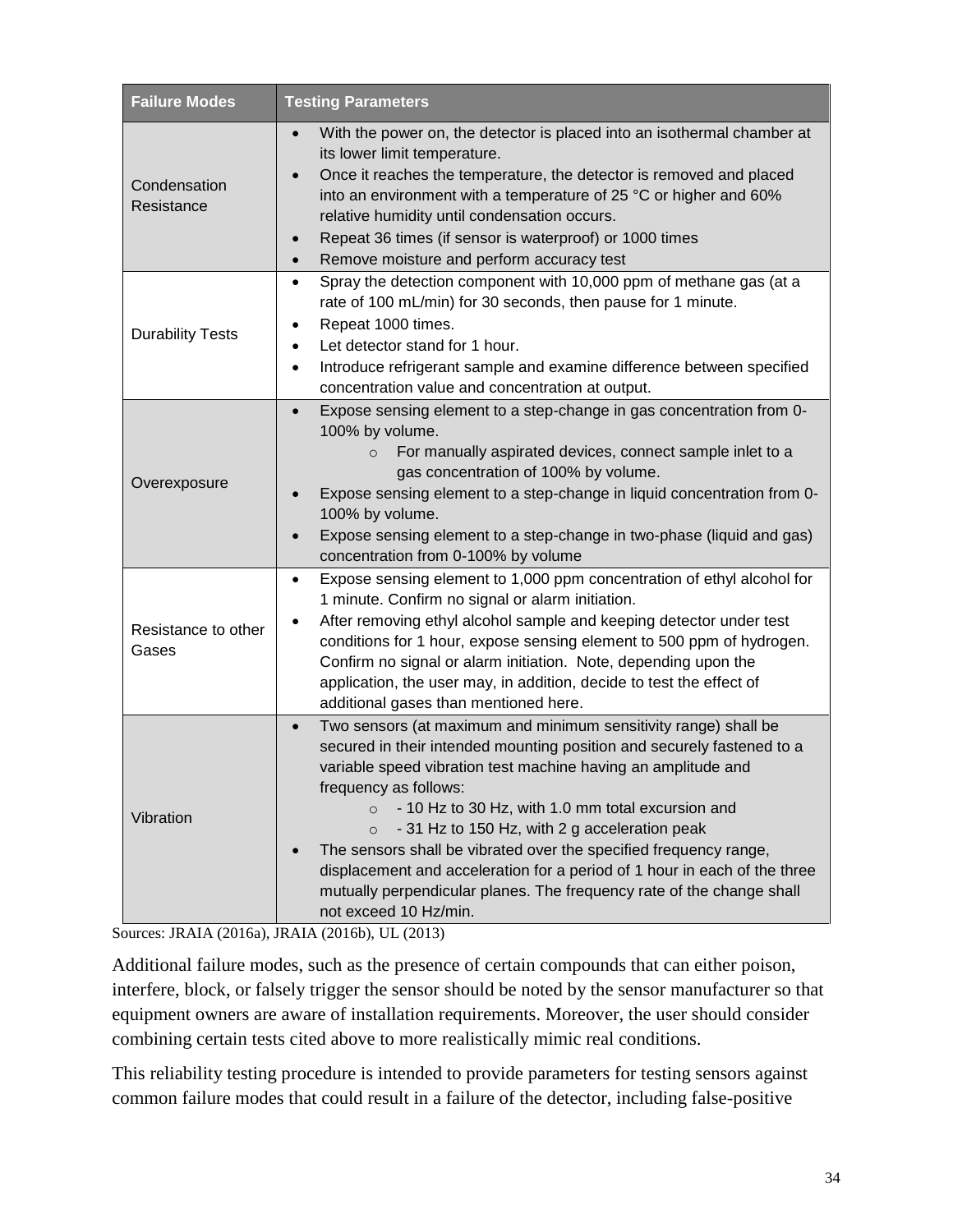readings, failure to detect a positive reading, poisoning of the system, or other damage to the sensor or its electrical components. It is anticipated that refrigerant sensors sold on the market or incorporated into HVACR equipment are manufactured in accordance with relevant safety and manufacturing standards (e.g., UL 2075 Standard for Gas and Vapor Detectors and Sensors and UL 61010-1 Safety Requirements for Electrical Equipment for Measurement, Control, and Laboratory Use) and will follow required testing procedures. Furthermore, it is anticipated that manufacturers would provide guidance to equipment owners regarding installation parameters to ensure that the sensor is not located in an area with conditions outside its operating limits.

## Summary of Findings

Refrigerant sensor technologies are considered appropriate residential and commercial/industrial applications for A2L refrigerant detection if they can detect the desired A2L refrigerants (e.g. HFC-32, HFO-1234yf, HFO-1234ze, and refrigerant blends thereof) and if they can conform to the requirements proposed in HVACR equipment safety standards set by ASHRAE, IEC, UL and ISO. In addition, a low unit cost for the refrigerant sensor is important to the viability of refrigerant monitoring, particularly for residential applications where costs could be passeddown to the consumer.

The remainder of this section discusses limitations and uncertainties of the analysis and next steps for the analysis.

## **6. Limitations and Uncertainties**

Conducting a full evaluation of the refrigerant detection market presented several challenges. Product literature of available sensor models were reviewed to determine the range of operating parameters, lifetime, and cost. These models were reviewed across various manufacturers and vendors; however conducting an exhaustive review of all sensor models across all manufacturers was not possible. In addition, information on new sensor technologies was not readily available, as the information is generally considered proprietary by the manufacturers. An extensive library search of technical reports, scientific journals, and academic databases also did not identify any new technologies or technological improvements to existing sensor technologies in the developmental pipeline. Furthermore, based on discussions with a variety of refrigerant sensor manufacturers, some manufacturers are actively pursuing the adaption of current sensor technologies to detect A2L refrigerants and meet proposed requirements, while others are within preliminary research stages.

The full range of costs for refrigerant sensors, in particular high-end robust systems, was difficult to establish based on the variety of factors that can affect the value. Many of the detectors are manufactured by one company and sold by a retailer with various warranties and supplementary parts or accessories. Robust systems with multiple detection points require installation by a trained technician. These additional costs may be included in the cost ranges presented in Section I.2, although they are not directly tied to a particular product.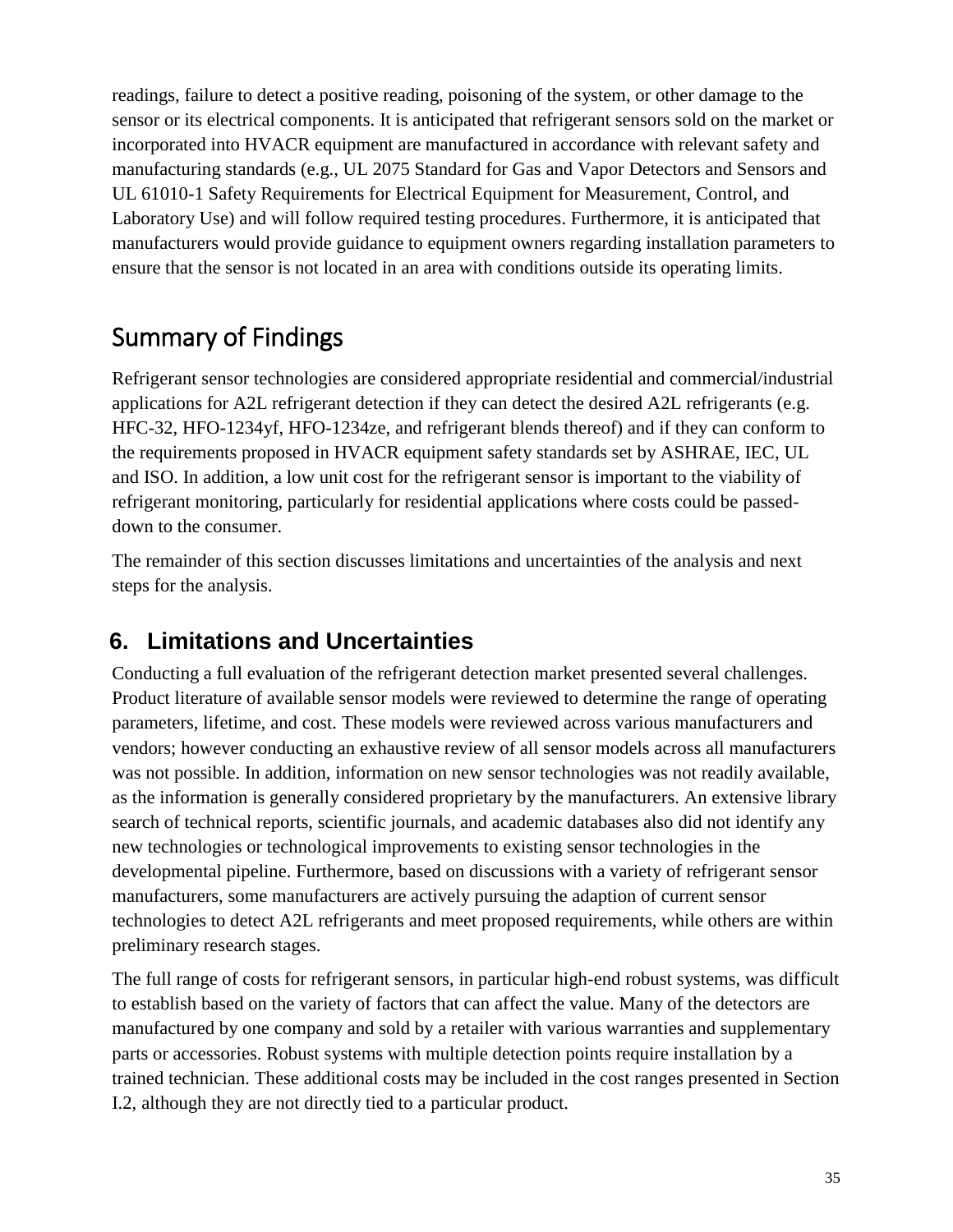The scope of this report in residential and commercial/industrial A2L refrigerant detection is different from what many of the detectors in the market are designed to monitor. Most technologies reviewed were capable of monitoring gasses on the single-digit ppm range, while the detection limits for A2L refrigerants is in the thousands of ppm. It is unclear to what degree manufacturers could simplify their products to minimize cost and size.

Furthermore, many of the operating parameter data collected for the evaluation of the sensor technologies are dependent on the specifications of individual models, in addition to the underlying technology. For example, the operating ranges, such as humidity and temperature limits varied significantly within sensor technologies based on the design of the model. The summary information presented in Section I.2 provides ranges across all models reviewed and do not necessarily represent the operating range of one particular model.

## **7. Summary of Findings**

Based on current research of available refrigerant sensor technologies, there are a number of promising sensor technologies that could be used for A2L refrigerant detection in residential and commercial/industrial settings.

Infrared technology (both PIR and NDIR) are widely used in industrial and commercial settings and satisfy many of the proposed required criteria for A2L sensors. Although systems are not currently on the market with high enough detection ranges to measure 20 to 25% of the LFL for certain A2L refrigerants, existing sensors would have detection ranges high enough to alarm at lower levels (e.g., 10% of the LFL) without falsely-triggering on typical pollutants present in residential or commercial environments. IR sensors are not anticipated to be susceptible to many failure modes in both residential and commercial/industrial applications; however cost is likely to be a major inhibitor to use in residential systems. Discussions with IR sensor manufacturers indicate that it is possible that IR sensors could be adapted for use in residential systems at a lower price point and fewer calibration requirements while meeting the proposed detection requirements, potentially through the adaption of IR sensors currently used in portable systems for stationary use.

MOS sensor technology also satisfies many of the proposed requirements for A2L sensors and performs fairly well in the failure mode ranking. The primary risks associated with MOS sensors are cross-sensitivity with multiple chemicals, including exhaust from gasoline, diesel, and propane, solvents, and ethanol, which could be problematic in an industrial or residential environment. MOS sensors also experience drift from over exposure to refrigerant, which is unlikely to happen in a residential environment. Individual sensing units are inexpensive and small, which allow them to be placed in as many locations as necessary or be integrated into smaller appliances.

Although catalytic bead sensors are considered the least susceptible to failure modes in both residential and commercial settings, they are not considered a viable option for detection of A2L refrigerants because the byproducts formed during the measurement (which is conducted via combustion) of fluorinated compounds would poison the sensor. EC sensors are anticipated to be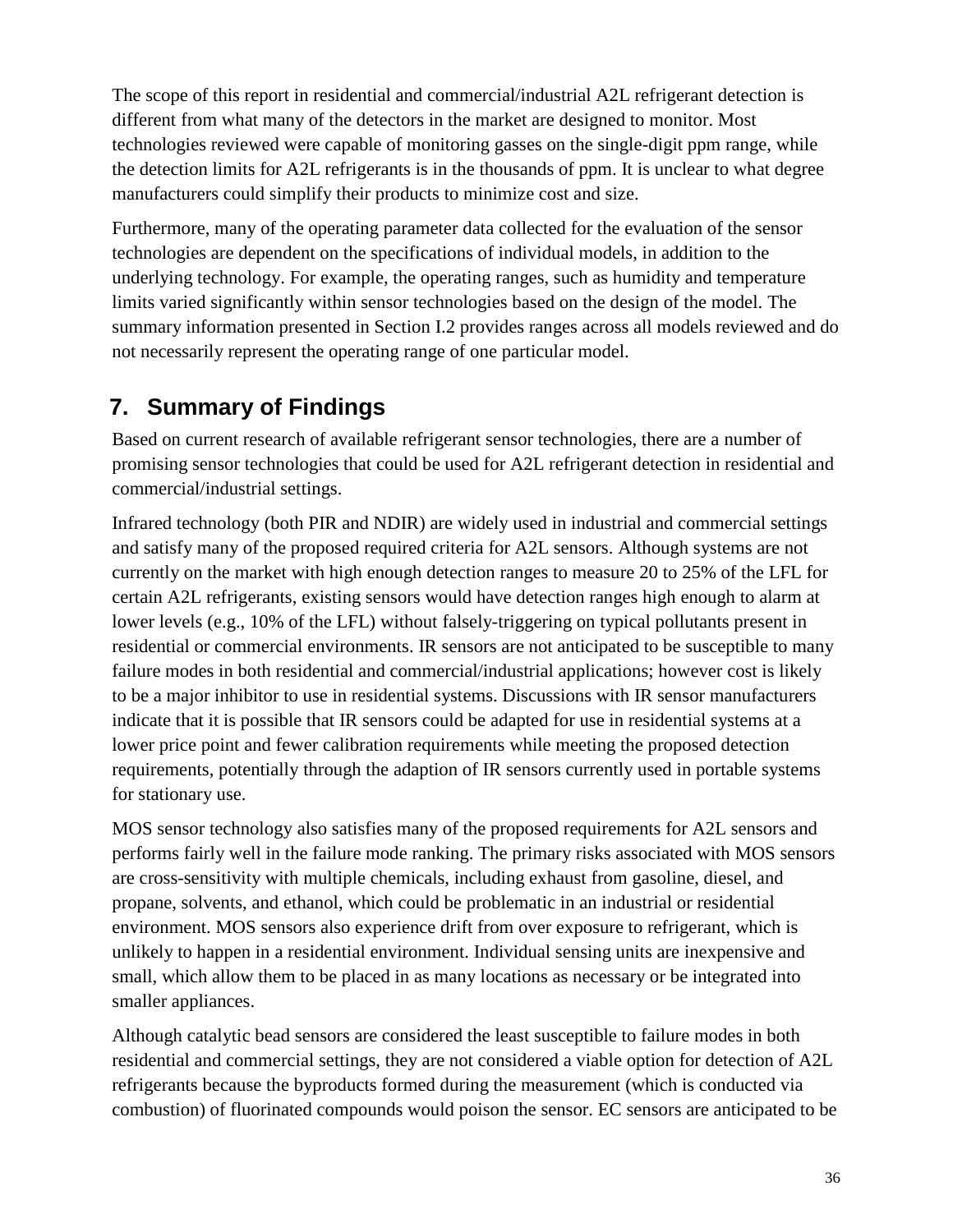the most susceptible to the effects from common failure modes in refrigerant detection in commercial and residential settings and, although EC sensor technology could be used to detect fluorinated refrigerants, industry does not consider it to be practical; therefore, these sensors are not considered viable for A2L refrigerant detection. Heated diode technology could potentially be adapted for use detecting A2L refrigerants in stationary systems; however sensor manufacturers were unaware of ongoing efforts to do so. Furthermore, the effects of failure modes on heated diode systems are relatively high in commercial/industrial settings given the sensitivity to moisture, oils, and other refrigerant gases (i.e., refrigerants used in nearby systems, because heated diode sensors cannot selectively detect refrigerants). Although the effects of failure modes on these handheld sensors are anticipated to be much lower in residential settings, the rankings could be different if these sensors are adapted for stationary use.

Within the commercial/industrial sector, IR sensors are likely to be the most practical option, assuming the detection range can be increased. These sensors are already widely used in commercial/industrial settings and are considered to be less susceptible to potential failure modes in commercial/industrial settings. The requirements for IR sensors regarding recalibration/rezeroing and other maintenance would be less of a concern in commercial/industrial settings, because equipment and sensors are already regularly serviced and maintained by trained technicians. MOS sensors could also be viable for use with commercial/industrial HVACR equipment if installed in a clean environment, as MOS sensors are susceptible to poisoning or interference from a number of gases.

In residential settings, MOS sensors are anticipated to be the most practical option, assuming the detection range can be increased. These sensors are not susceptible to many failure modes within residential settings considered to be less susceptible to potential failure modes in commercial/industrial settings and are already commercially available at lower price points than other sensors; however, the burden of annual maintenance is an issue for small systems. Furthermore, current availability of monitoring devices with self-testing abilities for MOS sensors is limited.

In conclusion, sensor models using IR and MOS technology currently exist that are capable of detecting A2L refrigerants, in particular in Japan, where the use of HFC-32 is well established; however, most sensors that are currently available or are coming available this year cannot measure all A2L refrigerants at 20 to 25% of the LFL and there are other uncertainties regarding whether these sensors can fully meet the proposed self-testing requirements. However, sensor manufacturers are becoming aware of the proposed requirements in ASHRAE 15, IEC 60335-2- 40, and ISO 5149-3 for A2L refrigerant sensors and it is expected that manufacturers will focus research and development efforts to ensure that appropriate sensors are available to meet the updated standards, although the timeline for development is still uncertain.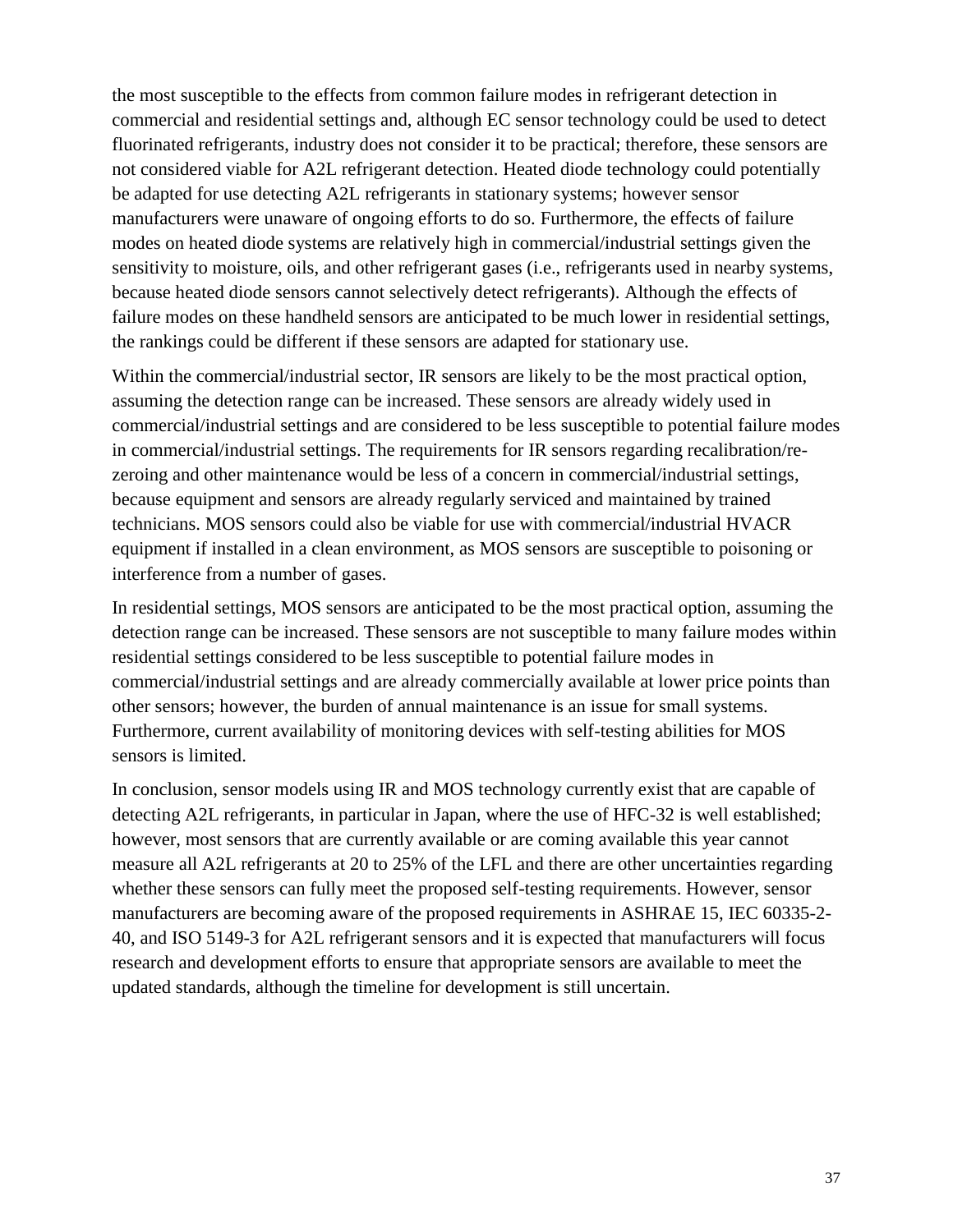## References

Anderson, G; Hadden, D. 1999. The Gas Monitoring Handbook. Avocet Press INC.

Asada Corporation. 2017. Personal communication between ICF and Tomokazu Nagata, Asada. March 8, 2017.

Asada Corporation. 2016. Refrigerant Leak Monitor "Mihari" corresponding JRA 4068. Presented by Masahide Sumi at the International Symposium on New Refrigerants and Environmental Technology in Japan.

ASHRAE. 2016a. BSR/ASHRAE Addendum d to ANSI/ASHRAE Standard 15-2013: Safety Standard for Refrigeration Systems. First Public Review Draft. August 2016.

ASHRAE. 2016b. BSR/ASHRAE Addendum h to ANSI/ASHRAE Standard 15-2013: Safety Standard for Refrigeration Systems. First Public Review Draft. August 2016.

ASHRAE. 2016c. ANSI/ASHRAE Standard 15-2016: Safety Standard for Refrigeration Systems. December 2016.

ASHRAE. 2016d. ANSI/ASHRAE Standard 34-2016: Designation and Safety Classification of Refrigerants. December 2016.

Bacharach. 2017. PGM-IR. Available online at: [https://www.mybacharach.com/product](https://www.mybacharach.com/product-view/pgm-ir/)[view/pgm-ir/.](https://www.mybacharach.com/product-view/pgm-ir/)

Bacharach. 2011. Multi-Zone Gas Leak Monitor HGM-MZ, AGM-MZ, CO2-MZ. Available online at:<https://www.instrumart.com/assets/Bacharach-multizone-datasheet.pdf>

Baldigowski, M. September 2011. The pros and cons of electrochemical sensors. Safety and Health Magazine. Available online at: [http://www.safetyandhealthmagazine.com/articles/the](http://www.safetyandhealthmagazine.com/articles/the-pros-and-cons-of-electrochemical-sensors-2)[pros-and-cons-of-electrochemical-sensors-2](http://www.safetyandhealthmagazine.com/articles/the-pros-and-cons-of-electrochemical-sensors-2)

California Analytics. 2017. Personal communication between ICF and Jason Midyett, California Analytics. February 21, 2017.

Critical Environment Technologies. 2016. Self-Contained Controllers – Gas Detection Datasheet. Available online at:

[http://www.dodtec.com/site/files/843/162303/533928/762859/SCC\\_Product\\_Data\\_Sheet.pdf](http://www.dodtec.com/site/files/843/162303/533928/762859/SCC_Product_Data_Sheet.pdf)

Crowncon. 2015. Pellistor Sensors – How They Work. Available online at: [https://www.crowcon.com/blog/pellistor-sensors-how-they-work/.](https://www.crowcon.com/blog/pellistor-sensors-how-they-work/)

Danfoss. 2016a. Portable Area Gas Monitor with Infrared Sensor for Halogen. Available online at: [http://files.danfoss.com/technicalinfo/dila/01/PGM-](http://files.danfoss.com/technicalinfo/dila/01/PGM-IR_DKRCC.PS.S1.B1.02_520H10880.pdf)[IR\\_DKRCC.PS.S1.B1.02\\_520H10880.pdf](http://files.danfoss.com/technicalinfo/dila/01/PGM-IR_DKRCC.PS.S1.B1.02_520H10880.pdf)

Danfoss 2016b. GD gas detection sensors, standard basic (IP30) 148H5000. Available online at: [http://products.danfoss.com/productdetail/refrigeration/electronic-controls-sensors-](http://products.danfoss.com/productdetail/refrigeration/electronic-controls-sensors-transmitters/gd-dgs-gas-detection-sensors/gd-gas-detection-sensor-standard-basic-ip-30/148h5000/#/)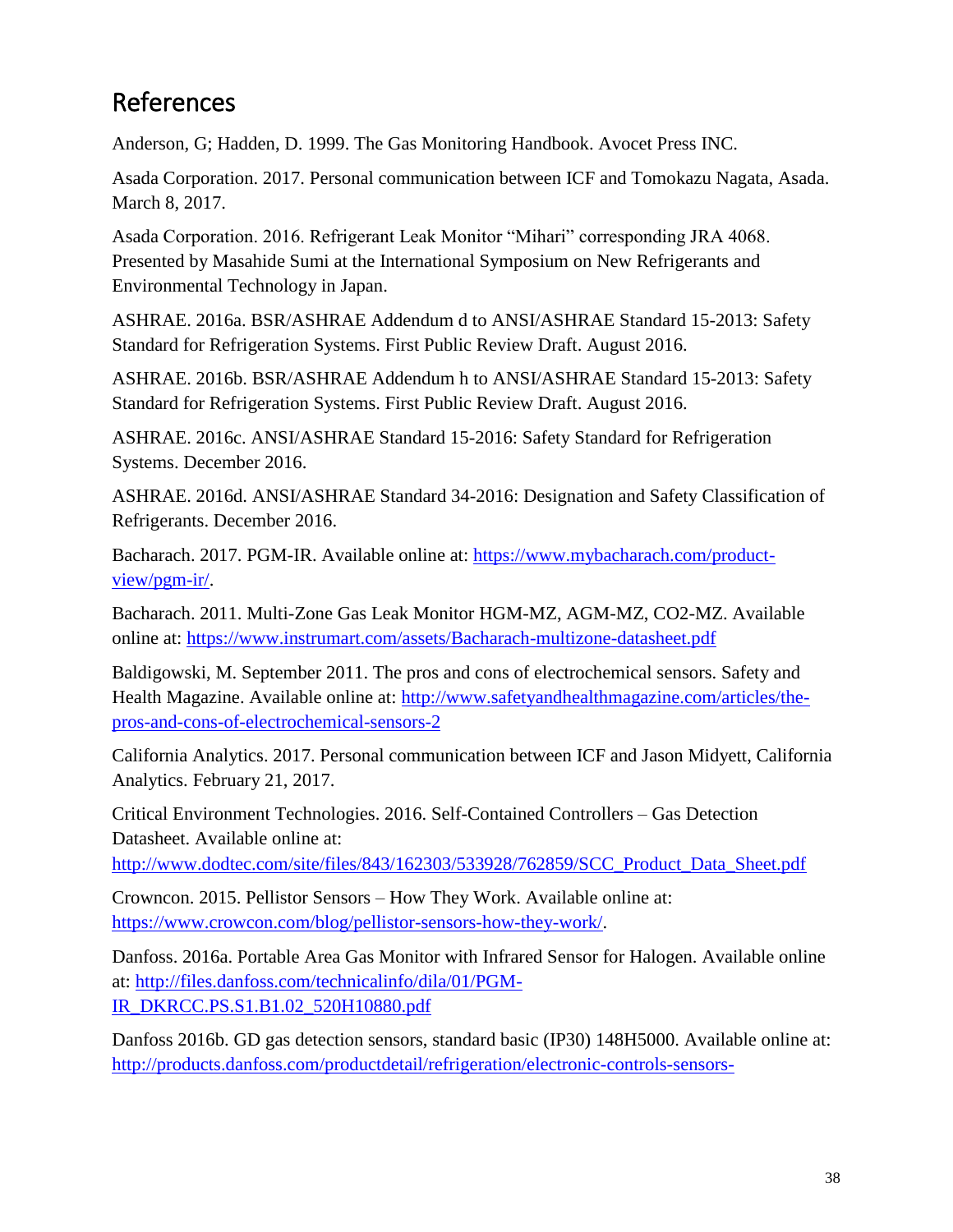[transmitters/gd-dgs-gas-detection-sensors/gd-gas-detection-sensor-standard-basic-ip-](http://products.danfoss.com/productdetail/refrigeration/electronic-controls-sensors-transmitters/gd-dgs-gas-detection-sensors/gd-gas-detection-sensor-standard-basic-ip-30/148h5000/#/)[30/148h5000/#/](http://products.danfoss.com/productdetail/refrigeration/electronic-controls-sensors-transmitters/gd-dgs-gas-detection-sensors/gd-gas-detection-sensor-standard-basic-ip-30/148h5000/#/)

Danfoss. 2016c.GD gas detection sensors, standard basic (IP30) 148H5010. Available online at: [http://products.danfoss.com/productdetail/refrigeration/electronic-controls-sensors](http://products.danfoss.com/productdetail/refrigeration/electronic-controls-sensors-transmitters/gd-dgs-gas-detection-sensors/gd-gas-detection-sensor-standard-basic-ip-30/148h5010/)[transmitters/gd-dgs-gas-detection-sensors/gd-gas-detection-sensor-standard-basic-ip-](http://products.danfoss.com/productdetail/refrigeration/electronic-controls-sensors-transmitters/gd-dgs-gas-detection-sensors/gd-gas-detection-sensor-standard-basic-ip-30/148h5010/)[30/148h5010/](http://products.danfoss.com/productdetail/refrigeration/electronic-controls-sensors-transmitters/gd-dgs-gas-detection-sensors/gd-gas-detection-sensor-standard-basic-ip-30/148h5010/)

Delphian. Undated. 770 System. Available online at: <http://www.cbrnetechindex.com/Print/3131/Delphian-Corporation/770-System>

Det-tronics. 2015. PointWatch™ Infrared Hydrocarbon Gas Detector Model PIR9400. Available online at: [http://www.det-tronics.com/ProductCatalog/GasDetection/Documents/90-1074-5.2-](http://www.det-tronics.com/ProductCatalog/GasDetection/Documents/90-1074-5.2-PIR9400.pdf) [PIR9400.pdf](http://www.det-tronics.com/ProductCatalog/GasDetection/Documents/90-1074-5.2-PIR9400.pdf)

Draeger. 2017a. Draeger CatEx sensors. Available online at: [http://www.etapii.com/brochures/Draeger/Draeger%20Catalytic%20Bead%20Sensors.lit.ETA.0](http://www.etapii.com/brochures/Draeger/Draeger%20Catalytic%20Bead%20Sensors.lit.ETA.0315.pdf) [315.pdf](http://www.etapii.com/brochures/Draeger/Draeger%20Catalytic%20Bead%20Sensors.lit.ETA.0315.pdf)

Draeger. 2017b. Personal communication between ICF and Steve Slavutsky of Draeger, Inc. March 9, 2017.

Draeger. 2015. Draeger PIR 7000. Available online at: [http://www.draeger.com/sites/assets/PublishingImages/Products/gds\\_pir\\_7000/global](http://www.draeger.com/sites/assets/PublishingImages/Products/gds_pir_7000/global-blueprint/pir-7000-pi-9046393-en-gb.pdf)[blueprint/pir-7000-pi-9046393-en-gb.pdf](http://www.draeger.com/sites/assets/PublishingImages/Products/gds_pir_7000/global-blueprint/pir-7000-pi-9046393-en-gb.pdf)

Draeger. 2009. Explosion Protection: Gas Detection Systems. Available online at: [https://www.draeger.com/library/content/explosion\\_protection\\_br\\_9046262\\_en.pdf.](https://www.draeger.com/library/content/explosion_protection_br_9046262_en.pdf)

EHS Today. 2014. It Pays to be Redundant. Available online at: [http://ehstoday.com/industrial](http://ehstoday.com/industrial-hygiene/it-pays-be-redundant)[hygiene/it-pays-be-redundant.](http://ehstoday.com/industrial-hygiene/it-pays-be-redundant)

Enmet Gas Detection. 2014. Infrared HCFC & Ammonia (NH3) Refrigerant Sensor User Manual. Available online at: [http://www.skitternet.com/Manuals/IR-](http://www.skitternet.com/Manuals/IR-200%20HCFC&NH3_All%20RefSensorum2.2.pdf)[200%20HCFC&NH3\\_All%20RefSensorum2.2.pdf](http://www.skitternet.com/Manuals/IR-200%20HCFC&NH3_All%20RefSensorum2.2.pdf)

Fieldpiece. 2017a. Heated Diode Refrigerant Leak Detector Model: SRL8. Available online at: <http://www.fieldpiece.com/media/manuals/Opman-SRL8-web.pdf>

Fieldpiece. 2017b. Premium Refrigerant Leak Detectors. Available online at: <http://site.jjstech.com/pdf/Fieldpiece/SRL2-SRL8v08.pdf>

Fieldpiece. 2017c. Personal communication between ICF and Ken Brown, Fieldpiece. February 10, 2017.

Figaro. 2017a. Metal Oxide Semiconductor Type Sensors Operating Principle. Available online at: [http://www.figaro.co.jp/en/technicalinfo/principle/mos-type.html.](http://www.figaro.co.jp/en/technicalinfo/principle/mos-type.html)

Figaro. 2017b. Personal communication between ICF and Yuki Fujimori, Figaro Sensors. March 1 and 3, 2017.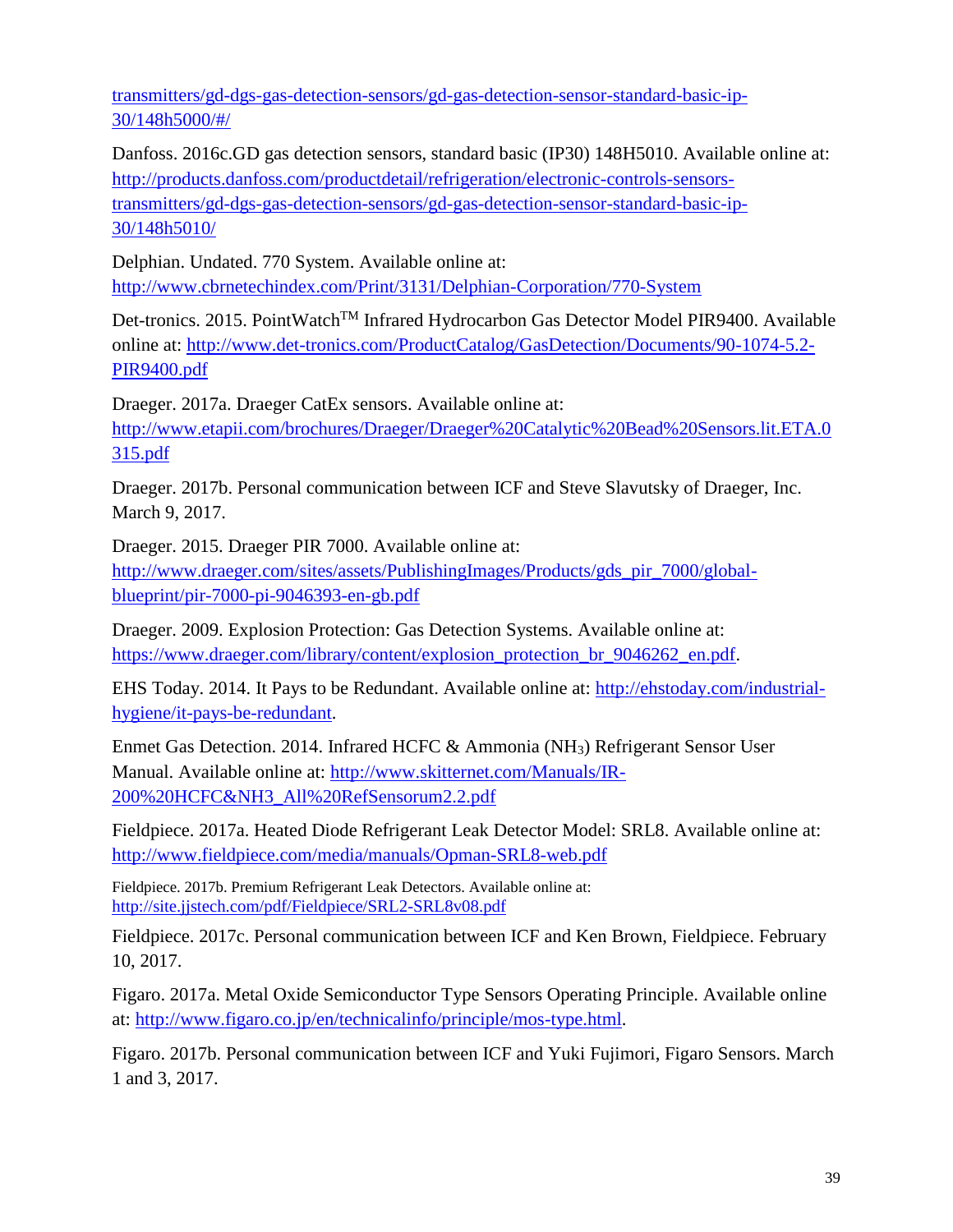Figaro. 2016. TGS 2630 – for the detection of Refrigerant Gases.

Figaro. Undated. Operating principle – catalytic type. Available online at: <http://www.figaro.co.jp/en/technicalinfo/principle/catalytic-type.html>

Fine, University College of London Department of Chemistry. 2010. Metal Oxide Semi-Conductor Gas Sensors in Environmental Monitoring. Available online at: <http://www.mdpi.com/1424-8220/10/6/5469>

FIS. 2017. Personal communication between ICF and Val Di Giovanni, FIS. February 9, 2017.

General Monitors. 2009. Safety Manual IR5000 Open Path Hydrocarbon Gas Monitoring System. Available online at:

[http://www.gmsystemsgroup.com/downloads/manuals/combustible/IR5000\\_SAFETY\\_MAN.PD](http://www.gmsystemsgroup.com/downloads/manuals/combustible/IR5000_SAFETY_MAN.PDF) [F](http://www.gmsystemsgroup.com/downloads/manuals/combustible/IR5000_SAFETY_MAN.PDF)

Genesis International, Inc. 2017. Personal communications between ICF and Ken Sampson, Genesis International. February 8 and 10, 2017.

Genesis International, Inc. 2016. Sherlock Solid-State Sensor. Available online at: [http://www.genesis-international.com/products/sensors/CMOS\\_cut\\_sheet.pdf](http://www.genesis-international.com/products/sensors/CMOS_cut_sheet.pdf)

Genesis International, Inc. 2014. Sherlock<sup>TM</sup> Infra-red Refrgierant Gas Sensor. Available online at: [http://www.genesis-international.com/products/sensors/IR\\_Sensor\\_Cut\\_Sheet\\_NEMA3R.pdf](http://www.genesis-international.com/products/sensors/IR_Sensor_Cut_Sheet_NEMA3R.pdf)

Honeywell Analytics. 2017. Personal conversation between ICF, Lucy Smith, and Steve Gautieri, Honeywell. February 21, 2017.

Honeywell Analytics. 2016. Manning AirScan™ IRF9 sensor/transmitter. Available online at: [http://www.honeywellanalytics.com/~/media/honeywell-analytics/products/manning-airscan](http://www.honeywellanalytics.com/~/media/honeywell-analytics/products/manning-airscan-ir/documents/irf9_brochure_flr_07_12_2016.pdf?la=en)[ir/documents/irf9\\_brochure\\_flr\\_07\\_12\\_2016.pdf?la=en.](http://www.honeywellanalytics.com/~/media/honeywell-analytics/products/manning-airscan-ir/documents/irf9_brochure_flr_07_12_2016.pdf?la=en)

Honeywell Analytics. 2014a. Infrared Refrigerant Gas Detector IR-F9 Series. March 2014. Available online at: [http://www.kele.com/Catalog/08%20Gas\\_Specialty\\_Sensors/PDFs/IR-](http://www.kele.com/Catalog/08%20Gas_Specialty_Sensors/PDFs/IR-F9%20Series%20Catalog%20Page.pdf)[F9%20Series%20Catalog%20Page.pdf](http://www.kele.com/Catalog/08%20Gas_Specialty_Sensors/PDFs/IR-F9%20Series%20Catalog%20Page.pdf)

Honeywell Analytics. 2014b. Electrochemical Ammonia (NH3) Leak Detector EC-FX-NH3. June 2014. Available online at: [http://www.honeywellanalytics.com/~/media/honeywell](http://www.honeywellanalytics.com/~/media/honeywell-analytics/products/ec_fx_nh3/documents/english/ecfxnh3-manual-1998m0872-en-rev1.pdf?la=en)[analytics/products/ec\\_fx\\_nh3/documents/english/ecfxnh3-manual-1998m0872-en](http://www.honeywellanalytics.com/~/media/honeywell-analytics/products/ec_fx_nh3/documents/english/ecfxnh3-manual-1998m0872-en-rev1.pdf?la=en)[rev1.pdf?la=en](http://www.honeywellanalytics.com/~/media/honeywell-analytics/products/ec_fx_nh3/documents/english/ecfxnh3-manual-1998m0872-en-rev1.pdf?la=en)

Industrial Safety & Hygiene News (ISHN). 2014. How Infrared Sensors Measure LEL Combustible Gas. Available online at: [http://www.ishn.com/articles/99428-how-infrared](http://www.ishn.com/articles/99428-how-infrared-sensors-measure-lel-combustible-gas)[sensors-measure-lel-combustible-gas](http://www.ishn.com/articles/99428-how-infrared-sensors-measure-lel-combustible-gas)

Inficon. 2015a. Compass® Refrigerant Leak Detector. Available online at: [http://products.inficon.com/en-us/Product/Detail/Compass-Refrigerant-Leak-](http://products.inficon.com/en-us/Product/Detail/Compass-Refrigerant-Leak-Detector?path=Products%2Fpg-ServiceToolsforHVAC-R)[Detector?path=Products%2Fpg-ServiceToolsforHVAC-R](http://products.inficon.com/en-us/Product/Detail/Compass-Refrigerant-Leak-Detector?path=Products%2Fpg-ServiceToolsforHVAC-R)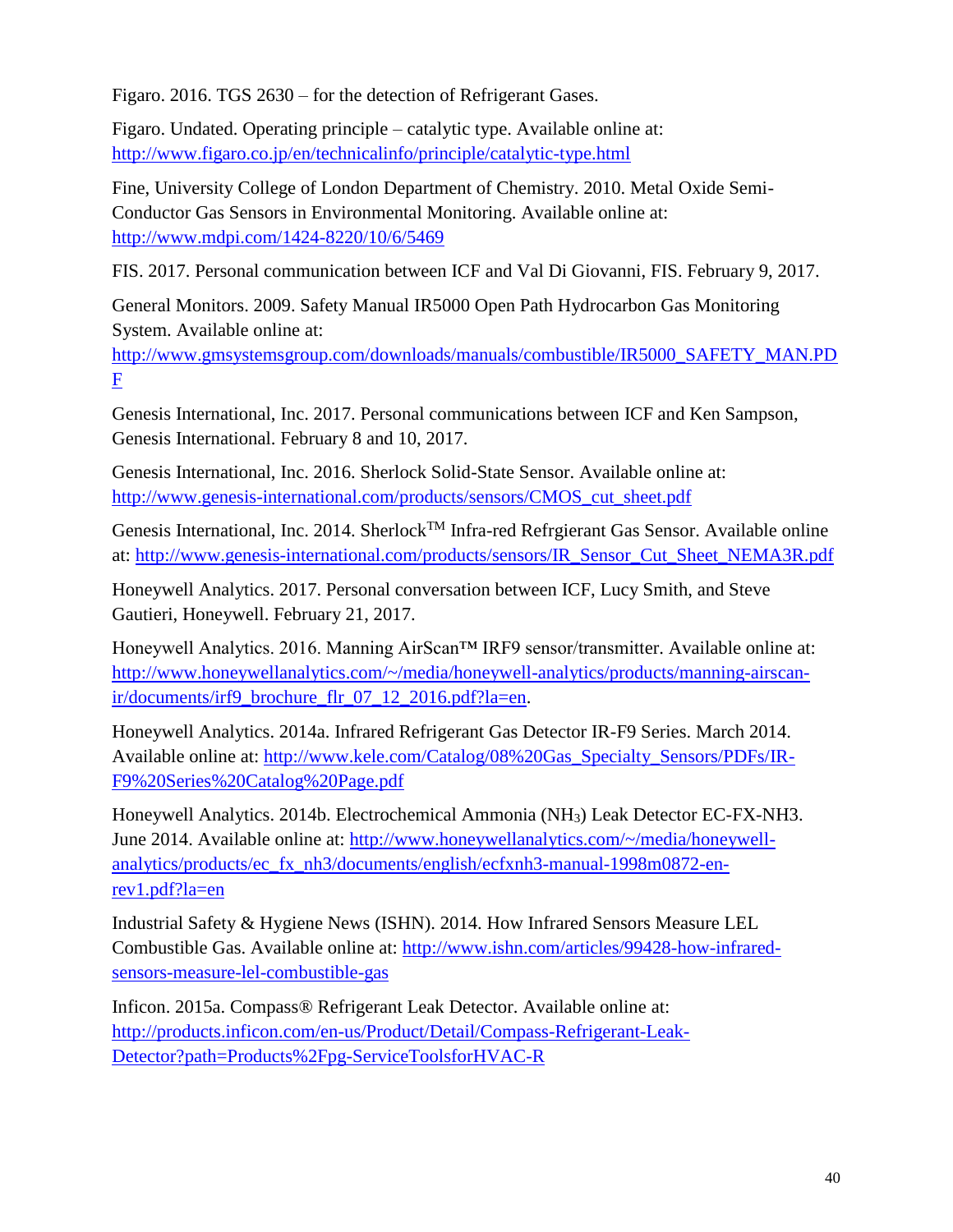Inficon. 2015b. TEK-Mate® Refrigerant Leak Detector. Available online at: [http://products.inficon.com/en-us/nav-products/Product/Detail/TEK-Mate-Refrigerant-Leak-](http://products.inficon.com/en-us/nav-products/Product/Detail/TEK-Mate-Refrigerant-Leak-Detector?path=Products%2Fpg-ServiceToolsforHVAC-R)[Detector?path=Products%2Fpg-ServiceToolsforHVAC-R](http://products.inficon.com/en-us/nav-products/Product/Detail/TEK-Mate-Refrigerant-Leak-Detector?path=Products%2Fpg-ServiceToolsforHVAC-R)

International Electrotechnical Commission (IEC). 2016. Discussion between ICF and AHRTI PMS Committee regarding potential revisions to Standard IEC 60335-2-40: Household and similar electrical appliances – Particular requirements for electrical heat pumps, air conditioners, and dehumidifiers (Edition 5.1, April 2016).

International Organization for Standardization (ISO). 2014a. ISO 5149-1:2014: Refrigeration systems and heat pumps – Safety and environmental requirements.

International Organization for Standardization (ISO). 2014b. ISO 817-1:2014: Refrigerants – Designation and safety classification.

Japan Refrigeration and Air Conditioning Industry Association (JRAIA). 2016a JRA 4068T: 2016R: Requirements of refrigerant leak detector and alarm for air conditioning and refrigeration equipment. [https://www.jraia.or.jp/pdf/JRA4068T\\_2016R.pdf](https://www.jraia.or.jp/pdf/JRA4068T_2016R.pdf)

Japan Refrigeration and Air Conditioning Industry Association (JRAIA). 2016b. Standards of Refrigerant Leak Detector and Alarm for Air Conditioning and Refrigeration Equipment. Koji Yamashita. JRAIA2016KOBE-0403.

Javac. 2015. iSense, The Industry's only 4 Gas ready Infrared Intelligent Refrigerant Leak Detection. Available online at: [http://www.javac.co.uk/wp-content/uploads/2015/03/Javac](http://www.javac.co.uk/wp-content/uploads/2015/03/Javac-iSense-data-sheet-new.pdf)[iSense-data-sheet-new.pdf](http://www.javac.co.uk/wp-content/uploads/2015/03/Javac-iSense-data-sheet-new.pdf)

Kim, W; Braun, J. 2010. Evaluation of a Virtual Refrigerant Charge Sensor. International Refrigeration and Air Conditioning Conference. Available online at: <http://docs.lib.purdue.edu/iracc/1121>

McClure D., and Anderson. 1990. A Comparison of Refrigerant Constant Monitoring Leak Detectors. International Refrigeration and Air Conditioning Conference. Paper 115. Available online at: <http://docs.lib.purdue.edu/cgi/viewcontent.cgi?article=1114&context=iracc>

MSA The Safety Company. 2011. Chillgard® LS Photoacoustic Infrared Refrigerant Monitor. Available online at:

[http://s7d9.scene7.com/is/content/minesafetyappliances/Chillgard%20LS%20Bulletin%20-](http://s7d9.scene7.com/is/content/minesafetyappliances/Chillgard%20LS%20Bulletin%20-%20EN) [%20EN](http://s7d9.scene7.com/is/content/minesafetyappliances/Chillgard%20LS%20Bulletin%20-%20EN)

MSA The Safety Company. 2014. Photoacoustic Infrared Detection (PAIR) versus Non-Dispersive Infrared Detection (NDIR). Available online at: [http://s7d9.scene7.com/is/content/minesafetyappliances/0700-58-](http://s7d9.scene7.com/is/content/minesafetyappliances/0700-58-MC%20PAIR%20vs%20NDIR%20-%20EN) [MC%20PAIR%20vs%20NDIR%20-%20EN](http://s7d9.scene7.com/is/content/minesafetyappliances/0700-58-MC%20PAIR%20vs%20NDIR%20-%20EN)

Nano-environmental Technology (NET). 2016. Catalytic pellistor gas sensors. Available online at:<http://www.nenvitech.com/catalytic-sensor/>

RKI Instruments. 2017. SGU-8521-R32 Unit. Available online at: [http://www.jjstech.com/sgu-](http://www.jjstech.com/sgu-8521-r32-9k.html)[8521-r32-9k.html](http://www.jjstech.com/sgu-8521-r32-9k.html)